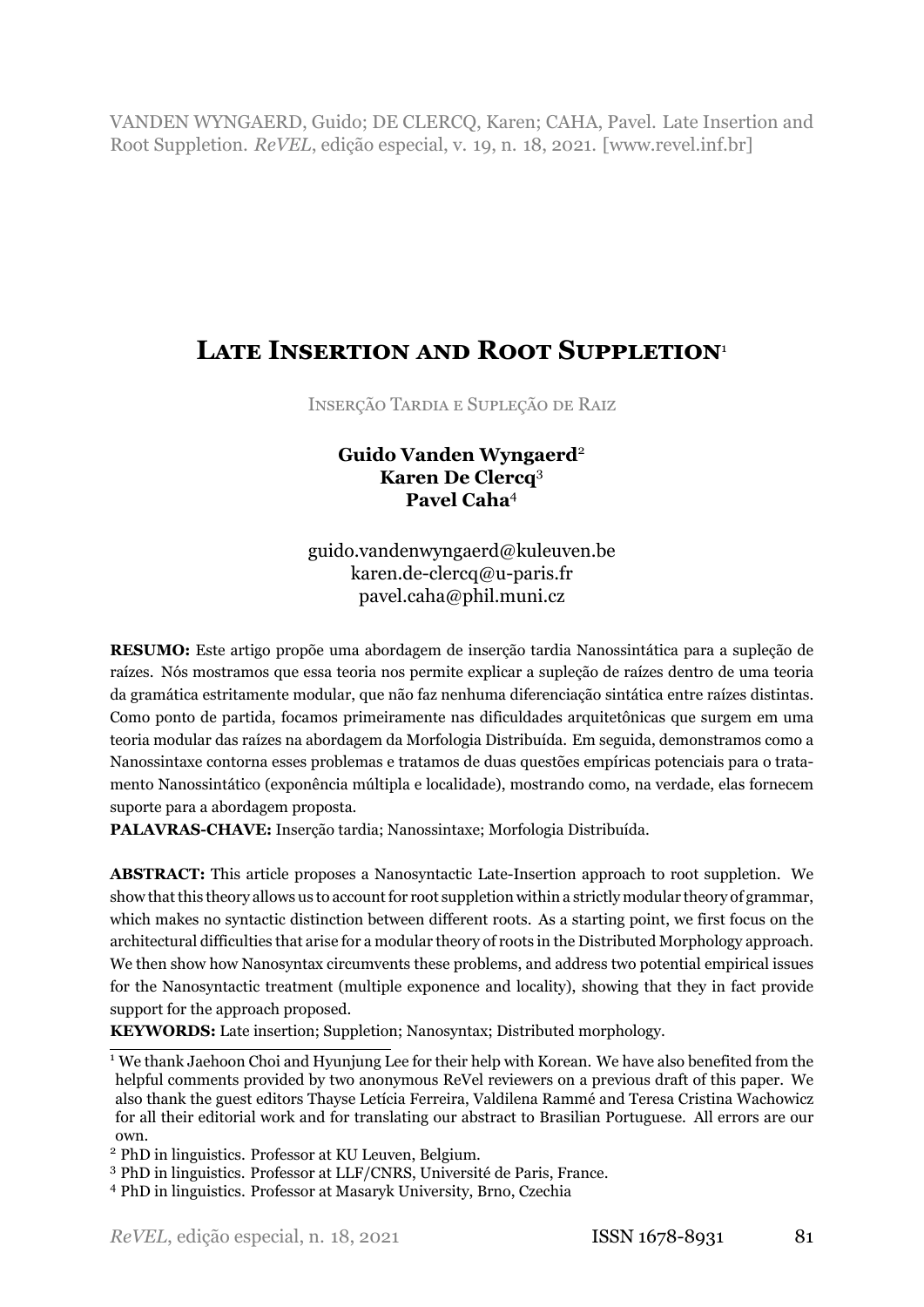### **INTRODUCTION**

There are several good reasons to adopt a syntax-based Late Insertion model as an approach to morphology (see Halle & Marantz, [1993;](#page-40-0) Marantz, [1994](#page-40-1); and Embick & Noyer, [2007](#page-39-0) for a discussion). We start by briefly discussing what we take to be the two most important ones, namely universality and modularity.

*Universality* refers to the idea that the atoms of syntactic trees (its terminals) are not language specific, but they are drawn from a universally-available set of features. In Late-Insertion models (which place the lexicon after the syntactic derivation), the syntax no longer has to deal with the arbitrary and language-specific objects that lexical items are. Instead, the atoms of syntax correspond to a universal set of features that refer to syntactically relevant semantic distinctions, like ANIMATE, COUNTABLE, PLURAL, etc. Language-particular elements are introduced late through lexical items, understood as unpredictable and language-specific linking between the universal features and a language-particular phonology, and, in some cases, also (encyclopaedic/conceptual) meaning, that is not syntactically relevant. In Late-insertion models, these languageparticular aspects of individual languages become available only after syntax, in the process of the 'externalisation' of syntax through lexical insertion.

The second major advantage of Late Insertion is *modularity*. By this we mean the following:

(1) *Strong Modularity Thesis* (SMT) Syntactic representations only contain entities that are relevant for the application of syntactic principles and operations.

This excludes from the syntactic module everything that is not syntactically relevant, specifically, the phonological, conceptual and encyclopaedic information that is associated with lexical items. To take a concrete example, the difference between *dog* (singular) and *dogs* (plural) is syntactically relevant, as seen in various kinds of agreement processes triggered by nouns, but the difference between *cat* and *dog* is purely conceptual, and is not relevant to any syntactic operation. Late Insertion offers a way to separate the syntactically relevant from the syntactically irrelevant. It provides a type of architecture in which syntax is in principle unable to refer to syntactically irrelevant properties of lexical items like their phonology or conceptual information. On the other hand, if the atoms (terminals) of syntactic derivations were the traditional lexical items, then their phonology (and conceptual meaning) would necessarily be present in syntax as well. This clashes with the insight that neither their phonology nor conceptual information play any role in syntax.

Within Distributed Morphology (DM), this view has been uncontroversial and universally adopted for functional lexical items like the comparative *er* etc. It has been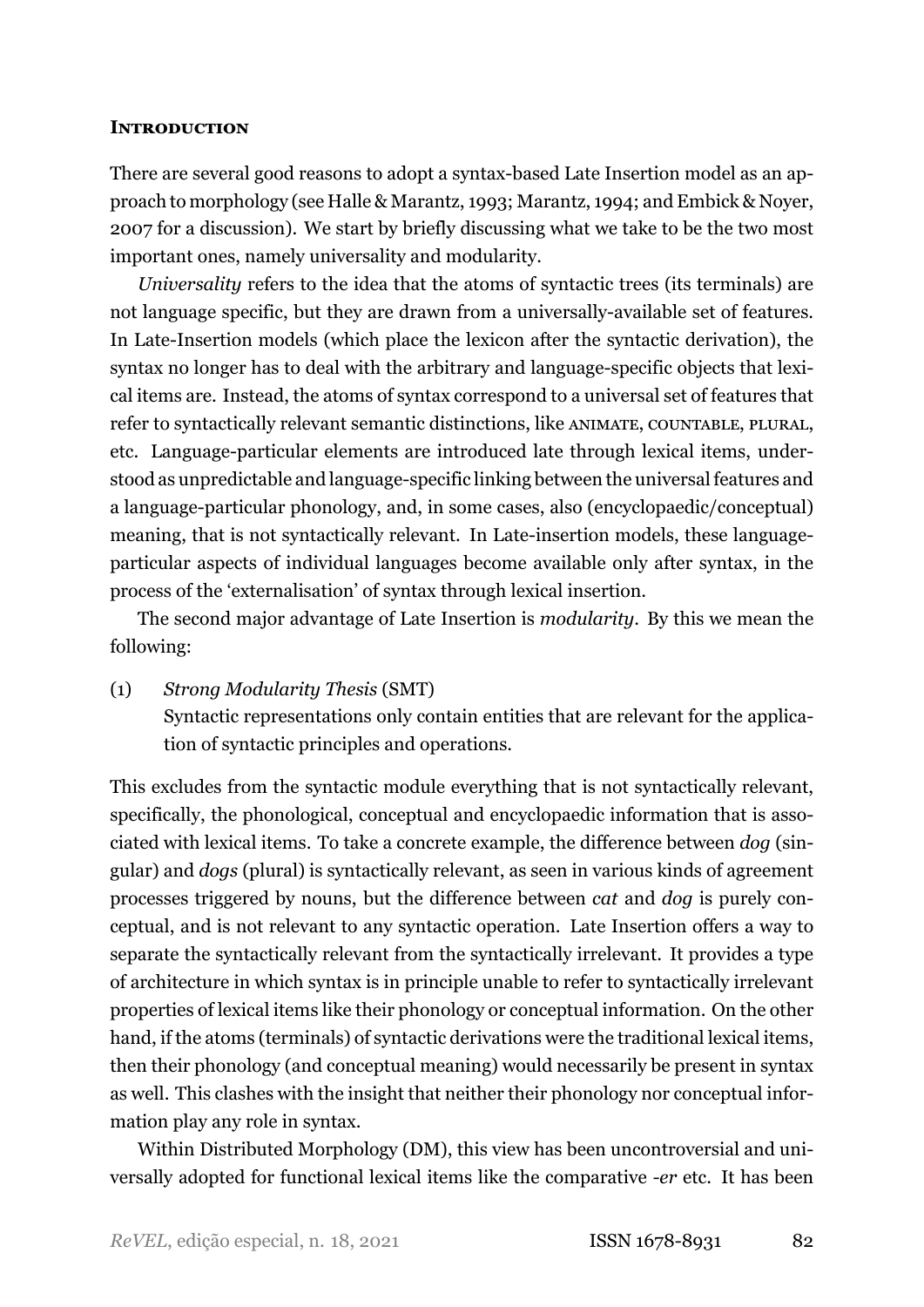a common stance to extend Late Insertion also to open-class lexical items, so-called roots. As [Marantz](#page-40-2) ([1996](#page-40-2), p. 16) puts it "[n]o phonological properties of roots interact with the principles or computations of syntax, nor do idiosyncratic Encyclopaedic facts about roots show any such interactions" (see also the Principle of Phonology-Free Syntax of Zwicky, [1969;](#page-42-0) Zwicky & Pullum, [1986](#page-42-1); and Miller, Pullum and Zwicky, [1997\)](#page-41-0). If Late Insertion is applied also to lexical items like *cat* and *dog*, we derive the fact that syntax cannot distinguish between them either in terms of their phonology or in terms of their conceptual and/or enycyclopaedic meaning.

The syntactic irrelevance of the distinction between roots like *cat* and *dog* has been taken to its logical conclusion in models such as [Halle and Marantz](#page-40-0) ([1993](#page-40-0)), [Marantz](#page-40-2) [\(1996\)](#page-40-2) and [De Belder and Van Craenenbroeck](#page-39-1) [\(2015\)](#page-39-1), where syntax contains just a single root symbol  $\sqrt{\ }$ , which is an object devoid of syntactic, phonological or semantic properties.  $\sqrt{\ }$  works as a pure placeholder for the insertion of the morphological root. Concrete root morphemes are inserted late into such a non-discriminate  $\sqrt{\ }$  terminal based on a free choice (Harley & Noyer, [1999](#page-40-3)).

In this context, the issue of suppletion is relevant. Since suppletive roots have, by definition, several phonologically unrelated forms depending on the context, it must be the case that roots enter the derivation without any phonology, and acquire it only once the appropriate context has been determined. As [Haugen and Siddiqi](#page-40-4) [\(2013](#page-40-4)), [Harley](#page-40-5) [\(2014](#page-40-5)) and [Arregi and Nevins](#page-38-0) ([2014](#page-38-0)) have argued, Late Insertion of roots also allows the theory to deal effectively with root suppletion, while simultaneously maintaining the two advantages alluded to above.

However, within a classical DM architecture (Halle & Marantz, [1993;](#page-40-0) Harley & Noyer, [1999](#page-40-3)), this fully modular approach to roots meets two challenges. One is related to competition among roots. The other concerns the proper pairing of conceptual and encyclopaedic information with phonological information (as we discuss in section [1\)](#page-3-0). Because of these two issues, some recent approaches adopt the view that individual roots are, after all, differentiated in syntax. For instance, [Harley](#page-40-5) ([2014\)](#page-40-5) (following [Pfau](#page-41-1), [2000,](#page-41-1) [2009\)](#page-41-2) uses arbitrary numerical indexes to this effect. While this move solves the two issues noted above, it no longer satisfies the Strong Modularity Thesis as formulated in (1), i.e. it fails to deliver a fully modular architecture, for reasons that we discuss in the body of the paper.

In this context, the main goal of this article is to show that it is possible to account for root suppletion in a universalist, fully modular approach to roots, i.e., without the need to introduce arbitrary diacritics on roots in syntax. In developing a theory along these lines, we will be drawing on the Nanosyntax theory of spellout([Starke,](#page-41-3) [2009,](#page-41-3) [2018](#page-41-4)).

The organisation of the paper is as follows. In Section [1,](#page-3-0) we discuss some of the main findings emerging from the treatment of root suppletion in DM. We also highlight here two challenges that arise for these approaches. We introduce the architecture of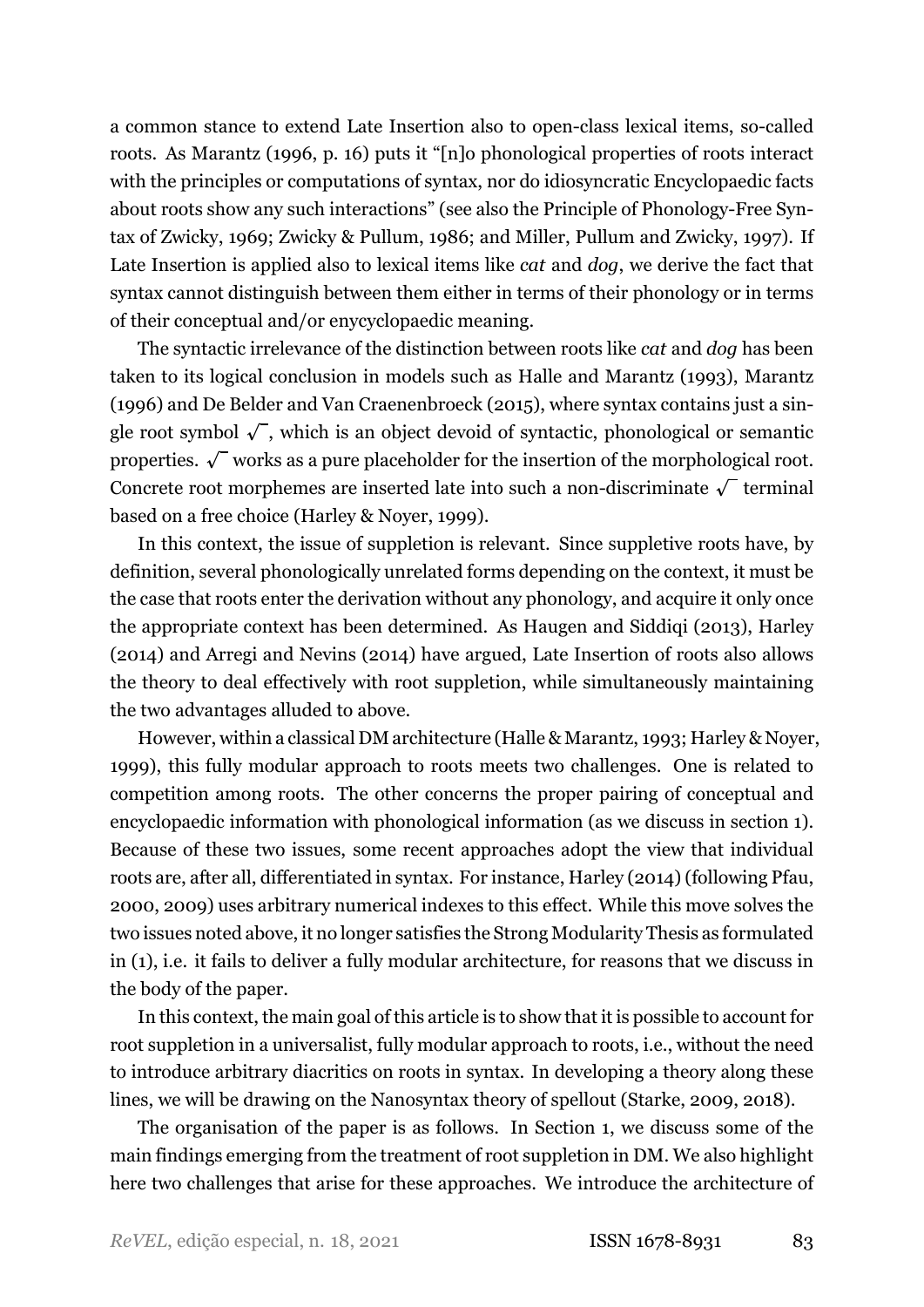Nanosyntax [\(Starke](#page-41-3), [2009,](#page-41-3) [2018](#page-41-4)) in sections [2](#page-10-0) and [3](#page-13-0). We show that this theory allows for an approach to root suppletion where neither of the two problems mentioned above arises. By demonstrating this, we show that Nanosyntax allows for an approach to root suppletion where syntactic terminals are both modular and universal. In sections [4](#page-19-0) and [5](#page-24-0), we defend the approach against two kinds of possible objections. The first objection is that phrasal lexicalisation, on which the theory relies, is not the right tool for suppletion, because it does not allow for multiple exponence. Section [4](#page-19-0) argues that it does. The second objection is that it cannot handle non-local conditioning of suppletive roots. Section [5](#page-24-0) argues that this is, in fact, a desirable result, despite apparent challenges.

# <span id="page-3-0"></span>**1 ROOTS AND SUPPLETION IN DM**

In the current section, we discuss two kinds of approaches to roots in DM. In Section [1.1](#page-3-1), we discuss an approach that is both universalist and modular. However, this approach faces two challenges: one related to suppletion and another one related to the overall architecture of grammar in DM. In Section [1.2,](#page-8-0) we discuss an approach that addresses these challenges by differentiating among roots in syntax. Our point is that while rootdifferentiation is successful in resolving the issues, it does not deliver a fully modular architecture. These considerations form the background to our own proposal that we put forth in Section [2.](#page-10-0)

## <span id="page-3-1"></span>**1.1 TWO CHALLENGES FOR SINGLEROOT APPROACHES**

This section highlights two challenges facing a fully modular, universalist theory of roots. To make a number of points about root suppletion and beyond, we will be often using the positive and the comparative degree as an example (for a number of reasons, one of them being the fact that this is a well-researched topic, thanks to the work by [Bobaljik](#page-39-2), [2012\)](#page-39-2). The structures we will be initially assuming are as depicted in (2). More specifically, we will be assuming that the positive degree (in (2a)) is contained in the comparative degree (2b), which adds the CMPR head on top([Bobaljik](#page-39-2), [2012](#page-39-2)). We will decompose the positive degree into a  $\sqrt{\ }$  node and a little  $a$  node, to maintain easy comparison with existing proposals in the DM literature (but see Vanden Wyngaerd et al., [2020](#page-42-2) and De Clercq et al., [to appear](#page-39-3) for a different, root-free type of approach to the bottom of the functional hierarchy).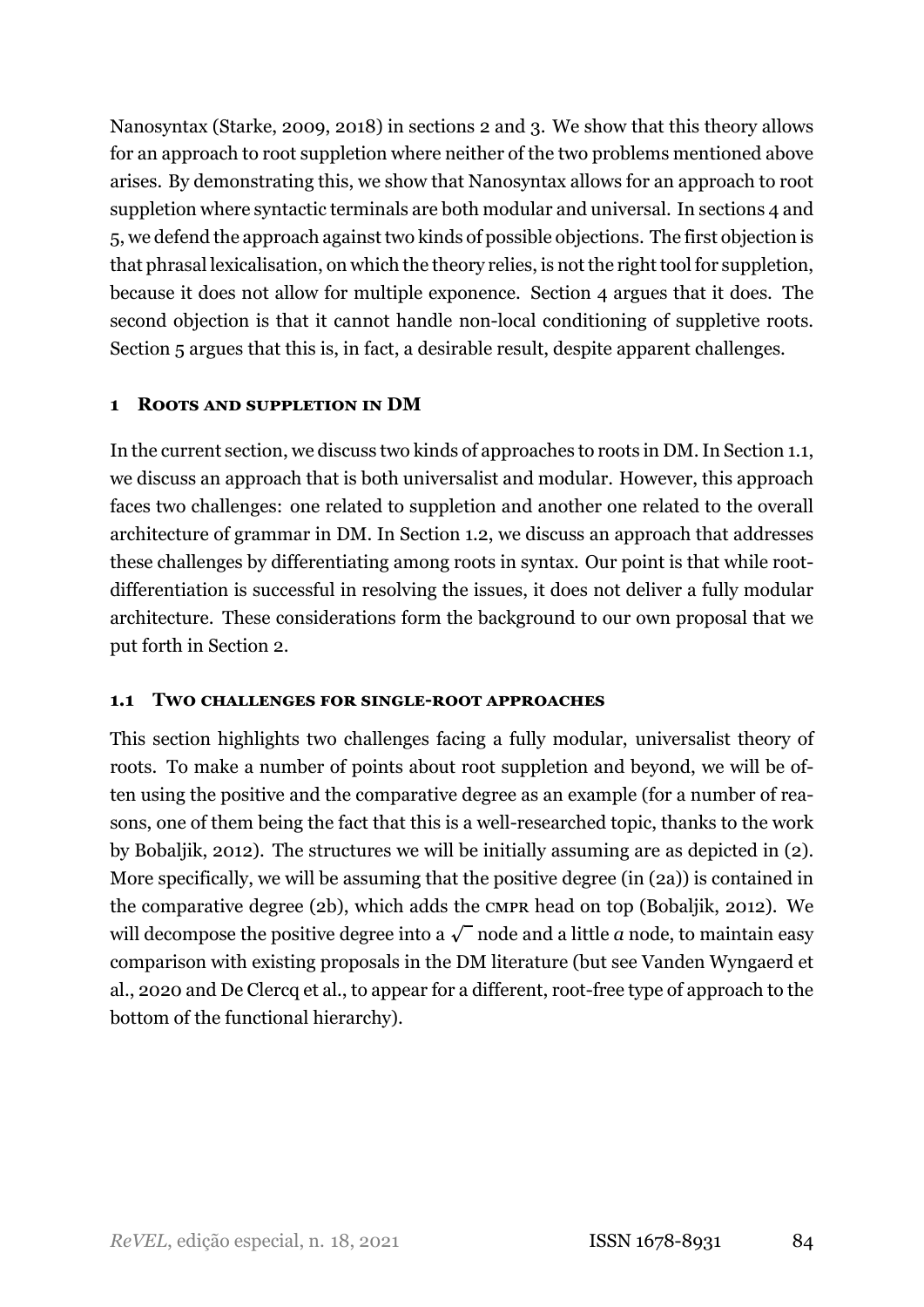<span id="page-4-0"></span>

We want to make two points about (2), which relate to the issues of universality and modularity that we discussed in the previous section. The first point is modularity. The trees in (2) show a syntactic representation that is in agreement with the Strong Modularity Thesis of the introduction. To see this, consider the fact that it is impossible to tell from the structures (2a,b) alone what phonology or meaning they represent (as opposed to the roots *nice* or *kind*). This is a good thing, because syntax cannot distinguish these two roots either (in a similar way in which it cannot differentiate between the root *cat* and *dog*). The inability to capture in syntactic representations such irrelevant differences would be a failure by design, because this is what modularity is all about.

Another way to show that the syntax we assume for the positive and the comparative degrees respects modularity is to imagine that we were told to to draw the syntactic structures for the positive degree of the adjectives *kind* and *nice*. With just a single  $\sqrt{\ }$ node at our disposal, both structures would look exactly the same, namely as (2a). This shows that the trees in (2) respect the Strong Modularity Thesis, where information that is irrelevant to syntax is not represented in syntax.

Note that things would be different if we allowed ourselves to use multiple root symbols, one for each root. In such case we would draw different structures for *nice* and *kind*, one with the symbol  $\sqrt{\text{NICE}}$  another one with the symbol  $\sqrt{\text{KIND}}$ . Our point is that when we are able to tell from the syntactic trees which root they represent – without that distinction being relevant for syntax – the Strong Modularity Thesis is violated. This is the case no matter what specific information we use to differentiate  $\sqrt{\text{NICE}}$  from *p* KIND: it could be an arbitrary index, a concept, a phonological string or a combination thereof; the problem remains the same.

The second point about the structures in (2) is that they are universal. Specifically, if all languages have the same ingredients for the positive and the comparative (as proposed in [Bobaljik,](#page-39-2) [2012\)](#page-39-2), it is impossible to say whether the structures in (2) depict the structure of English or Latin roots. This is a good thing too: this is what universality is all about. In contrast, if the trees had symbols such as  $\sqrt{\text{NICE}}$   $\sqrt{\text{PULCHER}}}$  (Latin for 'beautiful'), we would be able to tell which language we are dealing with.

Despite its good features, some technical issues arise for this view when we try to implement it in the DM model as given in [Harley and Noyer](#page-40-3) ([1999](#page-40-3)). We present their model (with slightly updated labels) in Figure [1.](#page-5-0)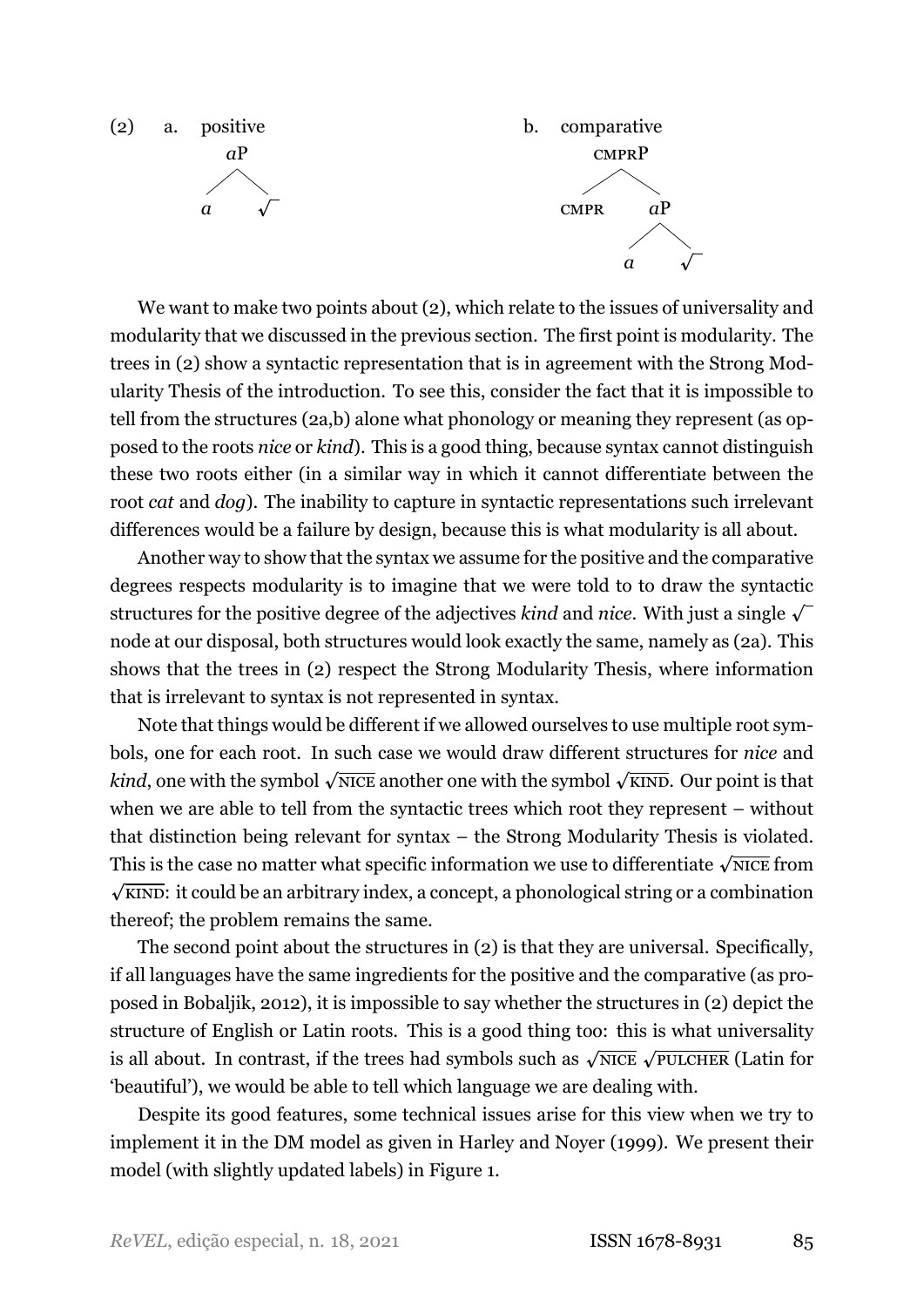

<span id="page-5-0"></span>Figure 1: A version of Distributed Morphology (based on Harley & Noyer, [1999\)](#page-40-3)

Figure [1](#page-5-0) shows that the syntactic computation begins from features (or feature bundles) drawn from a list that is referred to as List A in [Harley and Noyer](#page-40-3) ([1999](#page-40-3)) and as List 1 in [Arregi and Nevins](#page-38-0) ([2014](#page-38-0)). These features enter the narrow syntactic derivation, where they are assembled into syntactic trees. For reasons that are not directly relevant for the current concerns, DM then splits the derivation of the sentence into two different branches: we have the so-called PF branch (leading from syntax to sound) and the LF branch (leading from syntax to meaning). On the PF branch, various purely morphological operations take place. These may displace, add or remove nodes and features, enriching or impoverishing the structure provided by the narrow syntax. The placement of these operations on the PF branch is motivated by the fact that they do not affect the meaning. The output of these operations is a structure that we refer to as the morphological form (MF), which at this point still consists of abstract features. On the basis of the MF, the sound representation is constructed by consulting the list of exponents (Vocabulary Items, List 2). The two arrows going into the sound representation thus indicate the fact that the sound is determined jointly by the two components, namely by the features that are found at MF, and the list of exponents selected to match the features at MF.

The meaning representation is formed in an analogous fashion. First we construct the so-called Logical Form, LF. [Harley and Noyer](#page-40-3) [\(1999\)](#page-40-3) are not explicit about how the LF is constructed, but we assume that as in standard minimalism, LF in their conception arises through the application of covert movements such as quantifier raising and the like. In any event, LF is still an abstract syntax-internal representation. All such syntax-internal representations (composed of abstract features and their structures) are marked by the (violet) shading in Figure [1](#page-5-0).

As a part of mapping the LF to meaning, the Encyclopaedia is consulted and contributes encyclopedic and/or conceptual aspects of meaning in a fashion analogous to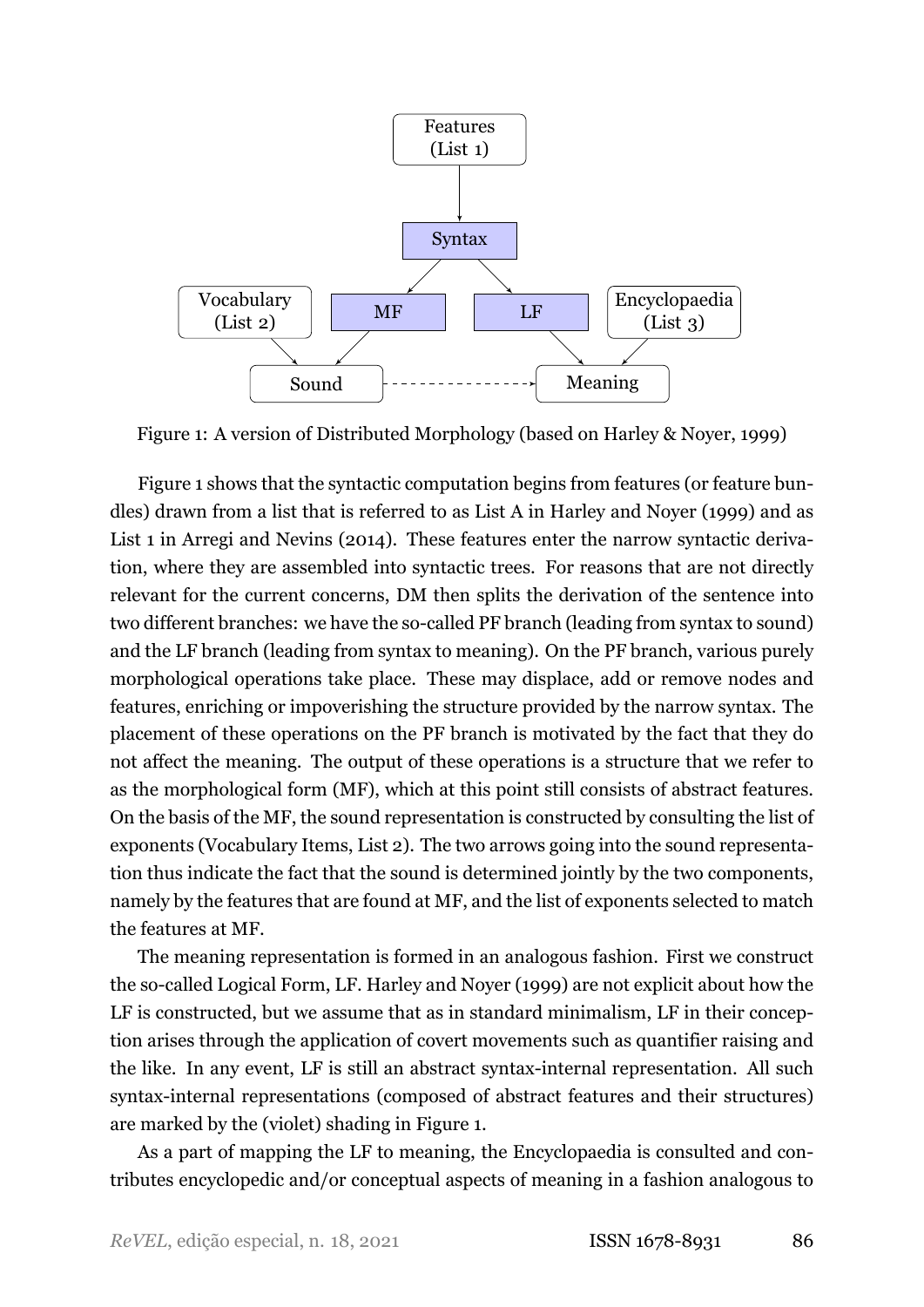the list of exponents in Vocabulary.

With the basics in place, let us turn to the first challenge. The observation is that the separation of the phonological information (List 2) from the encyclopaedic/conceptual information (List 3) has consequences for the representation of roots in syntax and hence, also for modularity. To see that, recall the fact that the trees in  $(2)$  contain just a single root symbol *p* . In [Harley and Noyer](#page-40-3) ([1999](#page-40-3)), all root morphemes such as *cat* and *dog* reside in the Vocabulary, and they are inserted into such a non-discriminate  $\sqrt{\ }$  terminal based on a free choice. Given this setup, the question arises how LF knows what kind of exponent has been inserted at the PF branch of the derivation, so that if *kæt* is inserted from the Vocabulary at the PF branch, the LF learns about this and the Encyclopaedia contributes the right encyclopaedic/conceptual information at the meaning side. What must be prevented is that the non-discriminate  $\sqrt{\ }$  symbol arrives at LF and Encyclopaedia has the power to independently select a particular lexical item, so that, in effect, /kæt/ means DOG.

In order to avoid this, [Harley and Noyer](#page-40-3) ([1999](#page-40-3)) suggest that a direct communication line (depicted by the dashed arrow) is established between the sound and the meaning, which makes sure that the Encyclopaedia knows what information it should provide. The architectural consequence is that sound and meaning are linked both via the syntactic derivation (as is standardly assumed), but also outside of it for the sole purpose of root insertion. The direct communication line between sound and meaning is the first complication that arises in DM when a fully modular approach to roots is adopted.

As we shall see in Section [1.2,](#page-8-0) there are versions of DM that do not need such a direct communication line between sound and meaning. However, we will also see that the price one has to pay for eliminating it is that roots must be differentiated within syntax, which is something that we avoid in our own proposal in Section [2.](#page-10-0)

Let us now turn to the second challenge that a theory based on non-discriminate roots faces. It comes from root suppletion and the related notion of root competition. In the DM framework, root suppletion, as in the pair *good-better*, is accounted for by contextual specification of Vocabulary Items (VIs), which insert phonology under the terminals, in this case the  $\sqrt{\ }$  node. We need two distinct Vocabulary Items for the suppletive pair *good–bett*; they are as in (3), which are slightly adapted from [Bobaljik](#page-39-2) [\(2012](#page-39-2)) to fit the trees in [\(2\)](#page-4-0) above:

<span id="page-6-2"></span><span id="page-6-1"></span><span id="page-6-0"></span>(3) a.  $\sqrt{\leftrightarrow} \quad \text{bett-}/\underline{\hspace{1cm}} a \, ] \, \text{c} \text{MPR} \, ]$ b.  $\sqrt{\phantom{0}} \Leftrightarrow \text{good}$ 

In the positive degree, these VIs are not in competition with each other, as there is no CMPR head there, so that only (3b) meets the structural description, and *good* will be inserted. In the comparative, given in (2b), however, a competition between (3a) and (3b) will arise, since the structure generated in syntax meets the structural description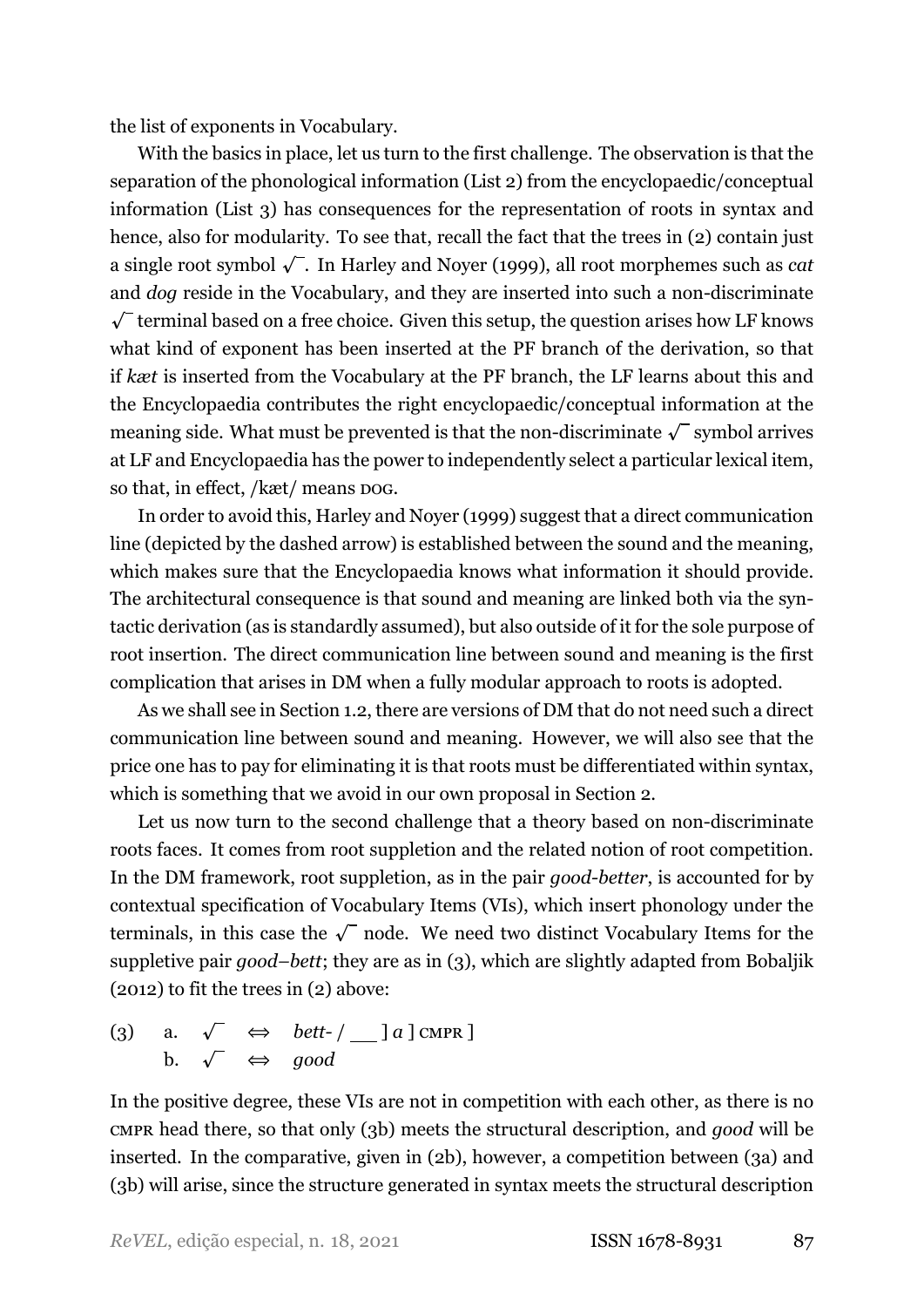of both rules. The outcome of that competition is determined by the Elsewhere Principle [\(Kiparsky](#page-40-6), [1973](#page-40-6), [Halle,](#page-40-7) [1997](#page-40-7), p. 428), which states that a more specific rule takes precedence over a more general one. Since (3a) is more specific than (3b), it wins the competition in the comparative. As a result, *bett* is inserted in the comparative. The cmpress head is spelled out as *-er*, yielding the form *bett-er*, little *a* being silent.<sup>5</sup>

Now the VI in (3b) as currently formulated is just a fragment of the English Vocabulary. If left on its own, it will insert *good* under any terminal  $\sqrt{\ }$  node. One way of extending our fragment will therefore be to add more roots:

# <span id="page-7-0"></span>(4)  $\sqrt{\phantom{a}} \Leftrightarrow$  *good, nice, happy, small, intelligent, bad, ...*

What this extended rule achieves is that there is a free choice of insertion of a variety of roots in the positive degree under  $\sqrt{\ }$ . But now a problem arises with respect to the 'suppletive' rule [\(3a\)](#page-6-0): since it is more specific than [\(3b\),](#page-6-1) it is also more specific than the extended rule (4) (which is in relevant respects like [\(3b\)](#page-6-1)). The result is that *bett*-will be inserted under  $\sqrt{\ }$  in any comparative structure (outcompeting not only  $good,$  but also other roots), obviously a wrong result. This problem in the analysis of root suppletion was pointed out by [Marantz](#page-40-2) [\(1996\)](#page-40-2), and it is a consequence of the format of the rule [\(3a\)](#page-6-0): it basically says that *any*  $\sqrt{\ }$  has the form *bett*- in the context of a comparative.

This issue is still a matter of current research in DM (for an overview of possible options, see [Haugen and Siddiqi](#page-40-4), [2013,](#page-40-4) p. 514). The earliest solution, suggested by [Marantz](#page-41-5) ([1997](#page-41-5)), held that root suppletion does not exist, except in the functional vocabulary, where the competition problem can be easily solved. In Marantz' idea, the Vocabulary Item *good* would spell out a syntactic terminal which is crucially not a contentless  $\sqrt{\phantom{a}}$  node, but a node with at least one functional feature (represented as an evaluative feature with a 'positive' value in (5)).

(5) a. [EVAL:POSITIVE] *⇔ bett* / ] *a* ] CMPR ] b. [EVAL:POSITIVE] *⇔ good*

Once  $(5)$  is adopted, then nonsuppletive adjectives can be inserted by the free-choice rule [\(4\)](#page-7-0), since [\(4\)](#page-7-0) would no longer contain *good* as a choice (since *good* now has the entry (5b)). As a consequence, the VIs in (5) only compete with each other, not with [\(4\),](#page-7-0) and one thus gets rid of the problem where *bett* would compete with nonsuppletive roots like *nice*.

However, empirical evidence against this idea has been presented by [Harley](#page-40-5) ([2014\)](#page-40-5),

<sup>5</sup> [Arregi and Nevins](#page-38-0) [\(2014\)](#page-38-0) discuss interesting cases where the regular comparative form (e.g., *badder*) is not always blocked by the suppletive form (*worse*). Specifically, while *bad* most often has the comparative *worse*, there are also senses of *bad* that give rise to the comparative *badder*. This could suggest that there is no competition between *worse* and *badder*, since both are in fact attested. However, [Arregi](#page-38-0) [and Nevins](#page-38-0) ([2014\)](#page-38-0) develop an approach where the regular form *badder* arises because of a syntactic difference between the structures underlying *worse* and *badder*. As a result, *badder* surfaces only where *worse* is unavailable for locality reasons, while in the general case *worse* does indeed block *badder*.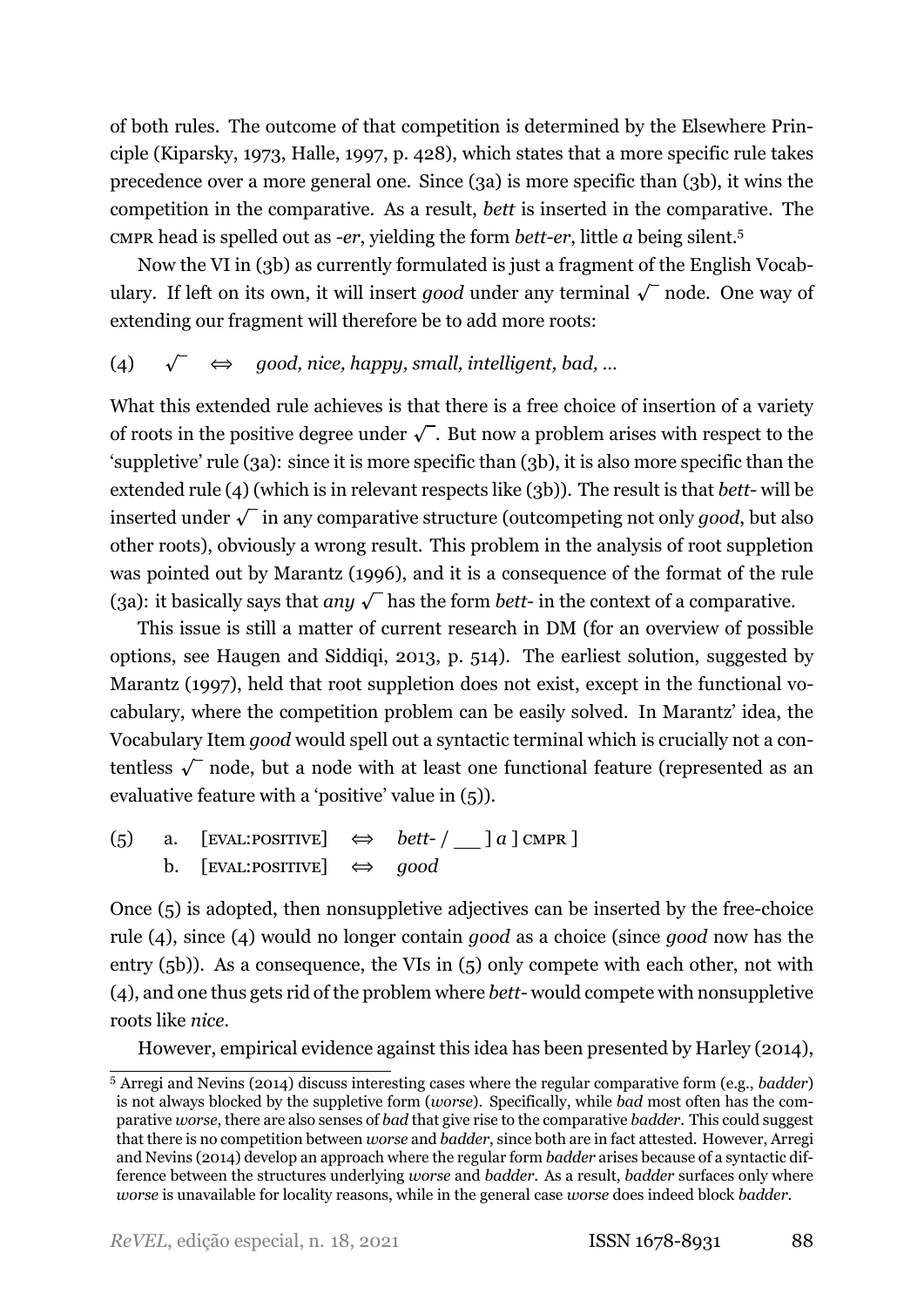who argues that suppletive verbs in Hiaki have rich lexical meanings, for which an analysis in terms of functional heads is unlikely (cf. Haugen & Siddiqi, [2013\)](#page-40-4). To deal with this issue, [Harley](#page-40-5) [\(2014](#page-40-5)) has argued that  $\sqrt{\ }$  s are individuated in the syntax, i.e., prior to vocabulary insertion, by means of a numerical index. We shall describe this approach in the next section, noting that while it successfully addresses the challenges identified, it does so at the cost of proposing different syntactic representations for different roots.6

## <span id="page-8-0"></span>**1.2 ROOT DIFFERENTIATION**

According to [Harley](#page-40-5) [\(2014](#page-40-5)), the pre-syntactic lexicon contains an infinity of different, individuated, *p* s (see also [Pfau](#page-41-1), [2000,](#page-41-1) [2009\)](#page-41-2). Free choice of a root is then not exercised at the point of insertion (as in Marantz' approach), but at an earlier point, namely in the selection from List 1, i.e., when the elements that will serve as the input to the syntactic computation are selected. At the point of insertion, the competition is consequently restricted to the VIs that can spell out the particular root symbol selected, e.g.,  $\sqrt{153}$ .

The Vocabulary Items that we shall need under Harley's proposal would then be as in (6):

(6) a.  $\sqrt{153}$  ⇔ *bett-* / \_ ] *a* ] CMPR ] b.  $\sqrt{153}$  ⇔ *good* 

The idea here is that both *good* and *bett* are two different forms capable of spelling out the symbol  $\sqrt{153}$ . What this proposal achieves is that *bett*- is no longer a comparative of *just any*  $\sqrt{\ }$  (as it has been in [\(3\)\)](#page-6-2), but a comparative of *one particular*  $\sqrt{\ }$  with a unique index. Once this is the case, the problem with root competition disappears. This is because *bett*-will not be a candidate for any other root than  $\sqrt{153}$ , and so it will never outcompete *nice*, which spells out (say)  $\sqrt{154}$ .

This proposal has as an additional benefit in that direct communication between the PF branch and the LF branch of the grammar (i.e. the dotted line in Figure [1\)](#page-5-0) is no longer needed, since the index will be present from the start of the derivation, and be carried through to both MF and LF.

However, the proposal achieves these results as a consequence of adopting indexed roots, so *cat* and *dog* have a different index. In one sense, this proposal is elegant in that syntax still does not operate over roots that are specified for language-particular phonology and/or encyclopaedic meaning: it still has the potential of being universalist (although it would appear to predict that all languages have the same number of roots,

<sup>6</sup> Other solutions are thinkable, but have been shown to be less viable. For example, one could suggest that VIs for  $\sqrt{\ }$  nodes do not compete with each other at all (something which is suggested by the free choice rule in [\(4\)](#page-7-0)), but such a generalised lack of competition at the  $\sqrt{\ }$  node would lead to the problem that both *gooder* and *better* are generated (Harley & Noyer, [1998\)](#page-40-8).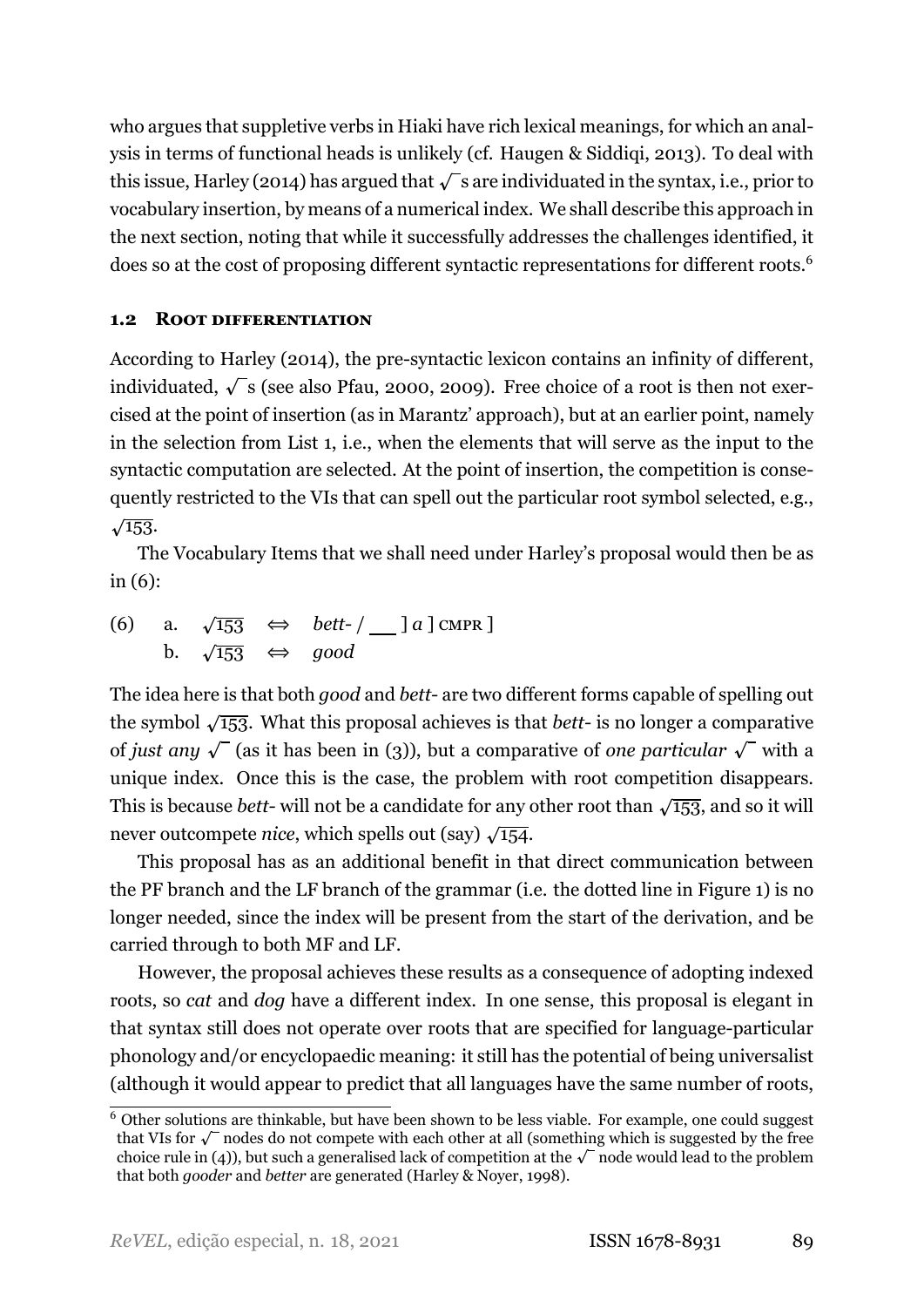a prediction that is not obviously true). In other words, the symbol  $\sqrt{153}$  is not specific to English, but it is found in all languages (which will, of course, associate a different phonology and/or encyclopaedic content to it). At the same time, the differentiation via numerical indexes is a case that violates the Strong Modularity Thesis, as explained in the discussion below [\(3\)](#page-6-2). By containing symbols such as  $\sqrt{153}$ , syntactic representations contain information that syntax cannot process. The index passes intact through the syntactic computation with a single purpose, namely to be used by Lists 2 and 3. So even though the numerical index is more abstract than a root with a concrete phonology, the problem is still the same: we are representing a distinction in the syntax that the syntactic computation itself cannot make use of, in violation of the Strong Modularity Thesis.

To summarise the content of this whole section, let us repeat what is going to be important as we move to our own proposal. The most important observation is that in a system with non-discriminate roots, root suppletion leads to a problem with competition: once *bett* outcompetes *good*, it also outcompetes *nice*, because *good* and *nice* have exactly the same lexical entry (spelling out  $\sqrt{\ }$  ).

To solve the competition problem, we must be able to uniquely identify the lexical item that undergoes suppletion, and limit the competition to those VIs which stand in a suppletive relation to this particular item. Marantz (who works with just a single  $\sqrt{\phantom{a}}$ makes suppletive items unique by placing them in the class of 'functional' heads, which allows one to identify the unique grammatical feature whose realisation shows suppletion. [Harley](#page-40-5) [\(2014](#page-40-5)) suggests that this view is empirically problematic and proposes that  $\sqrt{\ }$ s are individuated by an index.

Our main objection against individuating roots in syntax is that by doing so, one in fact abandons strict modularity and allows for a theory where *cat* and *dog* have different syntax. This is because *cat* and *dog* have a different index, and syntax could be sensitive to this property (since it is present inside it). On the other hand, if we stipulate that syntax is not sensitive to such indexes, then modularity issues arise.

An additional issue is that if  $\sqrt{\ }$ s really lack any constant *substantive* property, i.e. something more contentful than a mere index, one needs to seriously wonder why they should be differentiated in narrow syntax at all.7 The indexation of roots looks like a technical solution to a technical problem, rather than an advance in the understanding of the nature of roots.

In the following sections, we will argue that there is a way to handle root suppletion without the need to differentiate roots in syntax by an arbitrary index, thereby adhering to strict modularity. In order to avoid the competition problem, we too will have to find a way to identify the unique root which undergoes suppletion. The device we are going

<sup>7</sup> In fact, one may wonder why they should be present in the syntax at all to begin with. Since this question is orthogonal to our concerns, we shall leave it aside here.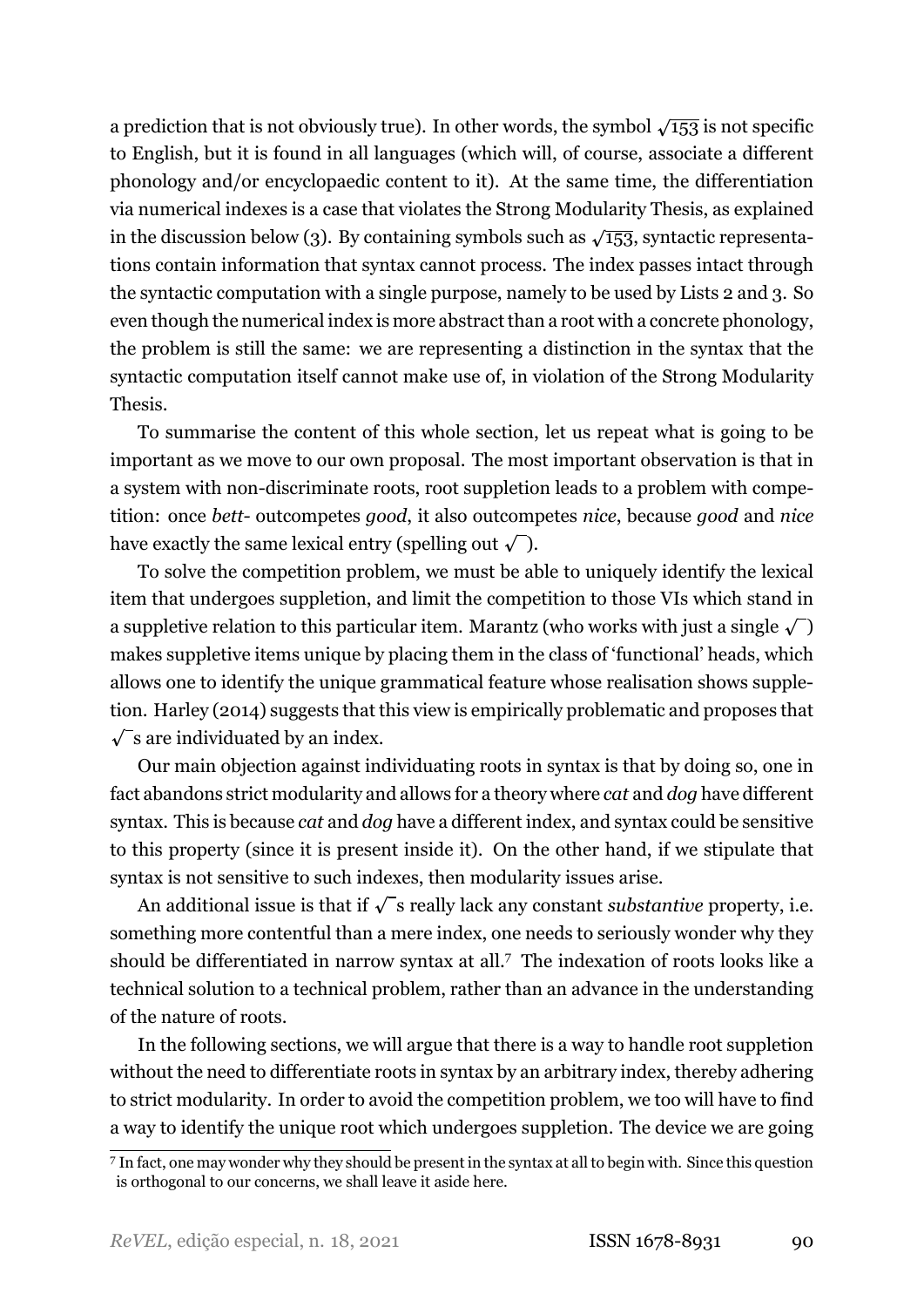<span id="page-10-0"></span>to use to this effect is called a *pointer*, and we introduce it in the next section.

#### **2 CYCLICITY AND PHRASAL LEXICALISATION**

In this section, we describe the main features of an account that allows for root suppletion with just a single  $\sqrt{\phantom{a}}$  in syntax (or without any  $\sqrt{\phantom{a}}$  at all, if  $\sqrt{\phantom{a}}$  s are to be eliminated, as in [Ramchand](#page-41-6), [2008](#page-41-6) or [Vanden Wyngaerd et al.,](#page-42-2) [2020](#page-42-2)). What makes such a theory possible is cyclic phrasal lexicalisation, where suppletive items stand in a containment relationship.

In order to present this idea in an accessible way, we will begin with the suppletive pair *bad*—*worse*, which has been treated by nonterminal lexicalisation also in [Bobaljik](#page-39-2) [\(2012](#page-39-2)). We shall then return to *good—bett-er* in the following section. The relevant lexical entries (with the required containment relation) are given in (7). Regardless of the treatment of *bad* (to which we return), the important point here is that *worse* spells out a nonterminal node properly containing the structure that *bad* spells out.



<span id="page-10-1"></span>Independent support for (7b) comes from the fact that *worse* lacks the regular CMPR marker *er*. This is accounted for if its lexical entry pronounces the terminal where *er* gets usually inserted, as is the case in (7b). Similarly, the reason why *bad* spells out a full phrase is that it shows no overt *a*, differing from adjectives like *risk-y*, *crapp-y*, *tin-y* etc.

We will get to the technical details of nonterminal insertion shortly, but the main intuition is this: when syntax builds just the *aP* (corresponding to the positive degree), only *bad* will be inserted, because its lexical entry provides an exact match for the syntactic tree. The lexical item for *worse*, in contrast, is not an exact match: it is too big. 'Too big' may be understood either in an absolute sense (it is not a candidate for insertion at all), or in a relative sense (it is a candidate, but it is too big relative to *bad*, with which it is in competition). When syntax builds CMPRP, only *worse* is an exact match and will be inserted, this time because *bad* is too small (either in the absolute or in the relative sense).

There are several ways of formalising the phenomenon that an exact match gets inserted, and not a lexical item which is either too big or too small. For instance, [Bobaljik](#page-39-2) [\(2012](#page-39-2)) relies on the Subset Principle, augmented by Radkevich's([2010](#page-41-7)) Vocabulary Insertion Principle (VIP), which states that the phonological exponent of a vocabulary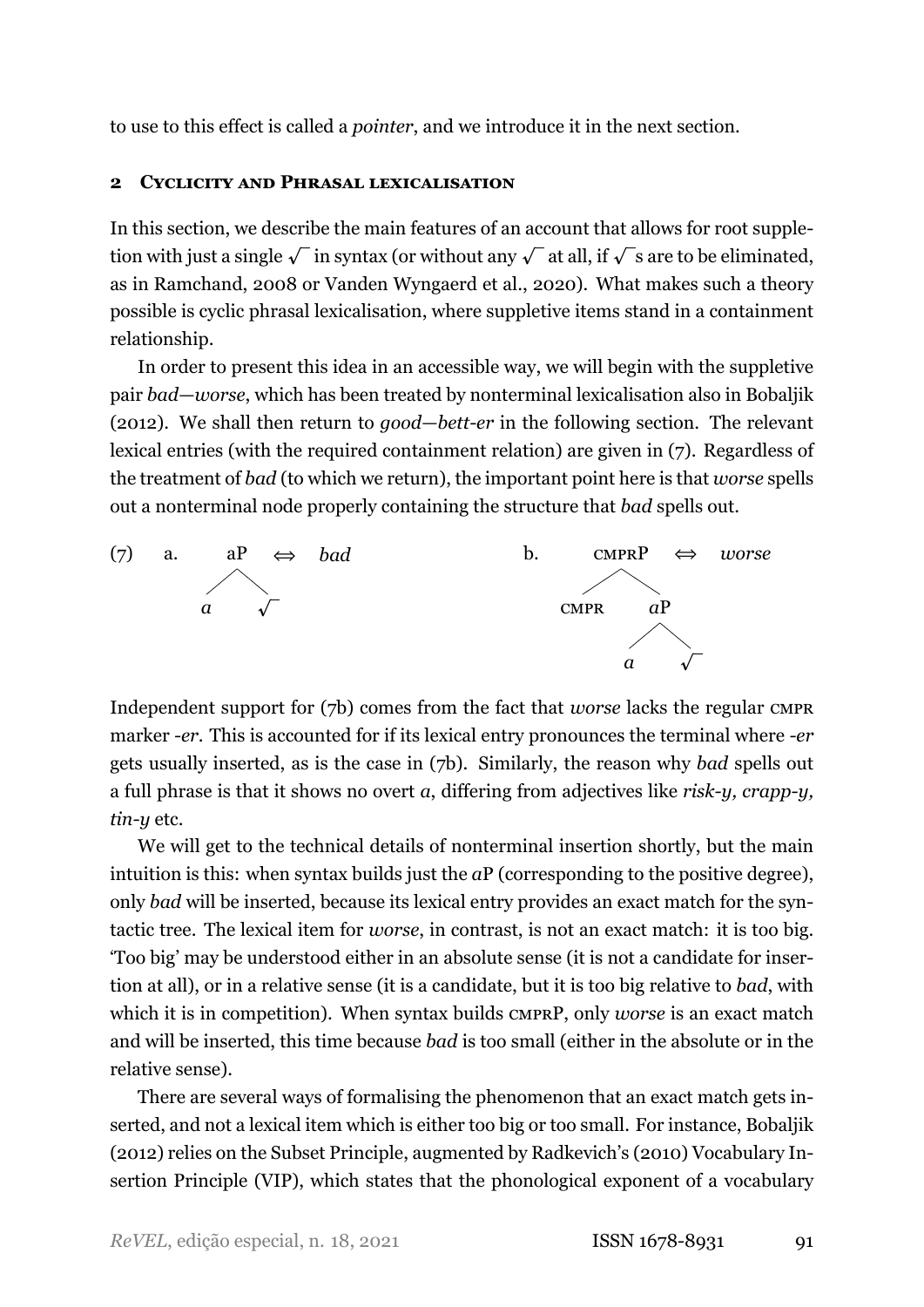item is inserted at the minimal node dominating all the features for which the exponent is specified. On this account, the Subset Principle makes sure that *worse* is too big for the positive, and the VIP makes sure that *bad* is too small for CMPRP. Another available option, which we develop and explain later, adopts the Superset Principle [\(Starke](#page-41-3), [2009\)](#page-41-3). For now, the main point is that no matter how the 'too big/too small' difference gets encoded, we initially run up against the same conundrum as the terminalbased proposal in section [1](#page-3-0). In order to see that, let us once again turn to the fact that there are a number of roots in free competition with *bad*:

(8) aP  $\alpha$   $\sqrt{ }$ *⇔ good, nice, kind, small, intelligent, bad, …*

Again, the problem is that once syntax builds the CMPRP, all of these are going to be 'too small' compared to *worse*. The problem resides in the fact that the lexical entry in (7b) says that whenever the syntax combines the  $\sqrt{\phantom{a}}$  node with *a* and cmpr, *worse* will be an exact match for such a constituent. Other lexical entries (like *nice*) might be candidates for insertion as well, but since they are not an exact match for the comparative structure, *worse* will win, independently of how the competition is to be implemented.<sup>8</sup>

However, in the new setting based on phrasal lexicalisation, a new type of solution to this problem becomes available, if one more ingredient is added into the mix. The addition that is needed is that the lexicalisation process, which associates a particular phonology with a syntactic structure, proceeds bottom-up, as in [Bobaljik](#page-39-4) [\(2000](#page-39-4), [2002\)](#page-39-5) and [Embick](#page-39-6) [\(2010\)](#page-39-6) or [Starke](#page-41-3) [\(2009](#page-41-3), [2018\)](#page-41-4). We phrase this as (9), noting that (9) need not be seen as an axiom, but rather the consequence of two proposals, which are given  $in (10)$ .

- (9) *Bottomup Lexicalisation* If AP dominates BP, spell out BP before AP.
- (10) a. Merge proceeds bottom up.
	- b. Lexicalisation applies after every Merge step.

The bottom-up nature of lexicalisation, and the fact that it targets non-terminals is what makes it possible to propose a single- $\sqrt{\ }$  syntax that can accommodate root suppletion. In order to see this, consider the fact that lexicalisation (as it proceeds to higher and higher nodes) must keep track of what it has done at lower nodes, so that it can ship this information to PF at some relevant point.<sup>9</sup> In this type of architecture, the problem is solved if we require that the phrasal lexical item [\(7b\)](#page-10-1) can apply at CMPRP *only if* the

<sup>8</sup> Our discussion of this issue is indebted to Michal Starke (p.c.).

<sup>&</sup>lt;sup>9</sup> This could happen either at the very end of the derivation (as we currently assume), or such shipments can be sensitive to phases, see, e.g. [Embick](#page-39-6) [\(2010](#page-39-6)), [Merchant](#page-41-8) [\(2015](#page-41-8)) and [Moskal and Smith](#page-41-9) ([2016](#page-41-9)).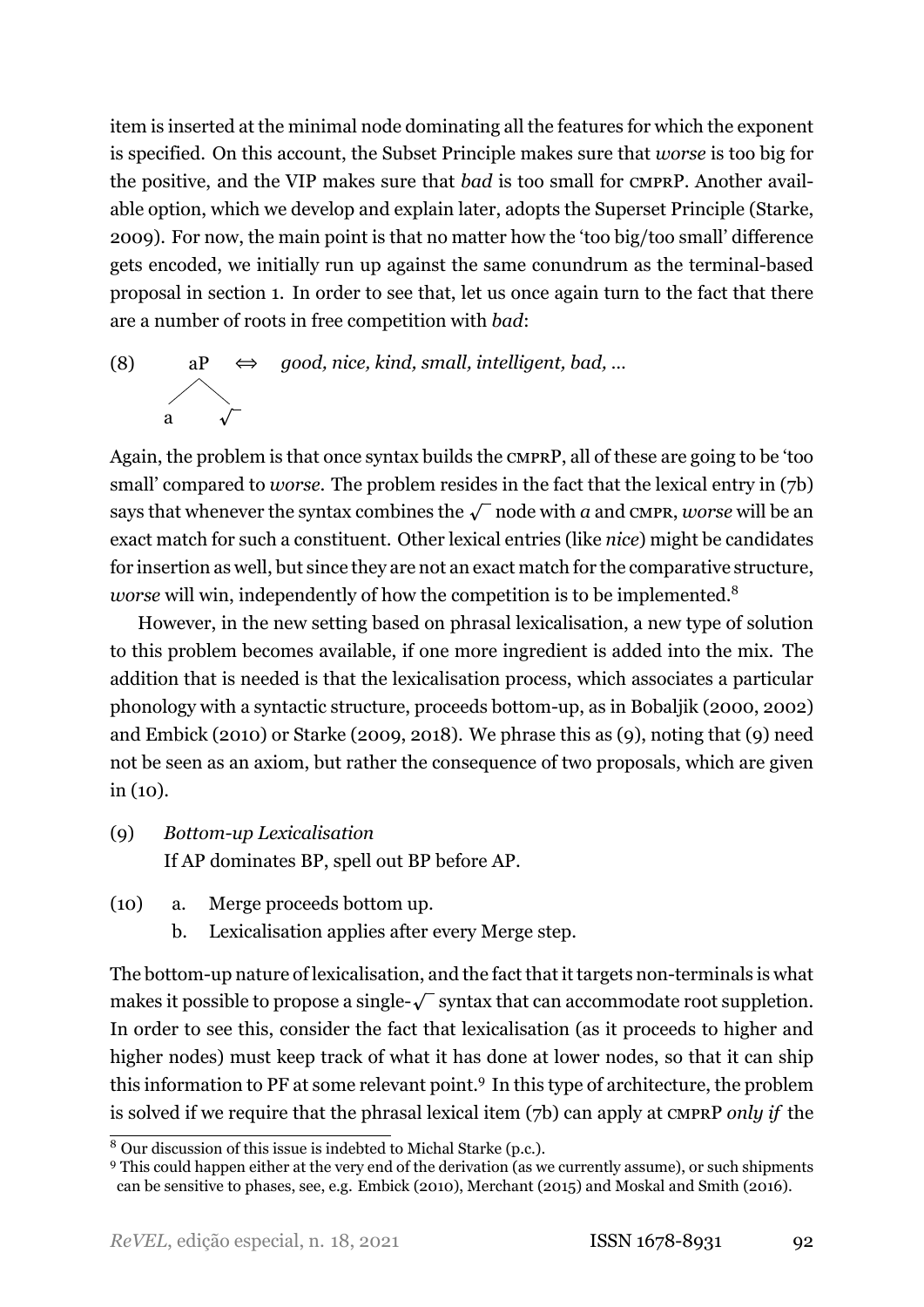lower *a*P node has been lexicalised by *bad*. Equivalently, *worse* is inapplicable if (by free choice of root) we have lexicalised *a*P by a different lexical entry than *bad*.

In order to encode this proposal, let us rewrite the lexical entry for *worse* as in (11), where instead of the *a*P node, we write *bad*. Following [Starke](#page-42-3) [\(2014](#page-42-3)), we refer to this device as a pointer. It is an object that is present inside one lexical entry and refers to another lexical entry.



The entry (11) reads as follows: lexicalise CMPRP as *worse*, if one daughter is the CMPR feature, and the other daughter (i.e., *a*P) has been lexicalised as *bad* at the previous cycle.10

The idea behind (11) presupposes that the process of lexicalisation has at least two parts: matching (lexical search) and pronunciation (shipment to PF). The crucial point is that the lexicalisation procedure may make multiple searches of the lexicon (leading to the selection of various matching items) before the ultimate pronunciation. Crucially, when a matching lexical entry is found for a given node (say *a*P), this does not mean that this lexical entry is immediately shipped to PF for actual realisation. The match is remembered, and it will eventually be sent to PF; but if later on, a lexical item matching a higher node (say CMPRP) is found, then the first (lower) candidate is not sent to PF at all: only the higher lexicalisation survives. In Nanosyntax, the replacement of a lower match (*bad*) by a higher match (*worse*) is called 'overriding.'

(12) *Cyclic override* ([Starke,](#page-41-3) [2009\)](#page-41-3)

Each successful spellout overrides previous successful spellouts.

As said, overriding means that a matching item at a node XP (*worse*) prevents that any item matching a node contained inside XP (*bad*) is shipped to PF. Overriding is a general property of cyclic bottom-up lexicalisation.

Recall now that from the perspective of a single- $\sqrt{\ }$  theory, the problem with suppletive lexical items like [\(7b\)](#page-10-1) was that they could override just any root. The pointer device introduced in (11) is here to restrict unlimited overriding: *worse* can only override *bad*. [Caha, De Clercq, and Vanden Wyngaerd](#page-39-7) [\(2019](#page-39-7)) encode this by the so-called Faithfulness Restriction:

<span id="page-12-0"></span><sup>&</sup>lt;sup>10</sup> Pointers are used within Nanosyntax also beyond root suppletion. The reason that led Starke to introduce pointers (in unpublished work) are idioms like *shoot the breeze*. In this case, intuitively, we have a lexical entry that introduces a particular concept (CHAT) when the VP contains the relevant lexical items *shoot*, *the* and *breeze*. In other words, the idiom is to be stored with pointers to these lexical items as: CHAT *⇔* [ *→shoot* [ *→the →breeze*]]. Pointers have also been used to model syncretism in multi-dimensional paradigms (Caha & Pantcheva, [2012;](#page-39-8) Vanden Wyngaerd, [2018;](#page-42-4) Blix, [2021](#page-38-1)), and to deal with issues in nonproductive morphology([De Clercq and Vanden Wyngaerd,](#page-39-9) [2019](#page-39-9)).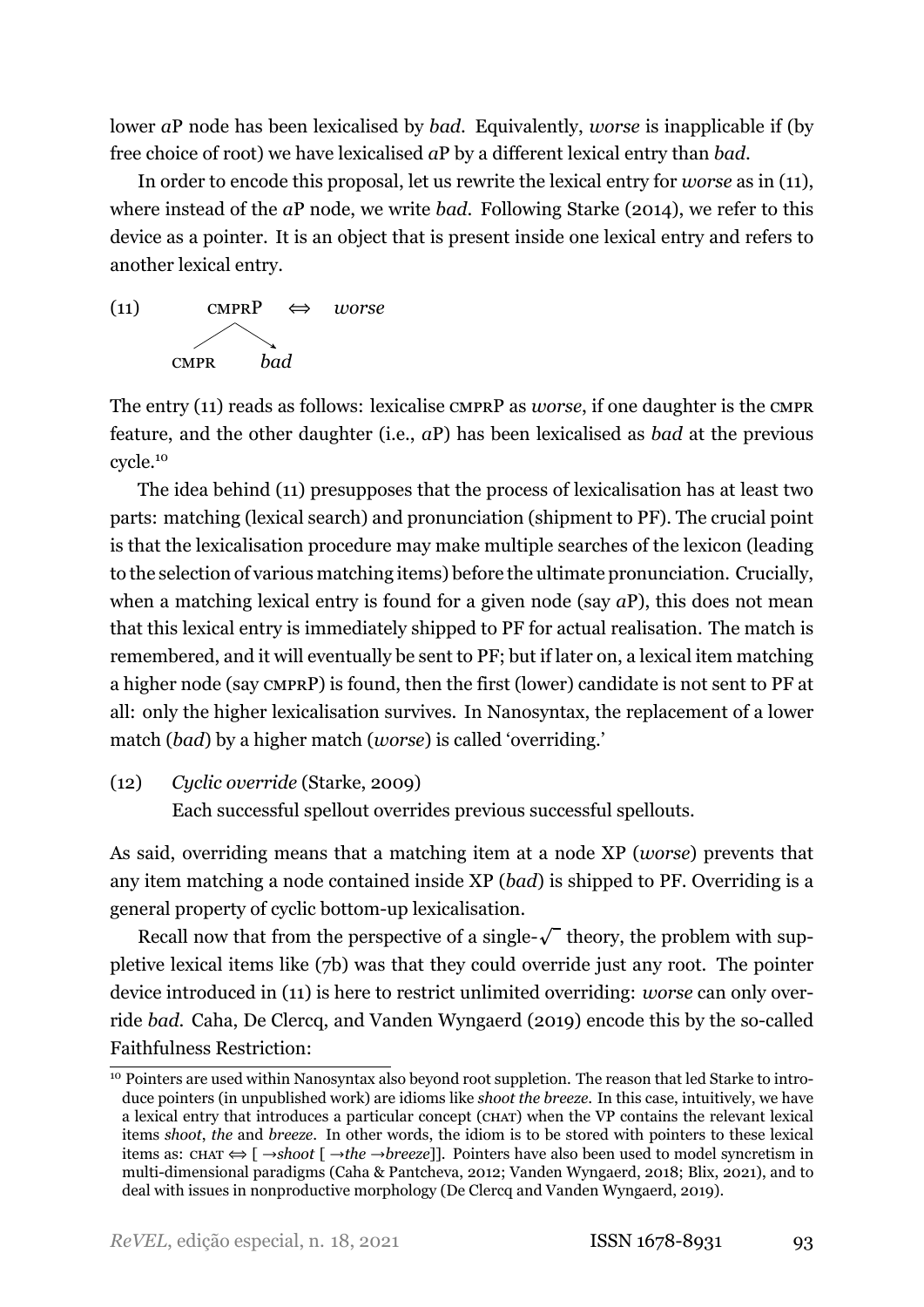# (13) *Faithfulness Restriction (FR, preliminary)* A lexicalisation *α* may override an earlier lexicalisation *β* iff *α* contains a pointer to *β*

To conclude, let us stress the crucial point, which is that we now have a way to account for root suppletion with just a single  $\sqrt{\ }$  (or a single A, or, potentially, just functional heads all the way down). To achieve this, we have introduced a bottom-up phrasal lexicalisation procedure. In this kind of system, insertion at the  $\sqrt{\phantom{a}}$  node is free. But once the choice has been made, the Faithfulness Restriction limits the overriding of the initial choice only to lexical items whose lexical structure consists of a pointer to this initial choice. This way, we can restrict *worse* to be the comparative of *bad* using a pointer, rather than an arbitrary index on  $\sqrt{\ }$  in the syntax.

#### <span id="page-13-0"></span>**3 PHRASAL LEXICALISATION AND MULTIPLE EXPONENCE**

From the perspective of a modular and universal syntax, the zero theory of  $\sqrt{\ }$ s is that there is only a single  $\sqrt{\ }$  (or perhaps no  $\sqrt{\ }$  at all, if the bottom of the functional sequence is simply a feature like all the others). In the previous section, we have argued that the problems posed by suppletion can be reconciled with such a modular syntax if cyclic phrasal lexicalisation is adopted. However, an objection that is sometimes raised against the principle of phrasal lexicalisation is that of multiple exponence or double marking, i.e. the phenomenon where suppletion in the root is accompanied by regular marking.<sup>11</sup> This is, for example, the case in a form like *bett-er*, which multiply expones the comparative: once in the root, and once in the suffix. Here our theory faces a conundrum: how can *bett*-spell out CMPRP (as required by the phrasal lexicalisation theory), while at the same time leaving CMPR available for the insertion of *er*? No such issue arises in a theory with terminal lexicalisation: the suppletive root is an allomorph which is inserted in the context of the CMPR head, and the CMPR head may itself be realised by a separate suffix.

In this section, we suggest a solution to this problem. The solution is based on the observation that in cases where suppletion co-occurs with overt marking, the overt marking tends to be 'reduced', often a substring of a different, nonreduced marker. To see this on an example, let us turn back to English. Here we have *er* and *more* for the

 $\frac{11}{11}$  One solution to this issue, suggested for instance in [Haugen and Siddiqi](#page-40-9) ([2016](#page-40-9)), would be to say that decomposing suppletive forms (like *bett-er*) into two pieces is actually doubtful. Such an approach could be supported by the fact that in degree achievements like *to better something*, the 'comparative' *er* (if it is one) is retained (unlike in, say, *to cool something*), which may suggest that *er* could have actually been re-analysed as a part of the root. If that is so, the form *better* would be a nondecomposable comparative form in trivial conformity with the nonterminal-spell-out hypothesis. We do not want to dismiss this approach in its entirety: there are clearly cases where suppletive forms are nondecomposable, and we think that these are suggestive of a solution in terms of nonterminal lexicalisation. However, we do not think that such a solution is universally applicable for reasons that become clear as we proceed.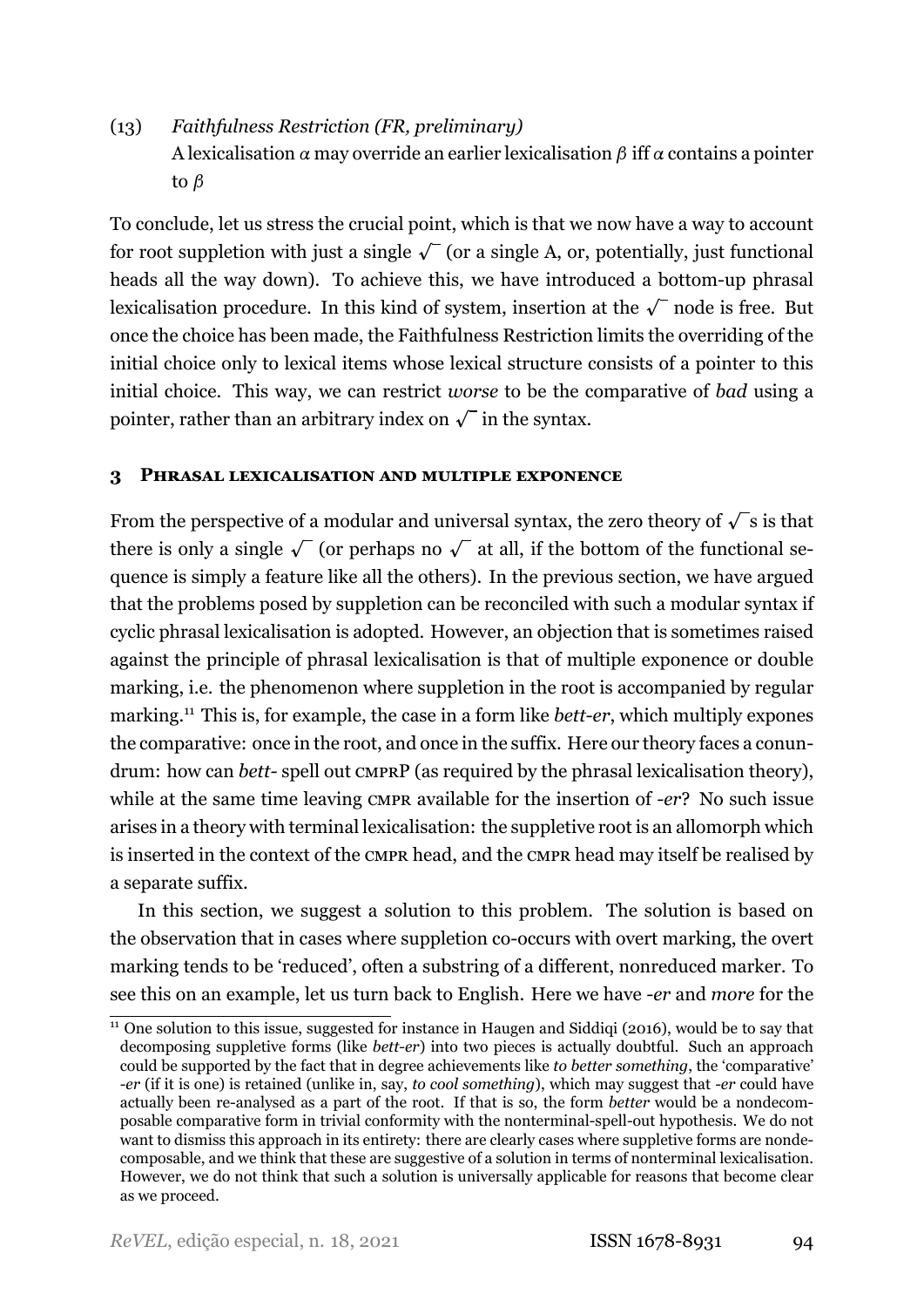comparative, and *est* and *most* for the superlative. Clearly, *er* and *est* are morphologically reduced compared to *more/most*, if only because they are affixes while *more* and *most* are free-standing items. Further, there are morphological and semantic reasons to think that *more/most* actually contain *er/est* as a proper part. Such a containment relation between the two comparative markers can be captured if we decompose the single CMPR node into two heads, C1 and C2, as shown in (14) (cf. Caha, De Clercq & Vanden Wyngaerd, [2019\)](#page-39-7). Reduced comparative marking can now be analysed as expressing only C2, as in (14), while full marking spells out both C1 and C2, as in (15).



We leave it open as to how exactly lexicalisation applies in the case of *more*, as the main focus is on its complement, i.e. that part of the structure that is lexicalised by the root (but see De Clercq & Vanden Wyngaerd, [2018](#page-39-10) for discussion of this issue). We only note that phrasal lexicalisation requires C1 and C2 to form a constituent: this could be achievedby head-movement ([Matushansky,](#page-41-10) [2013](#page-41-10)), Local Dislocation [\(Embick,](#page-39-0) [2007\)](#page-39-0) or by Complex-Spec formation (Caha, De Clercq & Vanden Wyngaerd, [2019\)](#page-39-7), as shown in (16). What is crucial is that this type of marking occurs on top of roots which spell out only the *a*P constituent, as shown by the constituent on the right hand side in (16).

<span id="page-14-0"></span>(16)



In (17), we show that the reduced marker appears on top of roots which spell out C1P, leaving it again aside how the surface order is derived, as this would take us too far afield (see Caha, De Clercq & Vanden Wyngaerd, [2019](#page-39-7) for a worked-out proposal). The crucial point here is the size of the constituent spelled out by the root and by the functional marker. In particular, given that the number of features is constant in (16) and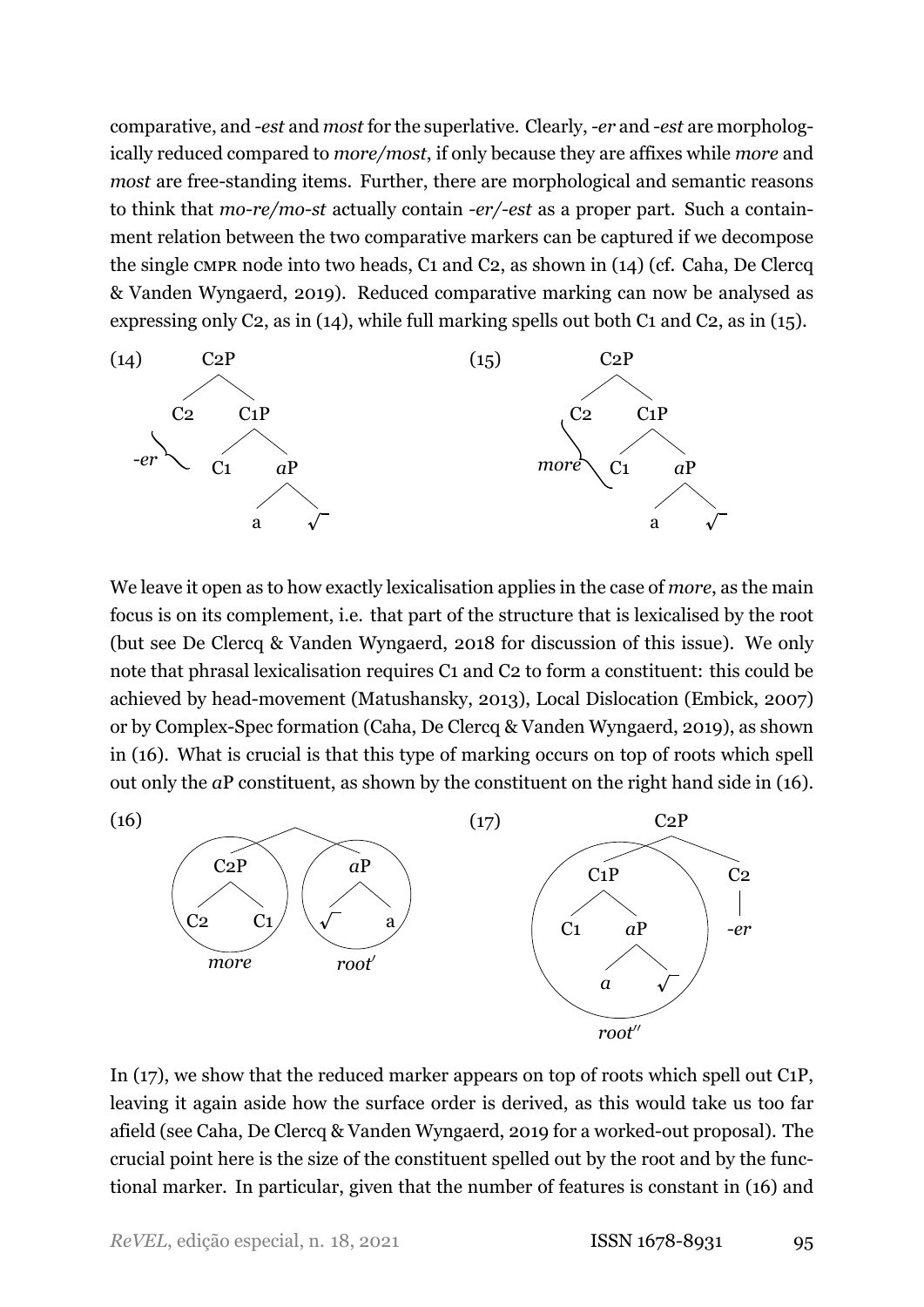$(17)$ , we observe a trade-off between the size of the root and the size of the comparative marker. In particular, we can distinguish between large roots, which spell out C1, and combine with reduced markers. Smaller (*a*P-sized) roots must combine with *more*. The difference between the two classes of roots can be easily encoded in the lexicon: some roots will be specified for C1, others will not.

With the background in place, let us now show how a form like *bett-er* can be derived. As a starting point, consider the observation that suppletive adjectives like *bett-er* only occur with the reduced markers (i.e., *-er*/*-est*) and never with the full markers (i.e., there is no case like *\*more/most bett*), as observed by [Bobaljik](#page-39-2) [\(2012](#page-39-2)). In a theory with a single  $\sqrt{\ }$  using pointers like the one we have sketched above, this observation follows. In particular, the tree in [\(16\)](#page-14-0) (with full marking) is correctly predicted to be incompatible with suppletion. That is because the root in (16) pronounces a constituent (*a*P) that exactly corresponds to the positive. Under the theory with single  $\sqrt{\ }$  and pointers, suppletive roots must stand in a containment relation, one overriding the other. Therefore, the comparative root must spell out at least one extra feature compared to the positive, but such a feature is not available in (16), making it incompatible with suppletion.

Turning now to (17), this scenario allows for root suppletion on our account, although it does not require it. We first show how root suppletion works, and then we turn to nonsuppletive roots that combine with the reduced marker. Suppletive roots like *bett* will have an entry like (18), with a pointer to a different root.



In this case, *good* first spells out the *a*P, as shown in (19), which is a stage of the derivation that corresponds to the positive. If C1 is added, *bett* is inserted at C1P. This C1P is subsequently merged with C2, yielding the full comparative structure in (20). For concreteness, we place C1P to the left of C2P, reflecting a leftward movement operation of C1P, which we do not discuss in detail here.



We now turn to nonsuppletive roots that combine with *er*. In order to show how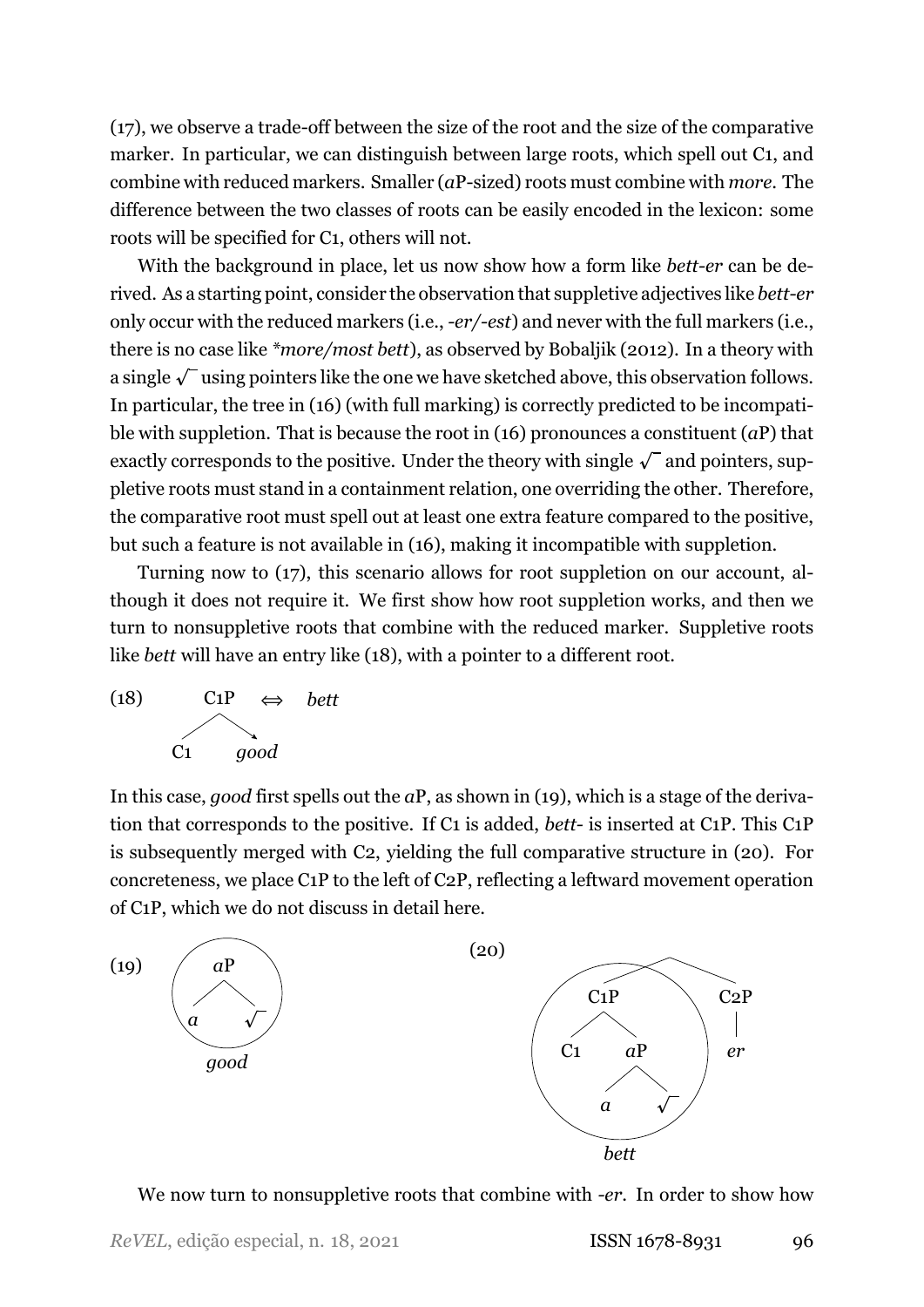they are accounted for, we shall diverge from our reliance on a broad spectrum of conceivable approaches to phrasal lexicalisation, and focus on one particular version, due to [Starke](#page-41-3) ([2009,](#page-41-3) [2018](#page-41-4)). The specific component of this theory which we now need, is a matching procedure based on the Superset Principle.

(21) *The Superset Principle* ([Starke,](#page-41-3) [2009\)](#page-41-3) A lexically stored tree L matches a syntactic node S iff L contains the syntactic tree dominated by S as a subtree

The principle says that if there is an entry like (22), then it can spell out a C1P, as well as *a*P (because *a*P is contained in it).

<span id="page-16-0"></span>

If a root has such an entry, it can be used both in the positive (i.e., as an *a*P), and, at the same time, appear with reduced marking in the comparative. In English, the adjectives *old* or *nice* would be examples of such roots. The possibility of entries like (22) is what leads us to say that if a root spells out C1P (and thus occurs with reduced marking in the comparative), it does not have to be necessarily suppletive.

To sum up, the theory sketched up to now has two parameters of variation. The first parameter is related to the absolute size of the (morphological) root: it either spells out *a*P or C1P. At the level of data, this parameter distinguishes between roots that combine with *more* and those that take *er*. The second parameter distinguishes two classes of roots of the size C1P, i.e., two classes of roots that combine with *er*. The difference is whether the entry for the root has a pointer in it or not: suppletive roots like *bett*- do (overriding *good*), nonsuppletive roots like *old* do not.

Before we develop this concept further, we need to refine the Faithfulness Restriction slighty. Notice first that the entry for adjectives like *old* in [\(22\)](#page-16-0) is very similar to the entry we have originally considered for *worse*, recall [\(7b\).](#page-10-1) The problem with [\(7b\)](#page-10-1) was that it could spell out the comparative form of just about any root, which is why we introduced the Faithfulness Restriction in [\(13\).](#page-12-0) The FR states that overriding at C1P only happens if the overrider has a pointer to the overridee. As a result, the entries of suppletive adjectives will always contain a pointer to another entry. The entry for the adjective *old* in [\(22\)](#page-16-0) does not contain a pointer, so it is not allowed to override other roots.

However, such roots do raise an issue related to overriding and faithfulness. In a bottom-up cyclic system, the  $\sqrt{\ }$  is always spelled out first. Here all lexical items that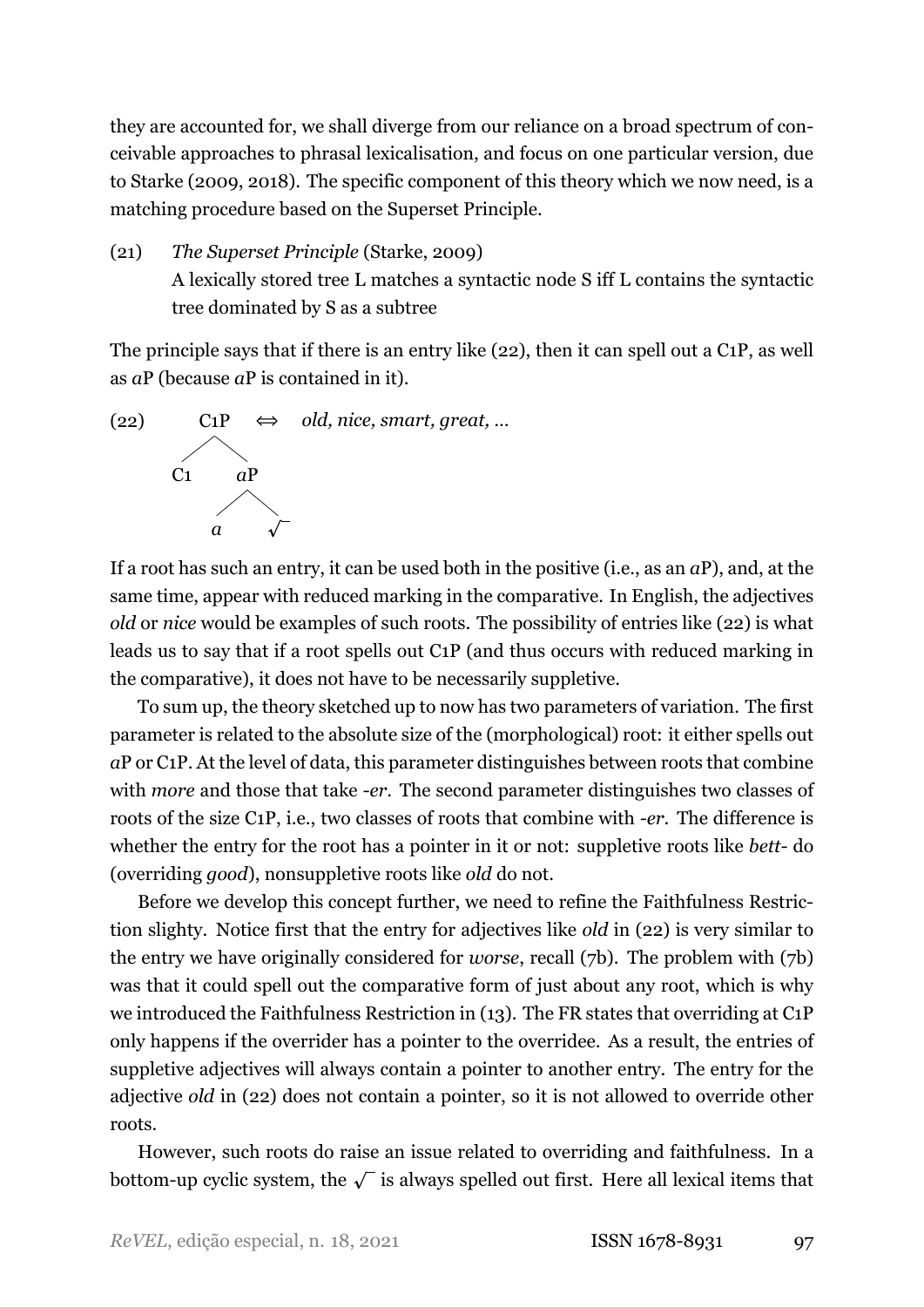contain the  $\sqrt{\ }$  node are candidates thanks to the Superset Principle, and we let free choice decide. Suppose we choose an entry like *old*. The next step is to merge little *a* with the  $\sqrt{\ }$ , forming *a*P, and we again try to spell it out. What we need to achieve is that *old* is inserted at *a*P, forming the positive-degree form *old*.

Strictly speaking at this point, the lexicalisation of *a*P as *old* must override the lexicalisation of the  $\sqrt{\ }$  node (also *old*), which (due to the Faithfulness Restriction) requires a pointer that *old* lacks. At the same time, we are not literally overwriting one entry by another, since we want to insert at *a*P the very same entry that we inserted at the  $\sqrt{\ }$ node. This must be legal, otherwise an entry such as (22) would never get to use its lexicalisation potential. In order to allow this, we augment the FR in the following way:

(23) *Faithfulness Restriction (FR)*

A lexicalisation *α* may override an earlier lexicalisation *β* iff

- a. *α* contains a pointer to *β*
- b.  $\alpha = \beta$

The clause (23b) now allows the entry (22) to keep overriding itself all the way to C1P. When C2 is merged, however, C2P cannot be spelled out by (22), and C2 is lexicalised by *er*.

Finally, in order to capture the full spectrum of adjectival roots in English, we must introduce roots of two more sizes. To see that, consider again *a*P sized roots:



The reason for claiming that these roots spell out the entire *a*P (as opposed to spelling out just the  $\sqrt{\ }$  is the existence of morphologically complex positive-degree adjectives, like *slim-y, happ-y, cheek-y, etc., where arguably, -y spells out little <i>a*. Since the *aP*sized roots are not further decomposable, but distribute like positive degree adjectives, we treated them as spelling out the aP. But for the morphologically complex adjectives, where *-y* spells out the little  $a$ , we must specify the root only for  $\sqrt{\ }$  .

Another possible type of root is a root that spells out the whole C2P. This root spells out both C1 and C2, and hence it appears with no comparative marking whatsoever. Such roots come again (in principle) in two flavours. One type of such roots has a pointer to a different root, as in (25), and then the root works as a suppletive counterpart of a positive root. A case in point is the entry for *worse*, which contains a pointer to *bad*.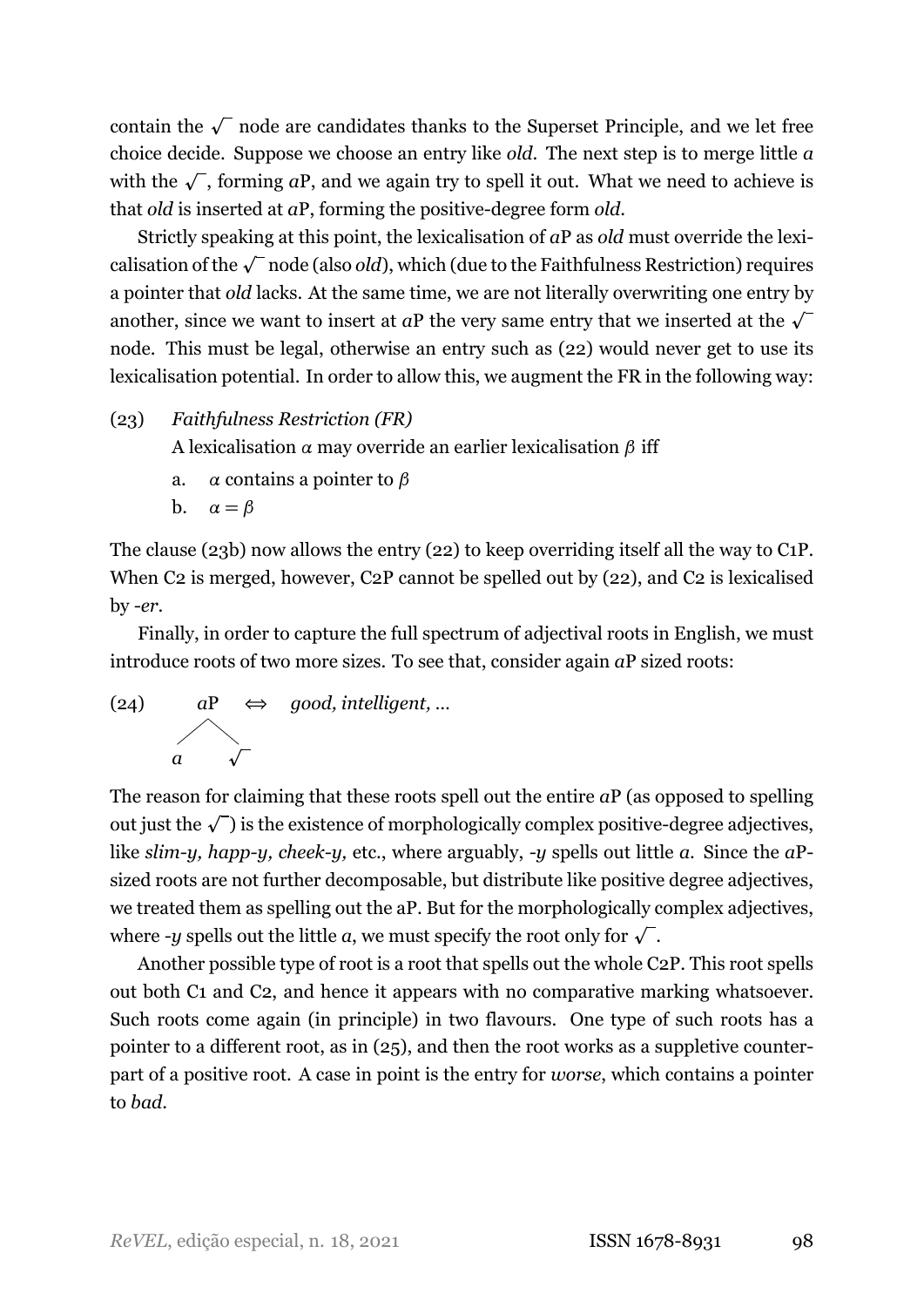

<span id="page-18-0"></span>The other type is as in (26), without a pointer. English has no such adjectives, but we find cases like this in certain varieties of Czech, to be discussed in section [4.1](#page-19-1) below.

In sum, the approach sketched in this section distinguished the  $\sqrt{\ }$  (a syntactic node) from the morphological root, which spells out the  $\sqrt{\ }$  node (or, equivalently, whatever is at the bottom of the functional sequence) and potentially other nodes. This allows for a variety of roots in the morphological sense, while still maintaining a single  $\sqrt{\ }$  in syntax. The variety of roots that our theory makes available can be visualised as a set of concentric circles, encompassing various sizes of structure, as shown in (27):



The various types of roots correspond with different types of morphological marking. A size 1 root (*root1* in (27)) appears with an overt little *a* in the positive, and the comparative marking comes on top of the little *a* (*happier*). A size 2 root (*root2*) has no overt marker corresponding to little *a*, and full comparative marking. A size 3 has no overt little *a*, and reduced comparative marking, while a size 4 root has no overt little *a* and no comparative marking

From the perspective of suppletion, we note that roots that reach up to the comparative zone (namely size 3 and 4) may work as suppletive comparatives of positive roots (those of size 2). The crucial theoretical possibility allowed by the split CMPR system is the existence of suppletive roots of size 3, corresponding to *bett*, since these show the property of multiple exponence. Size 3 roots can both work as suppletive counterparts to positive-degree roots of size 2, and, at the same time, combine with an overt com-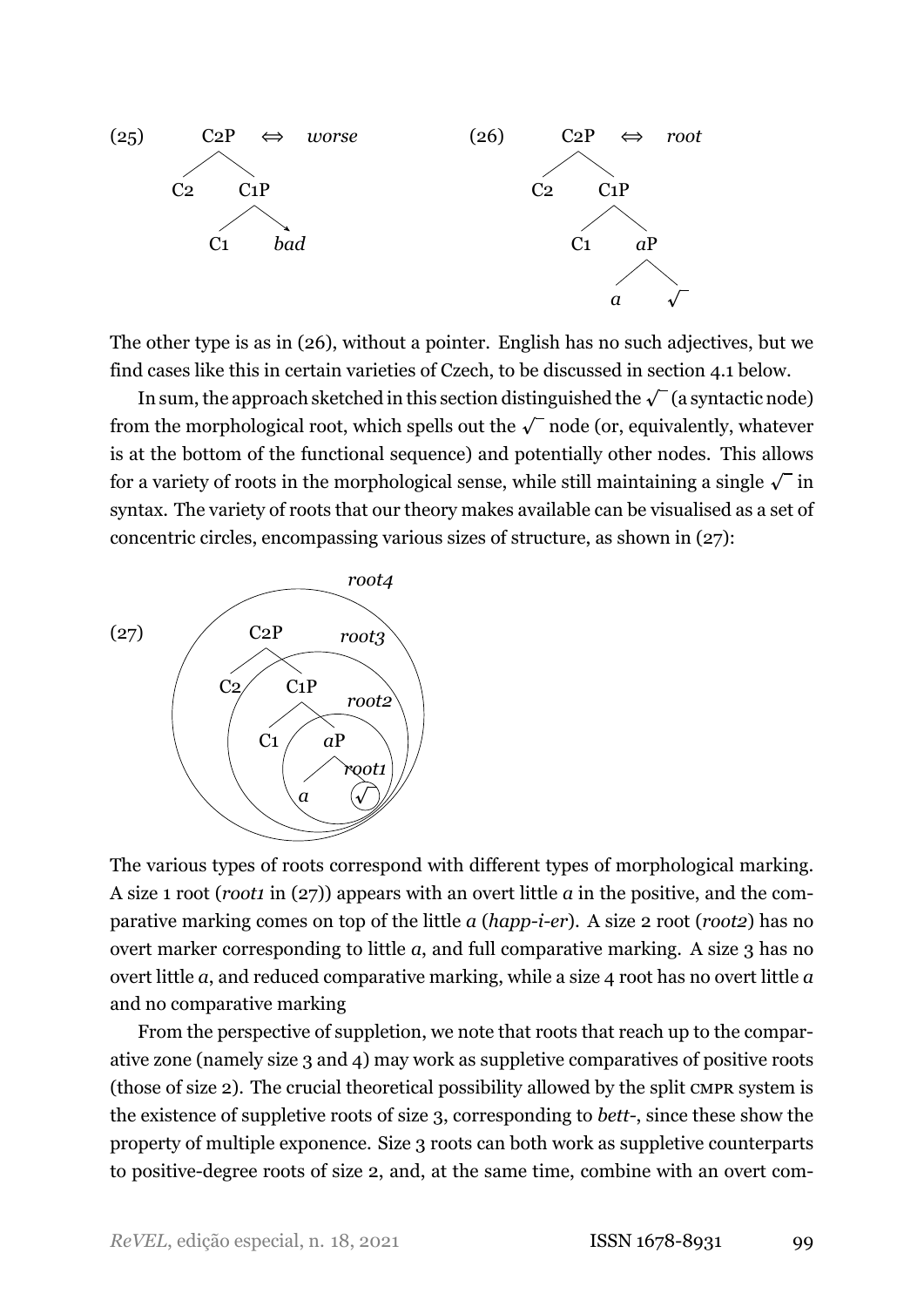parative marker, namely *er*. This extends the reach of our theory to examples where suppletive roots combine with overt markers, i.e. cases of multiple exponence. Note, however, that the impression of multiple exponence is only apparent in our proposal, since the root and the ending expone different features, C1 and C2. It also follows from this analysis that in cases of multiple exponence, we will observe a certain type of 'reduction' of the relevant marker. In the following section, we present two case studies which further illustrate and refine the reduction effect under suppletion.

### <span id="page-19-0"></span>**4 EMPIRICAL SUPPORT**

### <span id="page-19-1"></span>**4.1 CZECH**

The first case study concerns the interaction between comparative marking and suppletion in Czech. We start from the fact that the traditional descriptions recognise three different allomorphs of the comparative (see [Dokulil et al.](#page-39-11), [1986;](#page-39-11) Karlík, Nekula & Rusínova, [1995;](#page-40-10) [Osolsobě](#page-41-11), [2016](#page-41-11)). We give them on the first three rows of (28). Each row starts by the relevant allomorph, followed by the positive, comparative and the superlative. The final morpheme in each form is the agreement marker, which we ignore in extracting the comparative allomorph. Following this approach, the allomorph in (28c,d) is zero (no overt marker). We address the *k/č* alternation in (28c) shortly.

<span id="page-19-2"></span>

| (28) |             | allomorph                | <b>POS</b> | <b>CMPR</b> | <b>SPRL</b>                                               | <b>GLOSS</b> |
|------|-------------|--------------------------|------------|-------------|-----------------------------------------------------------|--------------|
|      |             | a. $\check{e}j\check{s}$ |            |             | chab-ý chab-ějš-í nej-chab-ějš-í 'weak/poor'              |              |
|      | $h_{\cdot}$ | Š                        |            |             | slab- $\dot{y}$ slab- $\dot{s}$ -í nej-slab- $\dot{s}$ -í | 'weak'       |
|      | c.          |                          |            |             | hez-k-ý hez-č- -í nej-hez-č- -í                           | 'pretty'     |
|      |             |                          | ostr-ý     |             | ostř -í nej-ostř -í                                       | 'sharp'      |

On the first two lines, we illustrate the  $\check{e}j\check{s}$ -*i* and -*š*-*i* allomorphs with two adjectives that are semantically and phonologically similar. We do so to show that the allomorphy is not driven by phonology or semantics. Rather, the distribution is governed by arbitrary root class: *-ějš* is the productive allomorph, while *-š-í* is restricted (occurring with 72 out of 5440 adjectives sampled in [Křivan](#page-40-11), [2012](#page-40-11)).

On the third and fourth line, we illustrate the zero allomorph, and two facts should be noted. First of all, the positive and the comparative are not homophonous: their morphological identity is obscured by phonological interactions with the agreement markers. Specifically, the agreement marker *í*, found in the comparative, triggers the palatalisation of the base ( $k$  goes to  $\check{c}$ ), while the elsewhere agreement marker  $-\acute{y}$  does not palatalise the base (see Caha, De Clercq & Vanden Wyngaerd, [2019](#page-39-7) for a discussion of the palatalisations). As a result, the forms are distinct. The second fact to be noted is that in the standard language, zero marking only occurs after a particular adjectival marker, namely  $-k$ . This morpheme is similar to the English  $-y$  in that it sometimes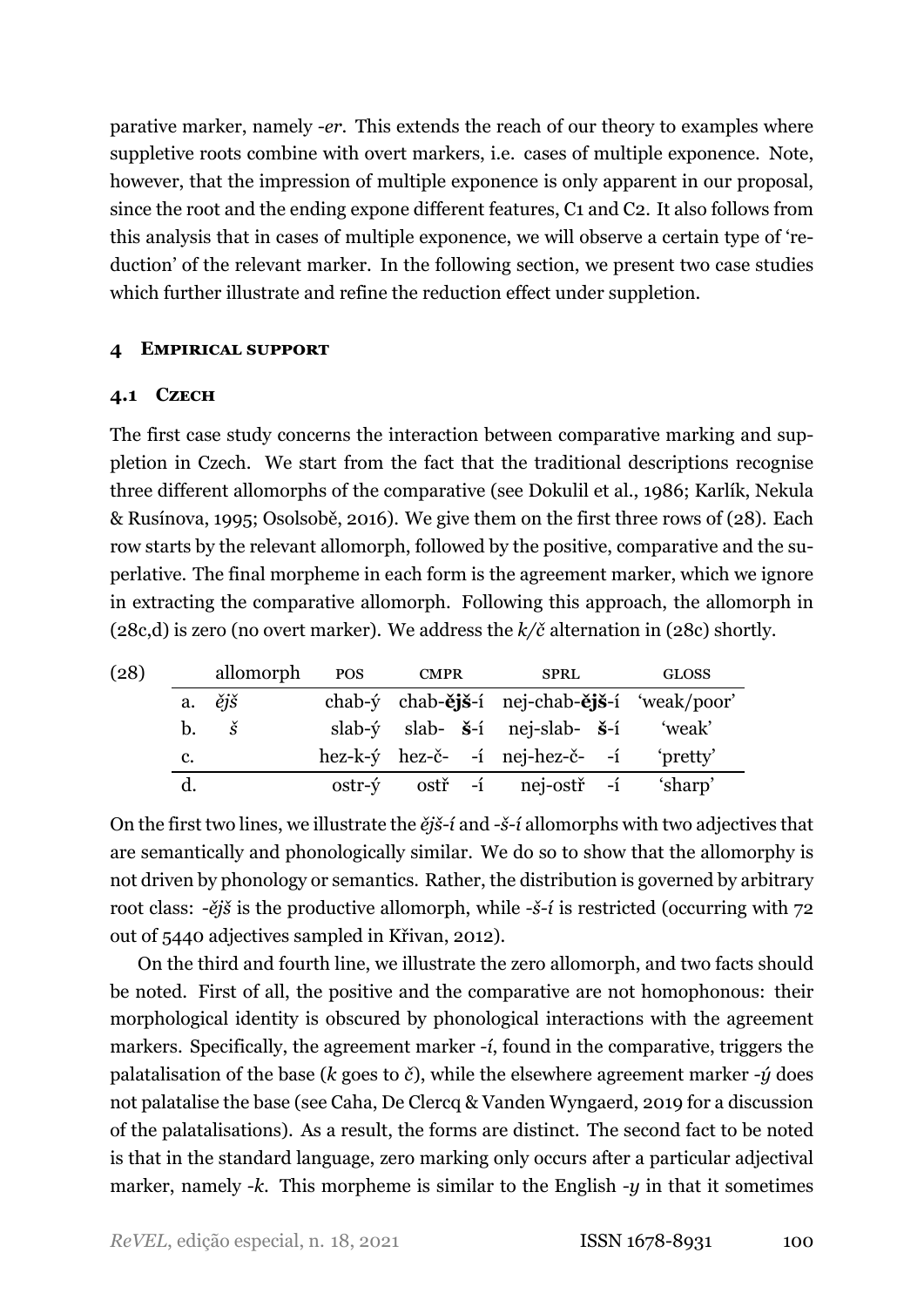occurs after nominal roots (e.g.,  $\sinh^{-1}(\theta)$  = 'slim-y') and sometimes after cranberry type of morphemes (e.g., *hez-k-* $\acute{y}$  *= 'prett-y'*). Because of its limited distribution, it is not clear whether the ø allomorph needs to be recognised as a separate marker, or perhaps dismissed as a special realisation of *š* after *k*. We do, however, recognise the zero as a relevant allomorph to consider, because in the dialects of North Eastern Bohemia [\(Bachmannová,](#page-38-2) [2007](#page-38-2)), one finds it also after nonderived adjectives, as shown on the last row (28d). We note, however, that much of our reasoning is valid even if it turns out that the zero allomorph is an effect of phonology, rather than morphology.

Taking the traditional descriptions at face value, an interesting generalisation is that going from the first to the third line, in (28), we see an increasingly 'reduced' realisation of the full marker *ějš*. (28b) suggests that *š* is a substring of *ějš*. This makes it tempting to decompose *ějš* into two morphemes, *ěj* and *š*, as suggested by [Caha,](#page-39-7) [De Clercq, and Vanden Wyngaerd](#page-39-7) ([2019\)](#page-39-7).

Independent evidence for decomposing -  $\check{e}j$ -  $\check{s}$  comes from comparative adverbs, seen in the second column of (29). Here the -*š*-part of the comparative adjective is systematically missing, while *ěj* is preserved. This confirms that *ěj* and *š* are independent morphemes.

| (29) | <b>CMPR ADJ</b>                 | <b>CMPR ADV</b> |        |
|------|---------------------------------|-----------------|--------|
|      | chab-ěj-š-í                     | chab-ěj-i       | 'weak' |
|      | rychl-ej-š-í rychl-ej-i         |                 | 'fast' |
|      | červen-ěj-š-í červen-ěj-i 'red' |                 |        |

Given our model with two comparative heads, the facts are easily captured if *ěj* and *š* spell out C1 and C2 respectively. With *a*P-sized roots, both markers surface, see (30). With roots of the size C<sub>1</sub>P, only -*š* appears, as in (31).



Zero marking arises when the root spells out all of the projections, as in [\(26\)](#page-18-0) above. Recall that [\(26\)](#page-18-0) was presented as a logical option allowed by our system, and though it was not attested in English, we need it to account for  $ostr- $\hat{y}$  'sharp' in (28). This$  $ostr- $\hat{y}$  'sharp' in (28). This$  $ostr- $\hat{y}$  'sharp' in (28). This$ concludes our discussion of 'regular' comparatives, i.e., those based on the same base as found in the positive, and we now turn to suppletive comparatives.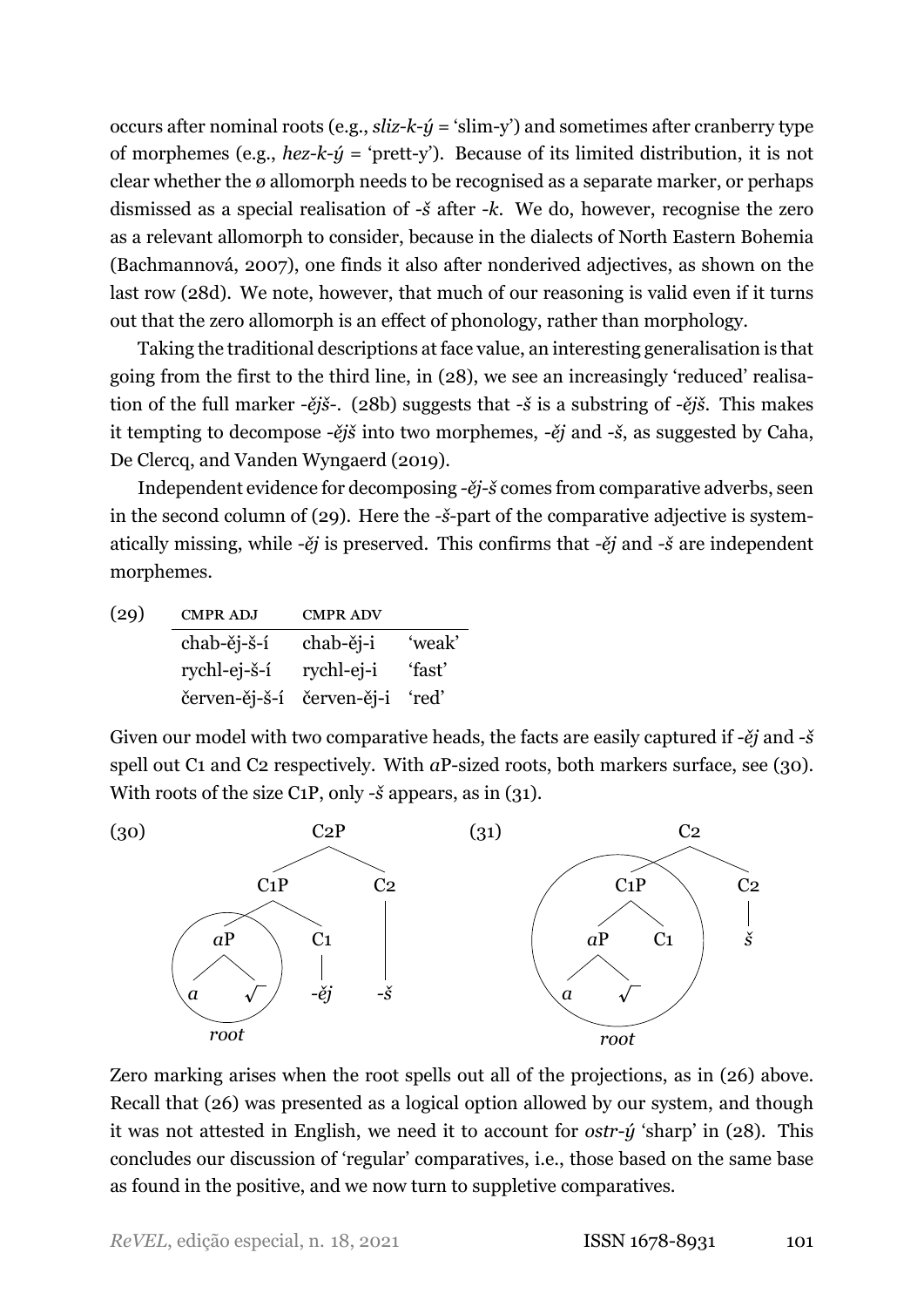Given our theory of suppletion where suppletive roots override the base, comparative suppletion requires a root that spells out a different node than the positive. Since the positive spells out *a*P, a suppletive comparative root must be at least of the size C1P. This idea interacts with our account of comparative allomorphy. Specifically, since roots of the size C<sub>1</sub>P cannot combine with  $-\check{e}j-\check{S}$  (recall (31)), we now predict that suppletive roots should be incompatible with *ějš*. To verify this, the table (32) presents an exhaustive list of suppletive adjectives based on [Dokulil et al.](#page-39-11) ([1986,](#page-39-11) p. 379) and [Osol](#page-41-11)[sobě](#page-41-11) [\(2016](#page-41-11)). The table shows that the prediction is borne out: all suppletive adjectives require the 'reduced' *š* allomorph.12

| (32) | <b>POS</b>                      | CMPR GLOSS | <b>POS</b>                                               | CMPR | <b>GLOSS</b>                                                           |
|------|---------------------------------|------------|----------------------------------------------------------|------|------------------------------------------------------------------------|
|      |                                 |            | $dobr-\hat{y}$ lep-š-í 'good'   špatn- $\hat{y}$ hor-š-í |      | 'bad'                                                                  |
|      |                                 |            |                                                          |      | velk- $\dot{y}$ vět-š-í 'big'   mal- $\dot{y}$ men-š-í 'little, small' |
|      | dlouh- $\dot{y}$ del-š-í 'long' |            |                                                          |      |                                                                        |

We submit these facts here as an important confirmation of the current model, which predicts that when there are two or more ways of marking the comparative, suppletion is incompatible with the full marker. With reduced markers, we find both suppletive and regular cases, depending on whether the entry of the size C1P has a pointer or not.

It is thanks to phrasal lexicalisation, the mechanism of pointers, and the post-syntactic lexicon that the single  $\sqrt{\ }$  approach can be maintained against the surface diversity of morphological roots. Roots can be stored in the lexicon without functional structure, with (more or less) functional structure, and with or without a pointer, resulting in the different types of roots that we observe. Crucially, suppletive forms can be linked to their base form without the need to code the identity of the base on the syntactic  $\sqrt{\ }$ node.

## **4.2 LATIN**

Latin provides further evidence for the correlation between reduced marking and suppletion predicted by our theory, but in contrast to Czech, it shows the effect in the superlative. The regular marking of comparative and superlative is shown in (33a).

<span id="page-21-0"></span>

| (33) |             | POS    | <b>CMPR</b> | SPRL                                    | GLOSS marking in SPRL                                                |
|------|-------------|--------|-------------|-----------------------------------------|----------------------------------------------------------------------|
|      | a.          | alt-us |             | alt-i-or alt- <b>i-ss-im</b> -us 'tall' | full marking                                                         |
|      | b.          |        |             | mal-us pe- or pe- ss-im-us 'bad'        | sprl lacks - <i>i</i>                                                |
|      | $c_{\cdot}$ |        |             |                                         | bon-us mel-i-or opt- $im$ -us 'good' spracellacks-i-ss               |
|      |             |        |             |                                         | d. magn-us ma-i-or max- $\mathbf{im}$ -us 'big' spracellacks-i-ss    |
|      | e.          |        |             |                                         | parv-us min- or min- <b>im</b> -us 'small' sprt lacks - <i>i</i> -ss |
|      |             |        |             |                                         | f. mult-us plus plur- $\mathbf{im}$ -us 'much' sprandlacks-i-ss      |

<sup>&</sup>lt;sup>12</sup> See [Caha, De Clercq, and Vanden Wyngaerd](#page-39-7) [\(2019\)](#page-39-7) for the discussion of potential counterexamples.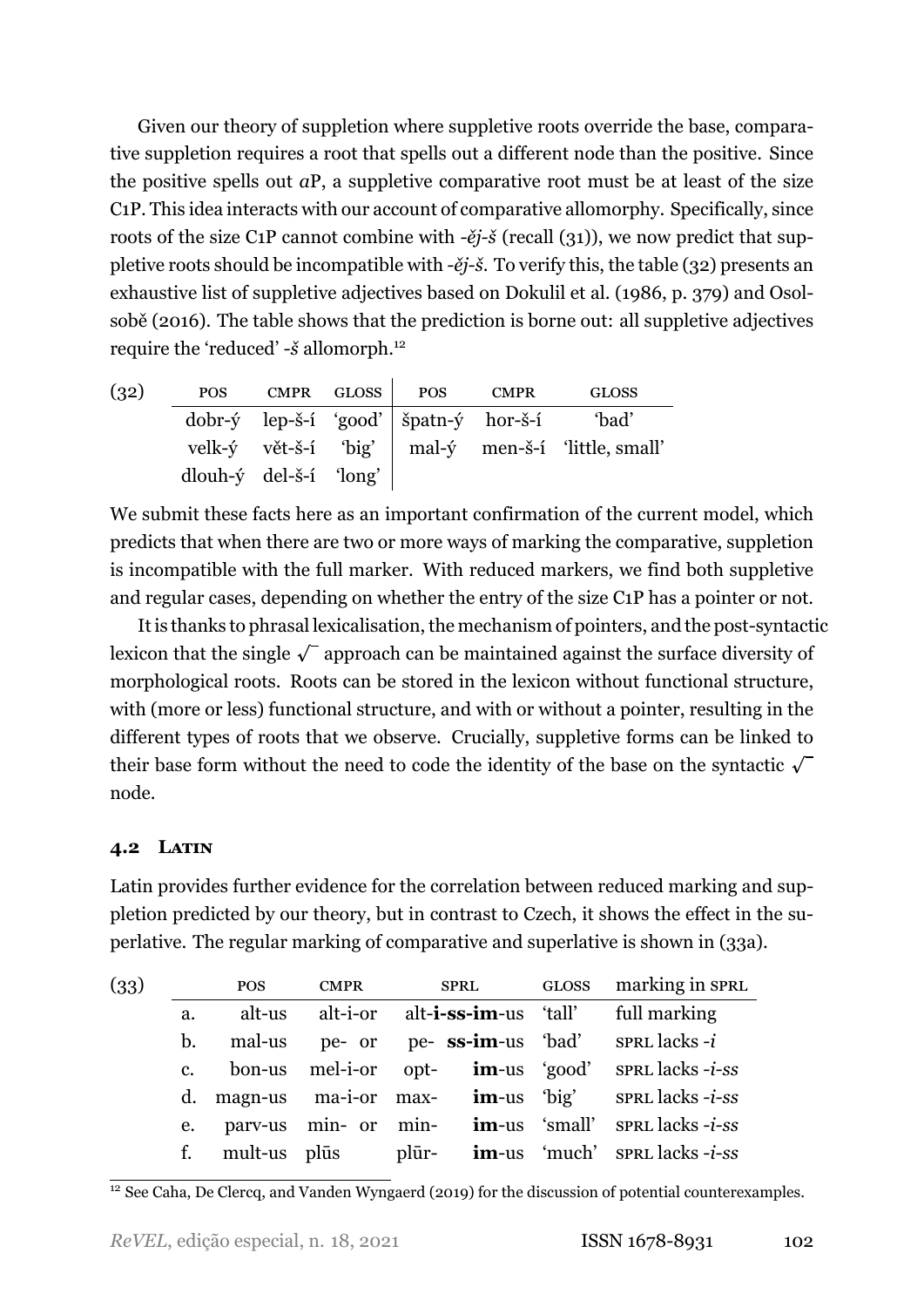We segment the regular superlative into five morphemes (following De Clercq & Vanden Wyngaerd, [2017\)](#page-39-12). The first morpheme is the root (*alt*), and the last one (*us*) an agreement marker. The reason for treating the three middle markers *-i*, *-ss* and *-im* as separate morphemes is that they can be missing in the irregular forms shown in  $(33b-f)$ . These represent an exhaustive list of the suppletive cases given by [Gildersleeve](#page-40-12) [and Lodge](#page-40-12) [\(1903](#page-40-12), p. 46).

We analyse *-i* (the first of the post-root superlative morphemes) as a comparative marker, i.e., as a morpheme identical to the *-i* of the comparative *alt-i-or*. We treat *-i* in the same way as the English *er*, namely as the lexicalisation of C2. Consequently, we analyse *-or*, which follows *-i* in the comparative, as an agreement marker. We do so because the masculine form *alt-i-or* 'taller, M.sG' alternates with the neuter *alt-i-us*. As a C2 marker, *i* is compatible with suppletion. In (33c), for instance, the positive degree root *bon*-realises *a*P, the suppletive comparative root *mel*-realises C<sub>1</sub>P, and *-i-* is the marker of C2.

The remaining two morphemes mark the superlative, which we split into S1 and S2, analogously to CMPR. The structure of *alt-i-ss-im(-us)* thus looks as follows:



Against this background, consider the fact that the superlative marking with suppletive roots is *always* reduced, see (33b-f). There is not a single suppletive root in Latin which keeps all the three pieces in place, as indicated in the final column of (33). Specifically, we see two classes of suppletive roots. The majority of suppletive roots lacks the C2 *i* as well as the S1 *ss*, and we would thus analyse them as spelling out S1P. However, *pe*lacks only the *-i*, which, on the assumption that *-i* is C2, leads to the proposal in (35).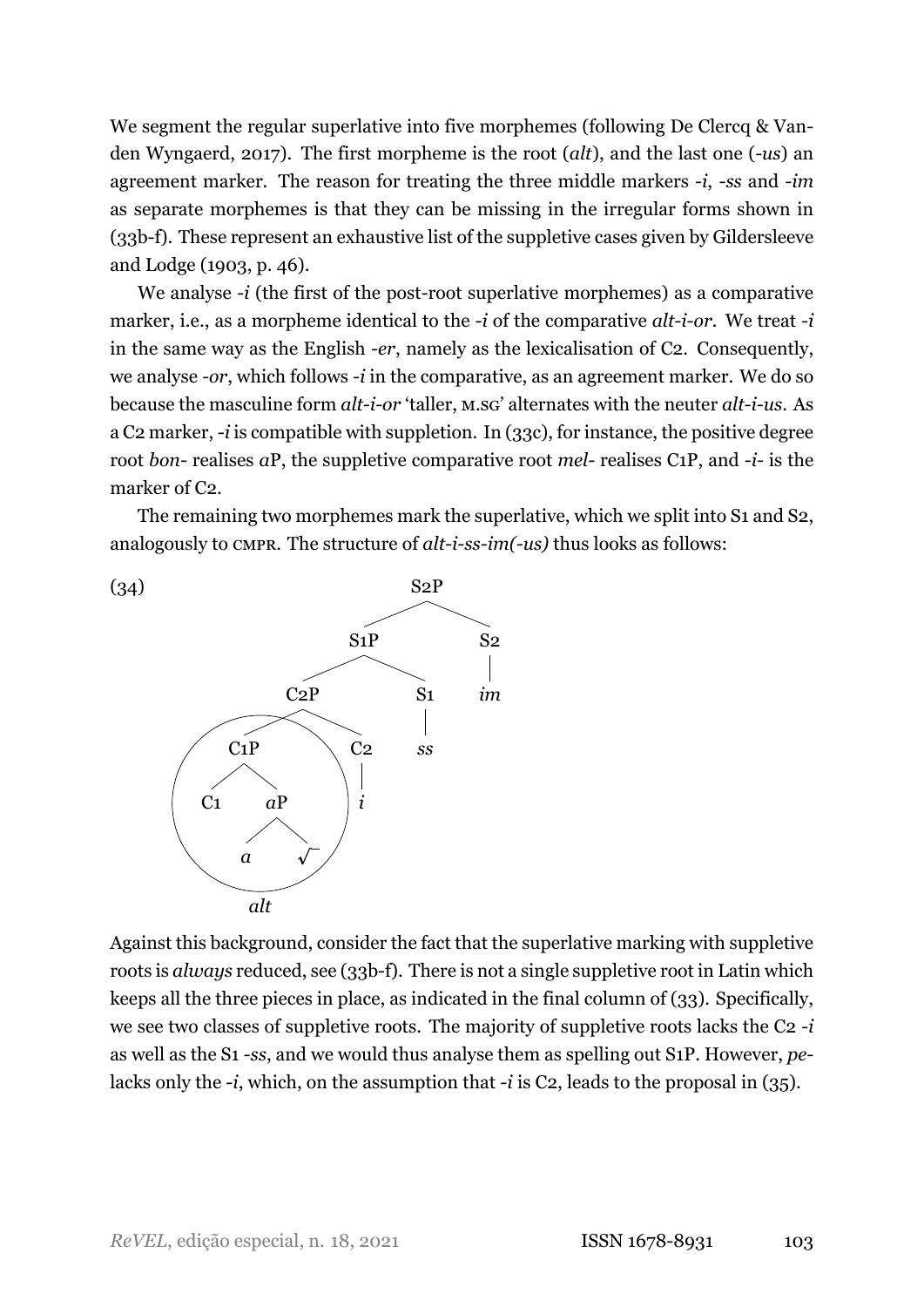

This picture has implications for the analysis of the comparative. Specifically, all suppletive roots which spell out a projection larger than C1P should make *i* disappear not only in the superlative, but also in the comparative. This is true for the adjectives *minor* 'smaller' and *plus* 'more', as well as, arguably, *pe-or* 'worse,' where the glide in the comparative *pe[j]or* results, on our analysis, from phonological factors (hiatus filling). Note that *plus* lacks the agreement marker *or*, and [Gildersleeve and Lodge](#page-40-12) [\(1903](#page-40-12), p. 46) analyse it as a neuter form, with the masculine cell left blank. Here we treat *plus* as spelling out minimally S1P, lacking *i* in the comparative, and in the superlative also *ss*. We leave the reasons for the lack of agreement in the comparative open to interpretation.<sup>13</sup>

The (c) and (d) cases of [\(33\)](#page-21-0) warrant some further comment, since they have *-i-* in the comparative but lack it in the superlative. This is because they instantiate an ABCpattern, with two different suppletive roots: one of size C1P (explaining the presence of *i*-in the comparative), and another of size S<sub>1</sub>P (explaining the absence of both *-i-* and *ss* in the superlative). These suppletive roots successively point to one another, e.g. the lexical entry for *opt*-contains a pointer to *mel*-, which itself contains a pointer to *bon*. 14

<sup>&</sup>lt;sup>13</sup> Note that *plus* and *plur* are two shapes of a single root, with *s* undergoing rhotacism in intervocalic positions, which happens also in the comparative when inflected, cf. *plur-is* 'more, GEN.SG.'

<sup>&</sup>lt;sup>14</sup> We take *s* in the superlative *maks-im-us* 'biggest' to be a part of the root, given that it is not a geminate like the superlative S1 marker. The comparative *ma-i-or* 'bigger' could arise from the root *mag-*, as suggested in [Bobaljik](#page-39-2) ([2012](#page-39-2)), with the root final *g* first assimilating to *j* (yielding *maj-j-or*), which is then reduced due to degemination. [Bobaljik](#page-39-2) [\(2012\)](#page-39-2) concludes from this that this adjective has a regular AAA pattern, and hence, that it is irrelevant for suppletion. However, this move requires the parsing of the positive as *mag-nus*, which we see little evidence for. We therefore treat this as an ABC pattern (*magn*–*ma(g)*–*maks*).

Related to this we note that the literature sometimes makes a distinction between weak or mild suppletion, where the related forms are phonologically similar (e.g. *sing-sang*), and strong suppletion,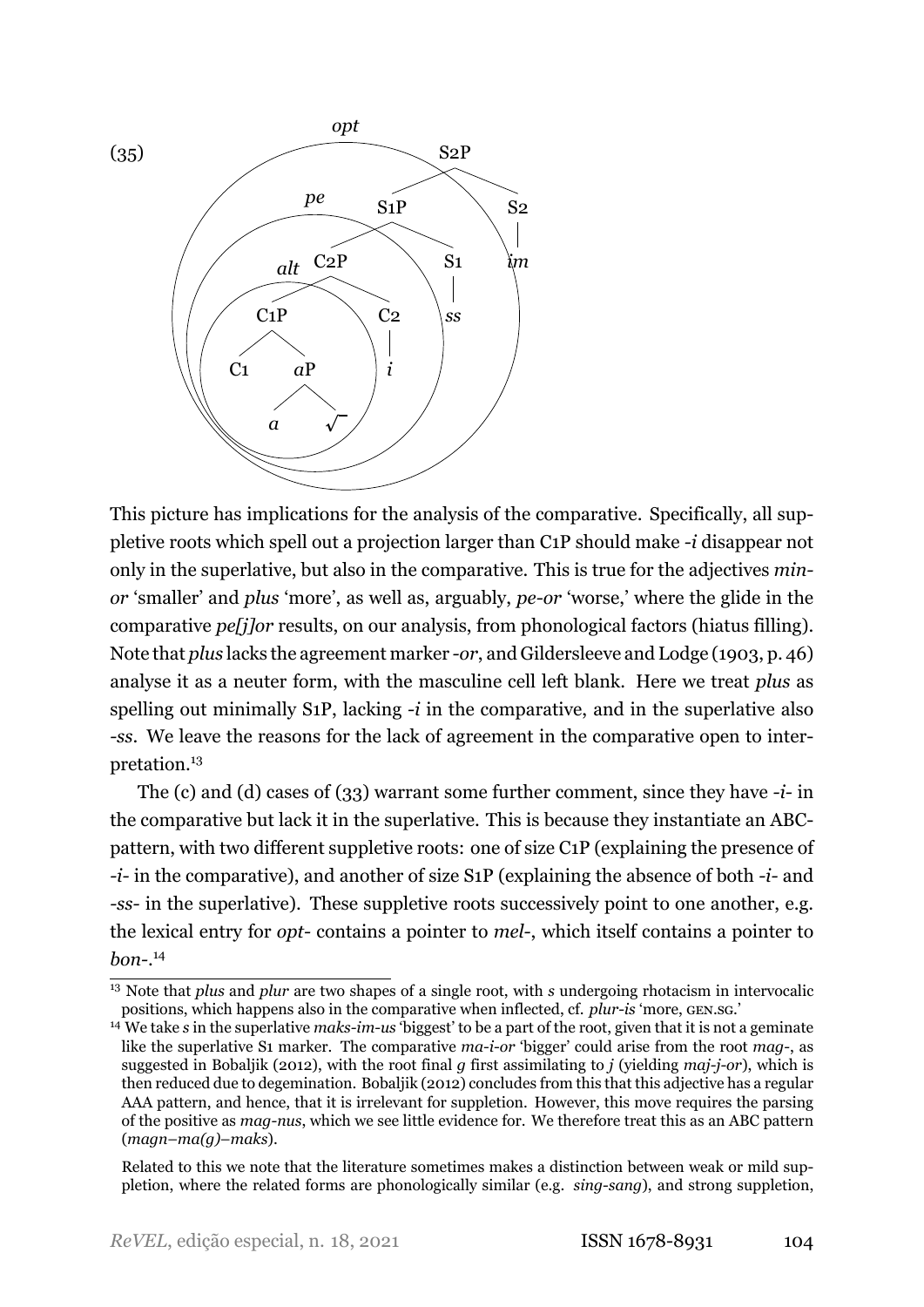In sum, this case study also illustrates how  $\sqrt{\ }$  and roots should be treated differently. Whilst there is only one  $\sqrt{\ }$  in syntax, there are many different types of roots in the lexicon, which store  $\sqrt{\ }$  with (or without) other pieces of structure. The trade-off between the size of roots and the superlative degree morphology in Latin shows that suppletion follows from the size of lexical entries of morphological roots and not from the nature of the syntactic  $\sqrt{\ }$ .

# <span id="page-24-0"></span>**5** NON-LOCAL ALLOMORPHY

In this section, we turn to a case of suppletion in Korean discussed by [Chung](#page-39-13) ([2009\)](#page-39-13). [Choi and Harley](#page-39-14) [\(2019](#page-39-14)) have argued that this represents a case where allomorphy may be conditioned nonlocally, possibly skipping intervening morphemes. The relevant situation of nonlocal allomorphy is abstractly depicted in (36).

(36) a.  $\sqrt{153(A)}$ -AFF1  $h$  $\sqrt{153(B)}$ -AFF1-**AFF2** 

What the formulas in (36) depict is that insertion at the root  $\sqrt{153}$  is suppletive and varies between A ( $\sqrt{153(A)}$ ) and B ( $\sqrt{153(B)}$ ). The suppletion is conditioned by the presence/absence of AFF2. The trigger is nonlocal because it is separated from the root by an intervening affix, as (36b) shows.

[Choi and Harley](#page-39-14) [\(2019\)](#page-39-14) operate in a framework where lexical insertion happens under terminal nodes only, and suppletion is a case of contextual allomorphy, as illus-trated in [\(3\)](#page-6-2) above. Therefore, they capture the facts by saying that the  $\sqrt{153}$  is realised as B if somewhere higher up in the structure the triggering feature [F] is found. [F] is then independently realised by AFF2.

For our analysis, such cases represent a challenge. The reason is that in order not to discriminate among roots in syntax, our system relies on pointers and overriding, thereby eliminating the possibility of standard rules of contextual allomorphy, which make reference to a wider context. In our system, the 'trigger' for allomorphy needs to be strictly local, in the sense of 'having to be a part of the set of features exponed by the suppletive root.' A situation like the one depicted in (36), where the presence of a suppletive root is apparently caused by a higher head across an intervening affix therefore cannot arise in our system.

What we want to do in this section is illustrate the viability of an approach to apparent non-local cases that goes along the following lines: what appears to be nonlocal is

wheresuch similarity is absent, as in the pair *bad-worse* (see e.g. Pomino & Remberger ([2019](#page-41-12)), and references cited there). The former type is often treated as morphologically regular, and subject to post-morphology phonological readjustment in DM (see [Bobaljik,](#page-39-15) [2017\)](#page-39-15). We make no difference in the treatment of cases of weak or strong suppletion, in that we take both weakly and strongly suppletive allomorphs to be lexically stored in terms of an entry containing a pointer. We thus do not rely on phonological readjustment rules (see Harley & Siddiqi, [2013](#page-40-4) for the same approach).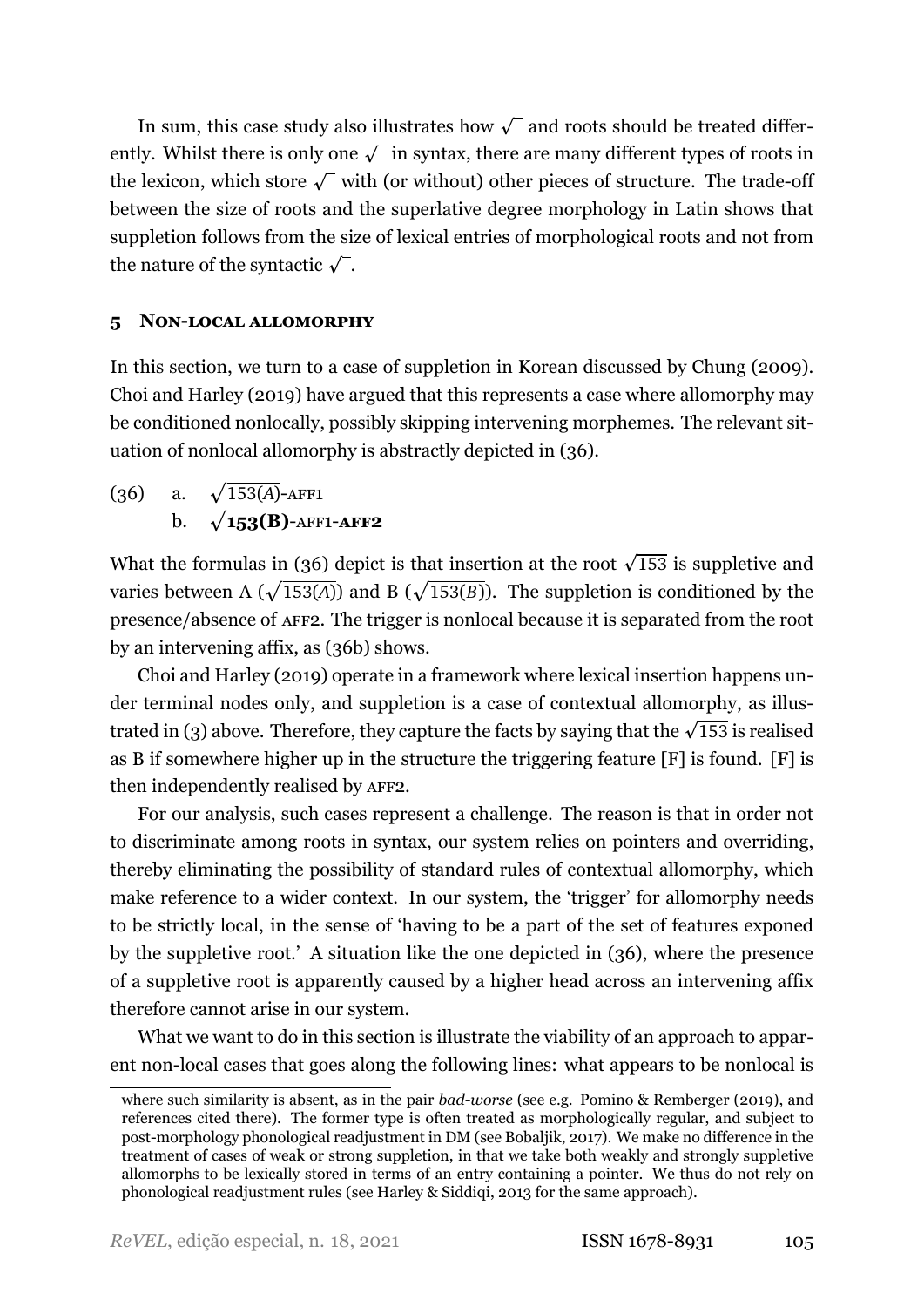only so under certain assumptions about the structure, but if we enrich the structure, what looked like a case of nonlocal allomorphy starts looking like local allomorphy, in the sense of the previous paragraph. We will argue that nonlocal conditioning of allomorphy is both unnecessary and undesirable. It is unnecessary once we enrich the structure involved in negation and honorification in Korean. It is also undesirable because it predicts the wrong results once the interaction between negation, causation, and honorification is taken into account.

In addition, the Korean data that we shall discuss in this section also present a case of double exponence in the domain of honorific marking. We shall propose to deal with this case of double exponence by analogy with the one of the English comparative form *bett-er*, *i.e.* by means of, on the one hand, an enrichment of the functional hierarchy with an additional head, and the principle of phrasal lexicalisation on the other.

#### <span id="page-25-1"></span>**5.1 A KOREAN PARADOX**

Korean shows a paradox with respect to the conditioning of allomorphy in the domain of negation and honorification, which was first discussed by [Chung](#page-39-13) [\(2009\)](#page-39-13), and then taken up again by [Choi and Harley](#page-39-14) [\(2019](#page-39-14)). The paradox is summarised in the table in (37).

<span id="page-25-0"></span>(37)

|    | regular pattern    | $\sqrt{\text{EXIST}}$   | $\sqrt{k}$ NOW |
|----|--------------------|-------------------------|----------------|
| a. | $\sqrt{X}$         | iss                     | al             |
| b. | NEG $\sqrt{X}$     | eps                     | molu           |
| c. | $\sqrt{X}$ HON     | kyey-si                 | al-si          |
|    | NEG $\sqrt{X}$ HON | ani/mos kyey-si molu-si |                |

The first column of (37) abstractly shows the regular way of forming honorific and negative forms by affixes. The regular markers of negation and honorification occur each on a different side of the root, so that it is not *a priori* obvious what their hierarchical relation is with respect to the root. Their hierarchy could be, however, inferred indirectly by looking at suppletive forms, which are given in the last two columns of the table.

The general form of the paradox is this. Assuming (as we do) that suppletion is always local, the hierarchy of negation and honorification could be determined by looking specifically at the cell where both are present. This is the last row of the table (37). But the facts from suppletion point either way, paradoxically: one verb ( $\sqrt{\text{ex}}$ IST) suggests that the honorific head is closer to the root, because the root shows the 'honorific' allomorph where both triggers are available (as indicated by the shading). On the other hand, the verb  $\sqrt{\mathrm{KNOW}}$  suggests that negation is closer to the root, because it has a suppletive negative form even in the presence of an overt honorific suffix. Let us now look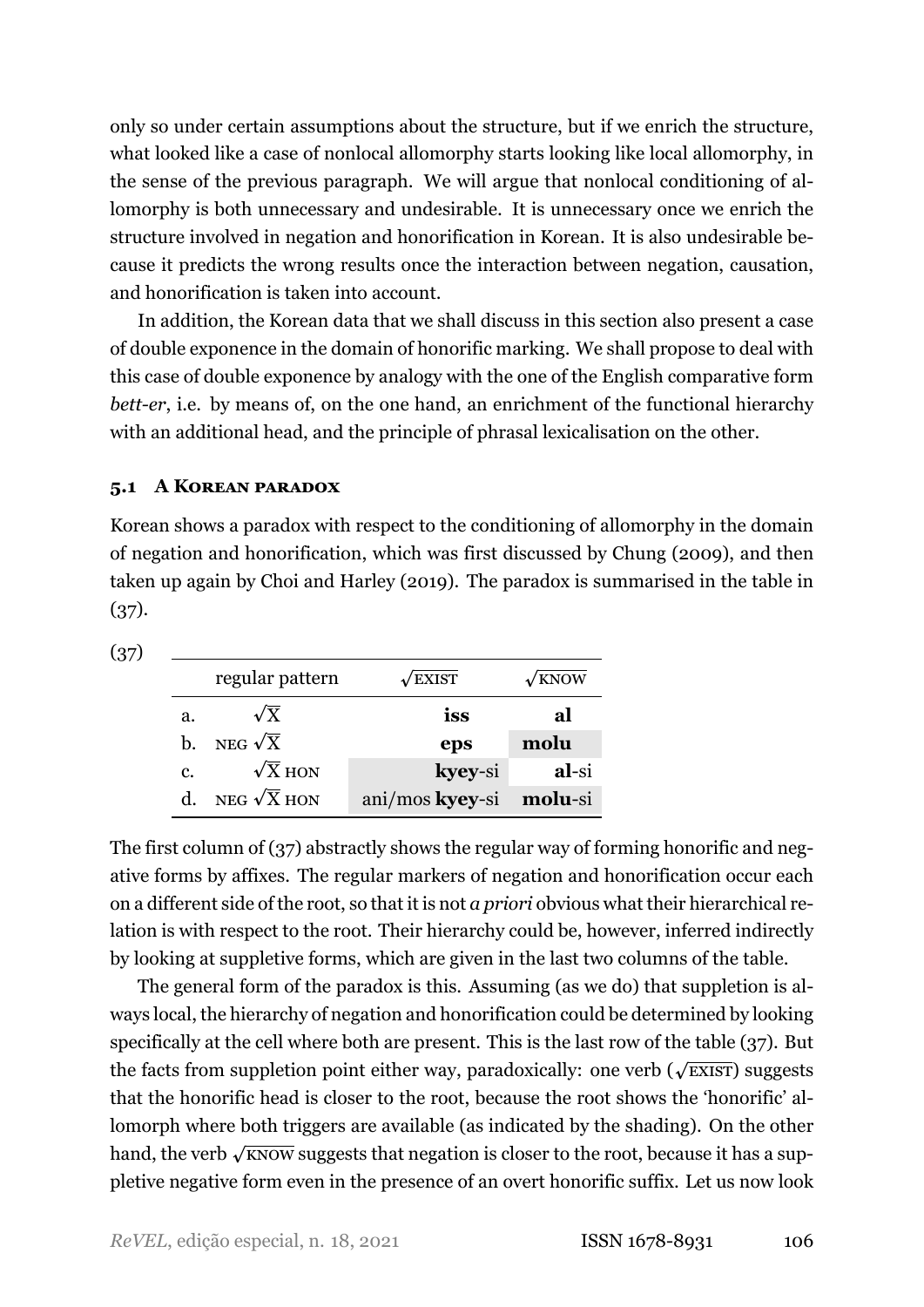at the patterns in more detail.

The first verb, *iss* 'exist', has a negative suppletive form *eps* 'not exist' (37b), which is a portmanteau expressing negation [\(Chung,](#page-39-13) [2009](#page-39-13)).15 It also has a suppletive honorific form *kyey-si* (37c). When negation and honorification co-occur, as in (37d), *kyey-si* is used, suggesting that honorification takes precedence over negation in determining the allomorph of the root (*ani* and *mos* 'not' are analytic negative markers). Assuming that this precedence is a function of greater structural closeness, this suggests the functional hierarchy in (38a), represented treewise in (39a). The second verb in (37) is *al* 'know', which also has a suppletive negative form, the portmanteau *molu* 'not know' (37b). There is no allomorph in the presence of honorification, and the regular honorific marker *(u)si* is expressed on the verb (37c). When honorification and negation co-occur, as in (37d), *molu* appears again, suggesting that negation takes precedence over honorification in determining root allomorphy. In terms of structural closeness to the root, this suggests the opposite conclusion from the one reached earlier, namely  $(38b)/(39b)$ .

(38) a. NEG > HON >  $\sqrt{\text{EXIST}}$ b.  $HON > NEG > \sqrt{KNOW}$ 



The paradox exists in virtue of the following two assumptions:

- (i) there is only a single functional hierarchy (for Korean), i.e. (38a) and (38b) cannot both be correct
- (ii) allomorphy is conditioned strictly locally (see [Bobaljik](#page-39-2), [2012](#page-39-2); [Moskal\(2013](#page-41-13)); Moskal & Merchant, [2015](#page-41-8), and many others).

The first of these assumptions is uncontroversial. Opinions diverge, however, as to which of the two hierarchies shown in (39) is the correct one. [Choi and Harley](#page-39-14) [\(2019\)](#page-39-14)

<sup>&</sup>lt;sup>15</sup>*iss*- has three meanings ([Martin](#page-41-14), [1992](#page-41-14), p. 319), one of which is 'exist', another is 'stay intentionally', and a third meaning is 'have'. The negation of *iss* 'stay' is *an(i) iss* [\(Chung,](#page-39-13) [2009](#page-39-13), p. 539; [Chung](#page-39-16), [2007,](#page-39-16) p. 124–127), while the negation of *iss* 'exist' and 'have' is *eps*. [Chung](#page-39-16) ([2007\)](#page-39-16) argues convincingly that *iss* 'exist' is adjectival, while *iss* 'stay' is verbal, showing additional functional morphology on the root in the present tense. We hypothesize that the absence of negative suppletion with *iss*- 'stay' follows from intervening structure between *ani* and the root *iss* 'stay', violating locality. However, we focus on *iss* 'exist' in this paper, deferring a detailed account of how the different readings for *iss* arise to future research.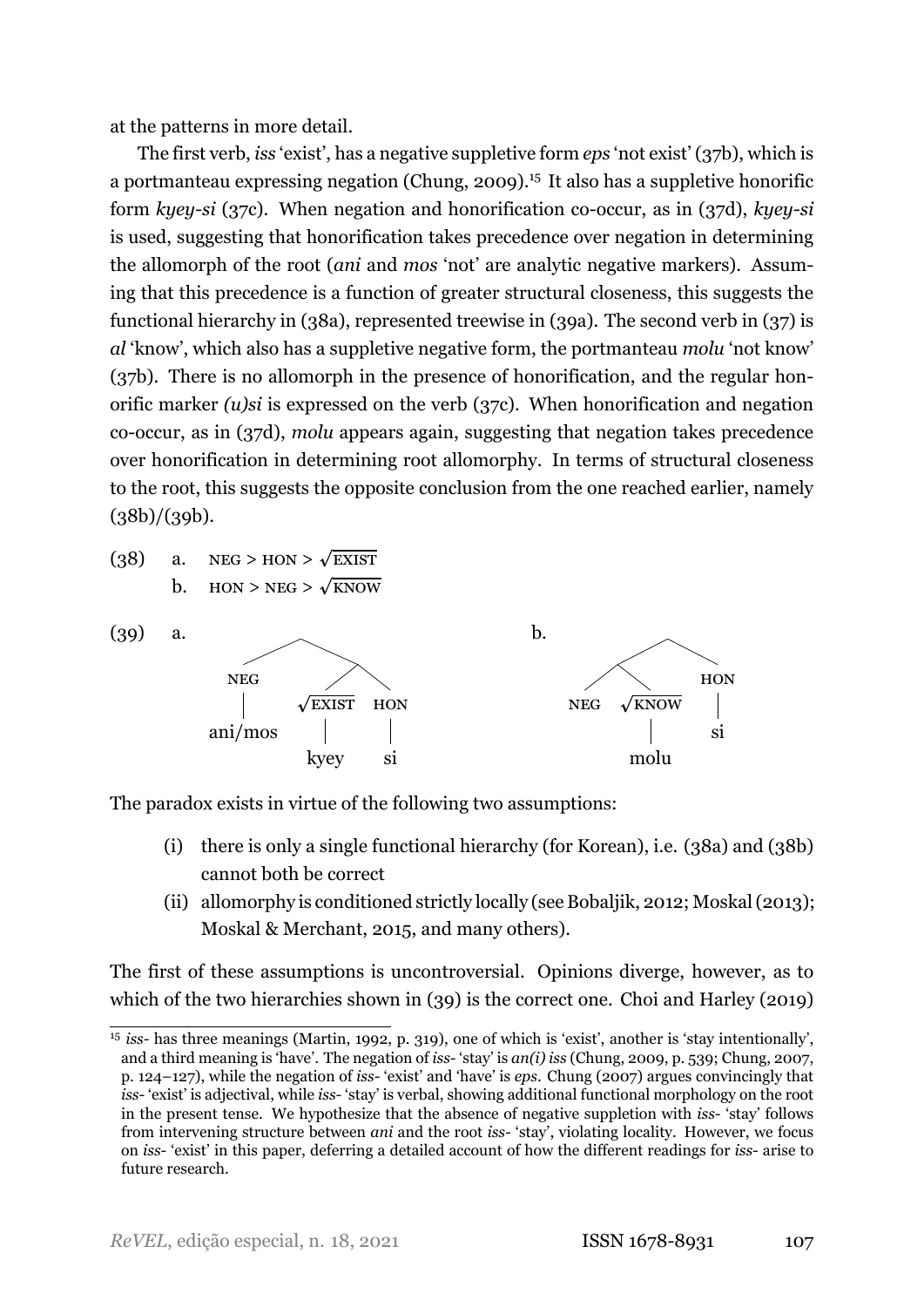assume that the functional hierarchy illustrated in (40a) is the correct one, whereas [Chung](#page-39-13) ([2009](#page-39-13)) argues in favour of (40b): $16$ 



Regardless of which of these two options is taken, it seems clear that a strict version of (ii) cannot be maintained. In the next section, we discuss the proposal by [Choi and](#page-39-14) [Harley](#page-39-14) ([2019\)](#page-39-14) which abandons (ii), and some of the problems that it faces.

# **5.2 NONLOCAL ALLOMORPHY AND CAUSATIVE INTERVENTION**

We start out by taking a closer look at the specifics of the account by [Choi and Harley](#page-39-14) [\(2019](#page-39-14)). Recall first that they adopt the structure in (40a), where the HON head is local to the root. This takes care of the allomorphy on *iss*- 'be' in a straightforward and local fashion, the HON head taking precedence over negation when both are present. In order to account for the pattern of suppletion found with *al* 'to know', [Choi and Harley](#page-39-14) [\(2019](#page-39-14)) argue that if no suppletive form has been inserted locally, root allomorphy can be conditioned from a distance, as long as the conditioning head is within the complex X<sup>o</sup> head [\(Bobaljik](#page-39-2), [2012\)](#page-39-2). This condition is satisfied for √KNOW, where no suppletive VI exists that is conditioned by HON, so that NEG can condition allomorphy of the root across HON. This is shown in (41), where the suppletive portmanteau *molu* 'not know' is inserted under the root terminal, conditioned by a NEG head separated from it by an intervening HON head. This account cannot be replicated under constituent lexicalisation.

 $(41)$ 



In what follows we shall discuss two cases (not discussed by Choi & Harley, [2019\)](#page-39-14) that are structurally analogous to (41), but that show different behaviour, in that a

<sup>&</sup>lt;sup>16</sup> Choi and Harley's [\(2019](#page-39-14)) hierarchy is not (only) the consequence of an assumption they make about the functional sequence. Instead, it results from their assumption that honorification is a form of agreement with an honorific subject, which is realised on  $v$  as a result of a rule of HON-sprouting that applies in the morphological component if a specific configuration is realised, i.e. if the the verb is ccommanded by an NP with [+hon] (cf. [Marantz](#page-40-13), [1991,](#page-40-13) [1993\)](#page-40-14). The result of this node sprouting rule makes HON lower in the structure than NEG. See [Kim and Sells](#page-40-15) [\(2007](#page-40-15)) for arguments to the effect that Korean honorific marking is not to be considered as agreement.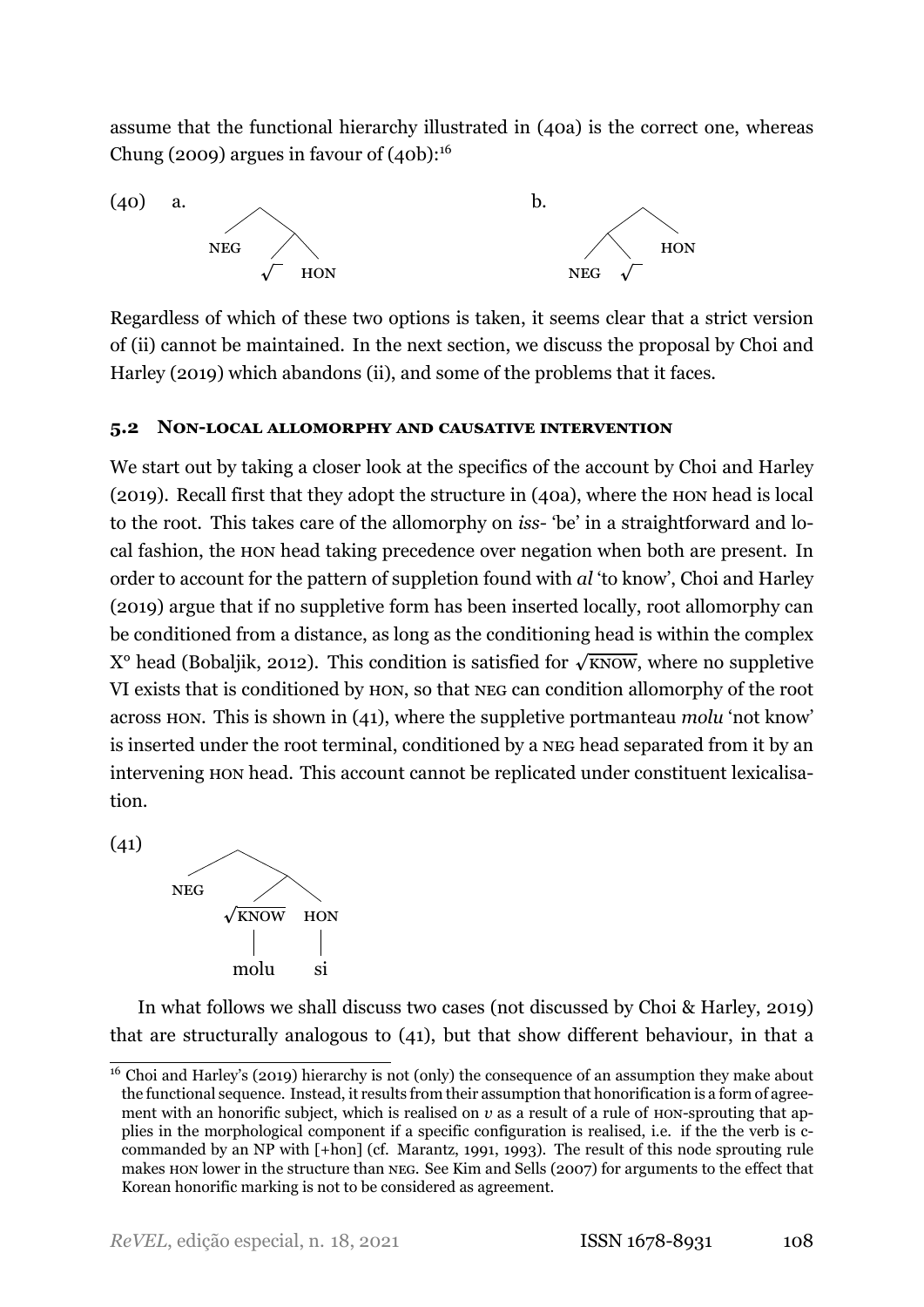higher head is not able to trigger suppletion of the root across an intervening head. We shall refer to these two cases as instances of 'causative intervention', as they involve the intervention of a CAUS head between the root and a higher functional head (HON or NEG). This intervening causative head appears to block the suppletive realisation of the root, unlike what happens in (41). The facts of causative intervention suggest to us that suppletion has to be strictly local after all, since the presence of a causative intervener appears to block it. We shall then proceed to develop an alternative account for the case of (41) in section [5.3.](#page-29-0)

The first case of causative intervention involves negation. Again taking the verb *al* 'know', we see the following pattern [\(Chung,](#page-39-16) [2007](#page-39-16)):

<span id="page-28-1"></span>

| (42) | а. | $\sqrt{k}$ NOW                                        | al | 'know'                          |
|------|----|-------------------------------------------------------|----|---------------------------------|
|      |    | b. NEG $\sqrt{\text{kNow}}$                           |    | <b>molu</b> 'not know'          |
|      | c. | $\sqrt{\text{KNOW}}$ CAUS                             |    | <b>al-li</b> 'let know, inform' |
|      |    | d. NEG $\sqrt{k}$ NOW CAUS ani/mos al-li 'not inform' |    |                                 |

The case is similar to the one in [\(37\),](#page-25-0) with negation occurring to the left of the verb and the other marker (honorific or causative) to its right, thus yielding a potential ambiguity as to the hierarchical relations. However, in this case the relative scope of the negation and causative marker can be deduced from the meaning. Specifically, in (42d), the meaning is 'not inform' ('not let know') rather than 'cause to not know,' suggesting a scopal hierarchy NEG > CAUS >  $\sqrt{\text{kNow}}$ . Given that hierarchy, the structure of (42d) looks as in (43), which is exactly as in (41), modulo the substitution of CAUS for HON. Yet in this case, the NEG head is apparently unable to trigger the insertion of the suppletive negative portmanteau *molu* across the intervening CAUS head, since only the nonsuppletive root *al* 'know' is possible.

<span id="page-28-0"></span>(43)



This is unexpected under Choi and Harley's [\(2019](#page-39-14)) proposal.

The second case of causative intervention in Korean involves honorific suppletion, which is found with a small number of Korean verbs, given in (44) (Kim & Sells, [2007](#page-40-15), p.  $312$ ).<sup>17</sup>

<sup>&</sup>lt;sup>17</sup> The regular *iss-usi-ta* means 'have', while the suppletive  $k_y e_y - si$ -ta means 'be/exist' or 'stay' [\(Martin,](#page-41-14) [1992,](#page-41-14) p. 217). As already mentioned in footnote [15,](#page-25-0) this paper focuses on *iss* 'exist' and the morphological patterns it triggers, and leaves the other readings and its associated morphological patterns out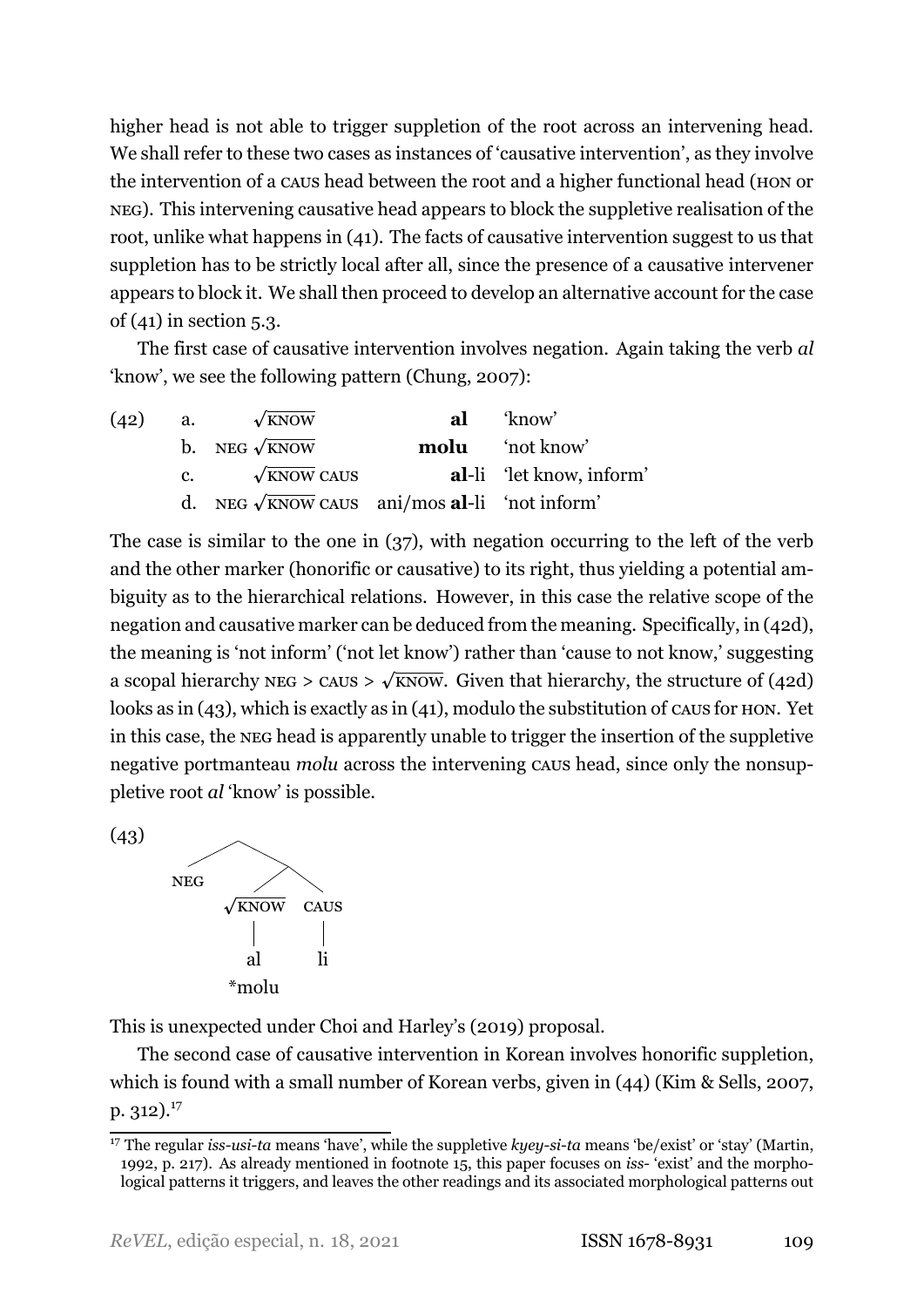| (44) |             | ROOT-DECL | ROOT-HON-DECL ROOT-HON-DECL |             |                   |
|------|-------------|-----------|-----------------------------|-------------|-------------------|
|      | $a_{\cdot}$ | mek-ta    | *mek-usi-ta                 | caps-usi-ta | 'eat'             |
|      |             | b. ca-ta  | *ca-si-ta                   | cwum-usi-ta | 'sleep'           |
|      |             | c. iss-ta | iss-usi-ta                  | kyey-si-ta  | 'be, exist, have' |

These show the following pattern in the interaction with causation: $18$ 

<span id="page-29-1"></span>

| (45) | a. $\sqrt{EAT}$                                     | mek                    | 'eat' |
|------|-----------------------------------------------------|------------------------|-------|
|      | b. $\sqrt{\text{EAT}}$ CAUS                         | <b>mek-i</b> 'let eat' |       |
|      | c. $\sqrt{\text{EAT}}$ HON                          | caps-usi 'eat'         |       |
|      | d. $\sqrt{FAT}$ CAUS HON <b>mek</b> -i-si 'let eat' |                        |       |

Since the causative and the honorific markers are on the same side of the root, it is easy to see their hierarchy, which we take to be the mirror image of the linear order, i.e. HON  $>$  CAUS  $> \sqrt{2}$ .<sup>19</sup> This translates into the following tree structure:





We see the same pattern as in [\(43\)](#page-28-0) above: HON is not able to trigger the insertion of the suppletive honorific form *caps* 'eat' under the root node across an intervening CAUS head. This is a second case, then, that is unexpected under the approach of [Choi and](#page-39-14) [Harley](#page-39-14) [\(2019\)](#page-39-14). In these two cases of causative intervention', a CAUS head intervenes between the root and a higher functional head (HON or NEG), and blocks the suppletive realisation of the root. We take the data of causative intervention to cast serious doubt on Choi and Harley's([2019](#page-39-14)) claim that triggers for suppletion can be nonlocal.20

## <span id="page-29-0"></span>**5.3 TOWARDS AN ALTERNATIVE: DECOMPOSING HON**

In the light of the preceding discussion, we shall now proceed to develop an alternative analysis of the Korean paradox in terms of phrasal lexicalisation and the strictly local allomorphy requirement that this approach entails. The fundamental ingredient of our

of consideration.

<sup>18</sup> The verb *iss* 'be, exist' does not permit causation, so that the interaction of honorification with causation cannot be illustrated for this verb.

<sup>&</sup>lt;sup>19</sup> The alternation between *-usi-* and *-si-* is phonologically conditioned: *-u-* is an epenthetic vowel that appears between two heteromorphemic consonants([Chung](#page-39-13), [2009](#page-39-13), p. 543).

<sup>&</sup>lt;sup>20</sup> A possible way out for [Choi and Harley](#page-39-14) [\(2019\)](#page-39-14) to account for this problem would be to argue that CAUS is a cyclic node, which blocks suppletion. It will be clear that such arbitrary marking of heads as interveners, while deriving the facts, seriously undermines the conceptual appeal of the proposal.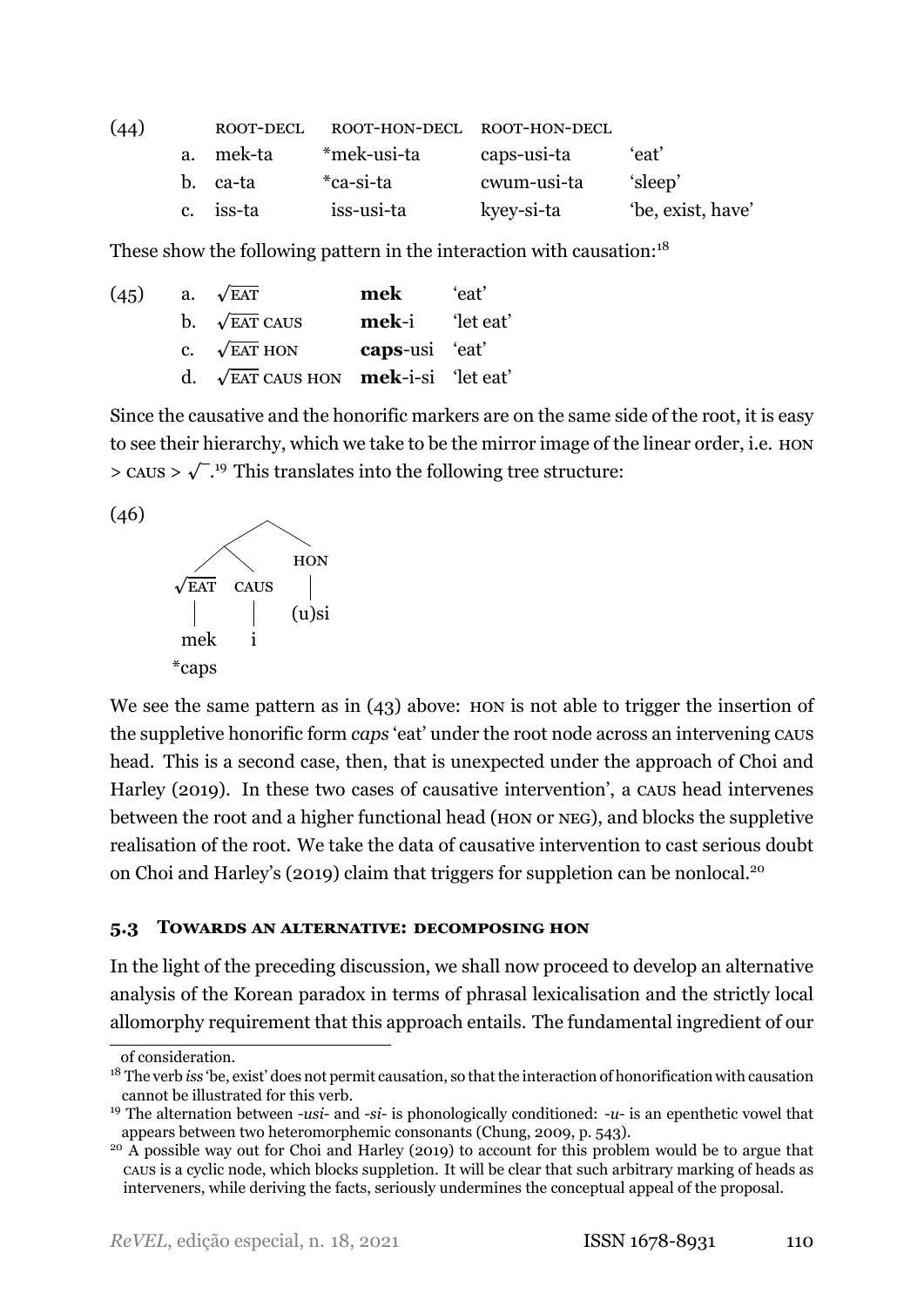alternative is the idea that honorification (like comparative/superlative formation) involves two HON heads. In this section, we explain how assuming two heads yields the relevant honorific forms. In Section [5.4](#page-31-0) we add the causative head, and show how it interacts with honorification. In Section [5.5](#page-33-0), we pinpoint the NEG head in a particular syntactic position and show how it interacts with causative formation. Finally, with all the ingredients in place, Section [5.6](#page-35-0) explains how the two HON heads allow us to resolve the Korean paradox noted in [Choi and Harley](#page-39-14) [\(2019\)](#page-39-14).

In order to see why assuming two honorific heads is needed, consider the example of the honorific suppletive form *caps-usi* 'eat-HON'. On the one hand, the root has a special honorific shape (the non-honorific shape of the root is *mek* 'eat'); on the other hand, the root is accompanied by an overt honorific marker *-usi* 'HON.' Therefore, just like in the case of *bett-er*, we hypothesise that two honorification-related heads are involved, as in (47). For the lack of a better term, we call them  $HON_1$  and  $HON_2$ . The verbal structure these heads come on top of is abbreviated as  $[\sqrt{y} \sqrt{y}]$  in (47).



<span id="page-30-1"></span><span id="page-30-0"></span>In this setting, the co-occurrence of a suppletive root and an overt honorific suffix is easily captured. Specifically, we associate the string *mek* 'eat' with a constituent of the size vP, as in (48), while *caps* 'eat. HON' is a realisation of  $HON<sub>1</sub>P$  plus whatever features are contained in the verb *mek* 'eat'. The lexical entry of *caps* 'eat.HON' therefore looks as in (49); it basically says that *caps* is the honorific form of *mek* 'eat.'

The structure of the full honorific form *caps-usi* is then as given in (50). We can see that the honorific root *caps* 'eat.HON' applies at HON1P, overriding the nonsuppletive *mek* 'eat' in the process. The structure further presupposes that the constituent spelled out by *caps* 'eat. HON' moves out of HON<sub>2</sub>P, and the honorific marker is inserted as the spellout of the remnant  $Hom_2P$ . The lexical entry for the honorific  $-(u)si$  is as in (51).

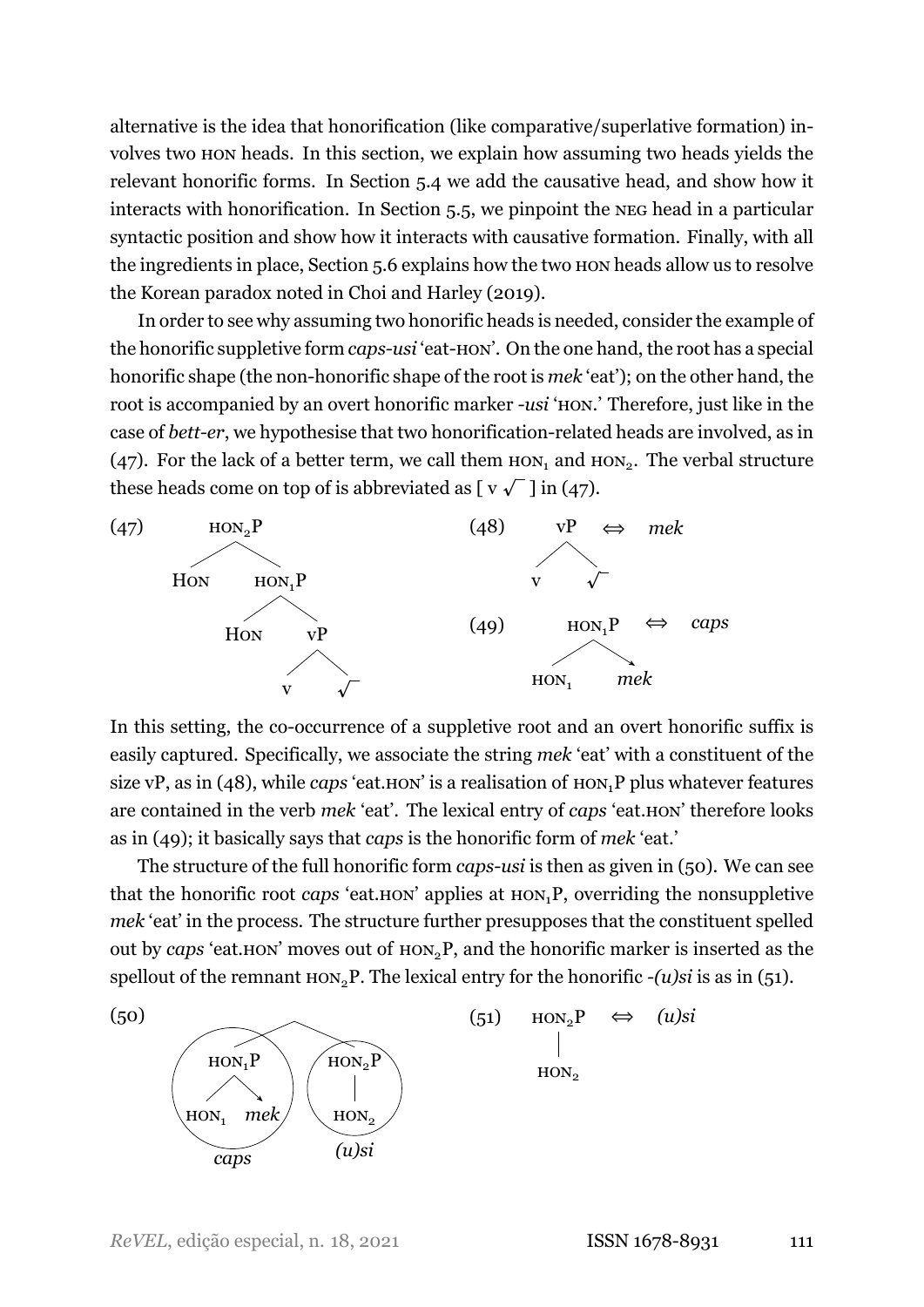The reader will notice that this account follows the same logic as developed for *bett-er* in Section [3](#page-13-0) (*bett* spells out C1P, *er* spells out C2).)

Moving further along the same path, non-suppletive honorifics will be captured in the same way as English non-suppletive forms like *smart-er*. Recall that a root like *smart* spells out the whole C1P (like *bett*), but it lacks a pointer. Quite parallel to this treatment, we are assuming that Korean non-suppletive roots spell out the whole  $Hom_1P$ , as shown in (52). This structure shows the honorific form of the (nonsuppletive) verb *al* 'to know.'



<span id="page-31-1"></span>This leads us to posit for *al* 'know' a lexical entry like the one in (53). Because of the Superset Principle, this makes the verb also usable in non-honorific environments, spelling out just the vP. The ambiguity of non-suppletive roots (spelling out either vP or  $HON<sub>1</sub>P$ ) will be important later on.

## <span id="page-31-0"></span>**5.4 ADDING CAUSATIVES**

This section introduces the causative head CAUS in the structure. It starts by providing a structure for regular verbs, and then turns to suppletive verbs.

To begin with, we shall place the caus head in the tree relative to  $\text{\tt{HON}_1}$  and  $\text{\tt{HON}_2}.$  The empirical facts to be discussed suggest that caus is below  $\text{HON}_1$ . The relevant hierarchy is shown in  $(54)$ .

 $(54)$ 



How does the presence of CAUS influence the derivation? The main consequence is that regular verb roots with an entry like (53) (spelling out  $\sqrt{\phantom{a}}$  , v and  $\text{\rm HON}_1$ ) will only be able to spell out  $\sqrt{\ }$  and v, since caus makes it impossible for such a root to also spell out  $HON<sub>1</sub>$ . As is obvious from (54), caus intervenes. The root will therefore spell out just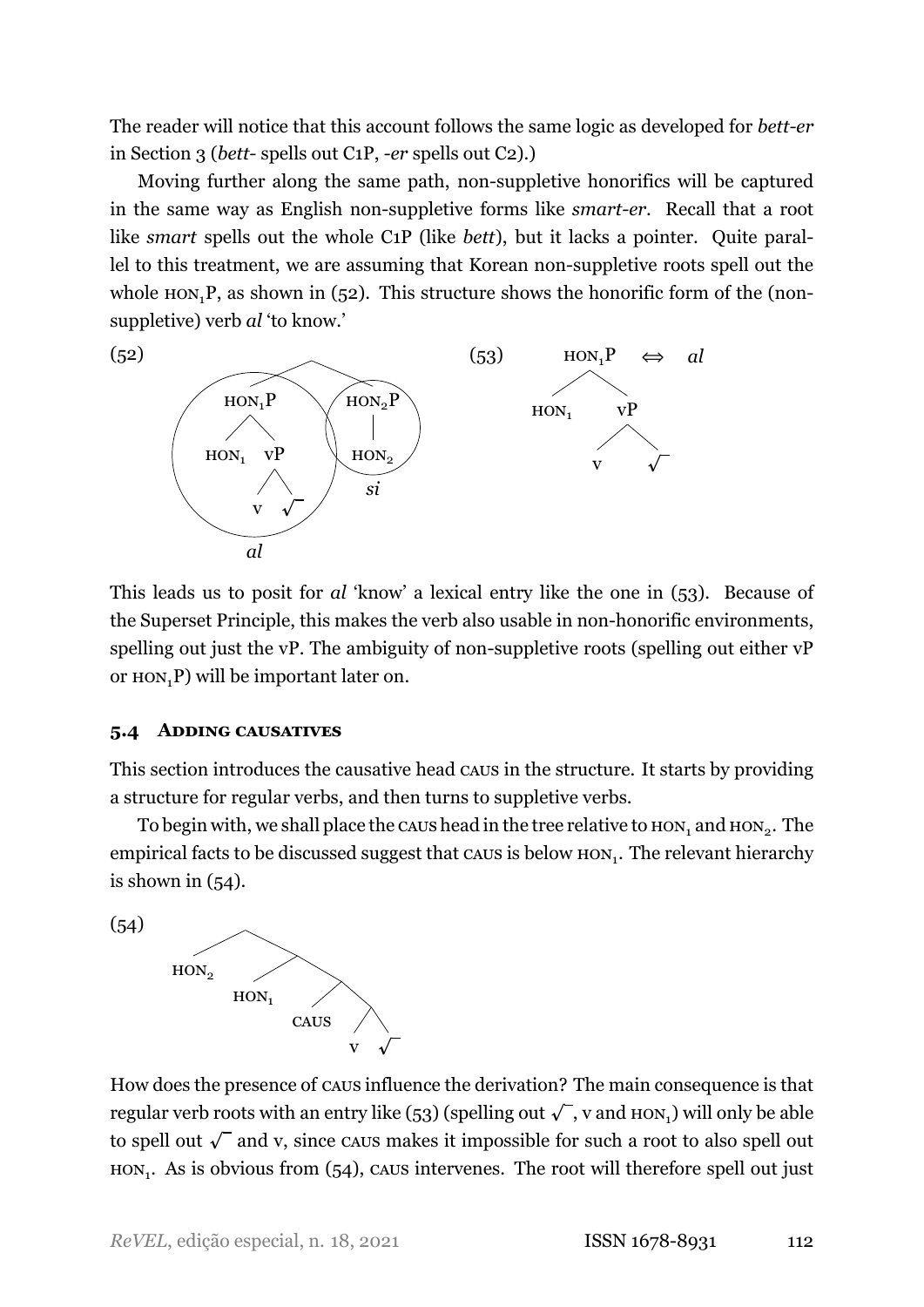the vP and move to the left; after the movement, the causative suffix *li* spells out CAUS, as in (55). We are using the root *al* 'to know', whose entry is in [\(53\).](#page-31-1)

<span id="page-32-0"></span>

<span id="page-32-1"></span>The tree in  $(55)$  represents the structure of the non-honorific causative. The honorific causative is derived by adding  $HON_1$  and  $HON_2$  on top of the non-honorific causative. On the surface, this leads to the addition of *(u)si* to the causative, yielding *al-li-si* 'to let know, honorific.'

Let us next address the question of what happens to  $\text{\sc hor}_1$  in the honorific causative. We know that it is not spelled out by  $(u)$ *si*, which can realise only  $\text{HON}_2$ . Since the root cannot spell out  $\text{HON}_1$  either (since caus intervenes), we conclude that  $\text{HON}_1$  is spelled out along with the causative *li*. The full structure we are assuming is therefore as in (56). Note that the causative *li* spells out different structures in (55) and (56) and alternates (in a manner reminiscent of regular roots) between a non-honorific use in  $(55)$  and an honorific use in  $(56)$ . In particular, its lexical entry is specified as containing both  $HON<sub>1</sub>$ and CAUS, which allows it to spell out either both of these features, or just CAUS.

The interest of this derivation is that it allows us to explain why causativisation blocks honorific suppletion. The relevant facts are as repeated in (57) (originally [\(45\)\)](#page-29-1), and the relevant observation is that the honorific causative in  $(57d)$  uses the non-honorific root.

| (57) | a. $\sqrt{EAT}$                                            | mek                   | `eat' |
|------|------------------------------------------------------------|-----------------------|-------|
|      | b. $\sqrt{\text{EAT}}$ CAUS                                | <b>mek-i</b> let eat' |       |
|      | c. $\sqrt{\text{EAT}}$ HON                                 | caps-usi 'eat'        |       |
|      | d. $\sqrt{\text{EAT}}$ CAUS HON <b>mek</b> -i-si 'let eat' |                       |       |

This pattern can be captured by using the entries for 'eat' as proposed in [\(48\)](#page-30-0) and [\(49\)](#page-30-1) above. We repeat them in (58) and (59).

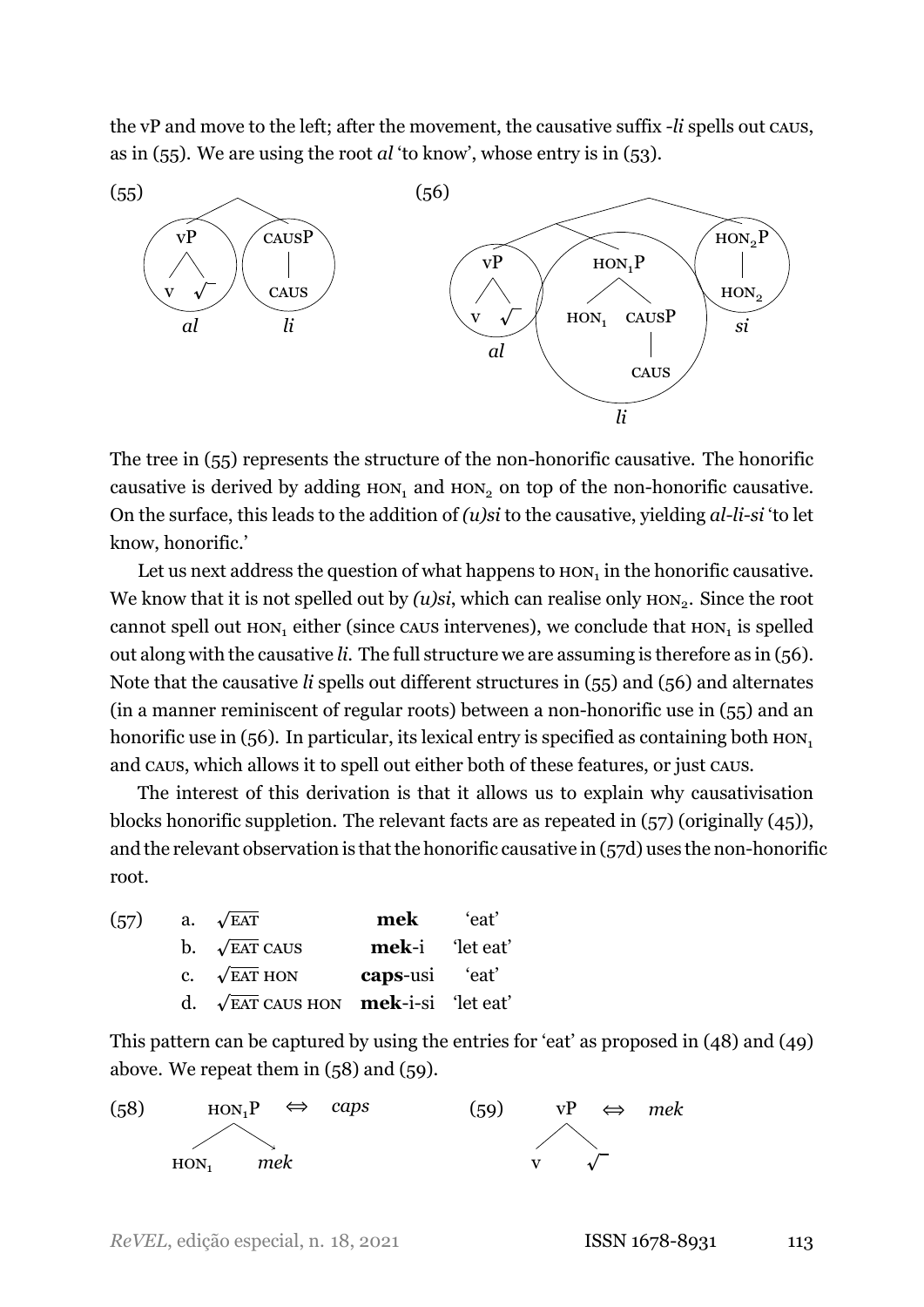With these lexical entries, both types of causatives (i.e., both the honorific and the nonhonorific causative) are correctly expected to be based on the nonsuppletive root *mek* 'eat.' To show that, we give in  $(60)$  and  $(61)$  the stuctures for the non-honorific and the honorific causative respectively. These structures are the same as those in [\(55\)](#page-32-0) and [\(56\),](#page-32-1) only the root is different ('eat').



The most relevant thing to look at is the honorific causative in (61). In this structure, the  $HON<sub>1</sub>$  head is separated from the vP by the caus head. Therefore, just like with regular verbs, HON<sub>1</sub> cannot be spelled out by *caps* 'eat.HON.' This explains why the root only spells out vP and surfaces as *mek* in the honorific causative.

#### <span id="page-33-0"></span>**5.5 ADDING NEGATION**

This section puts forth a proposal for negative suppletion. We also propose a specific position for the NEG in the tree, paving the way for the solution to the paradoxical interaction between negation and honorification.

Let us begin by proposing a particular position for negation in the tree. Recall first that the existing literature contains diverging opinions on the position of NEG. Some authors place it higher than HON (Choi & Harley, [2019](#page-39-14)), others place it lower than HON [\(Chung](#page-39-13), [2009\)](#page-39-13). Our account with split HON allows us to take the good aspects of each of these proposals by placing the NEG head in between the two honorific heads. The full structure we shall be assuming is therefore as in (62).

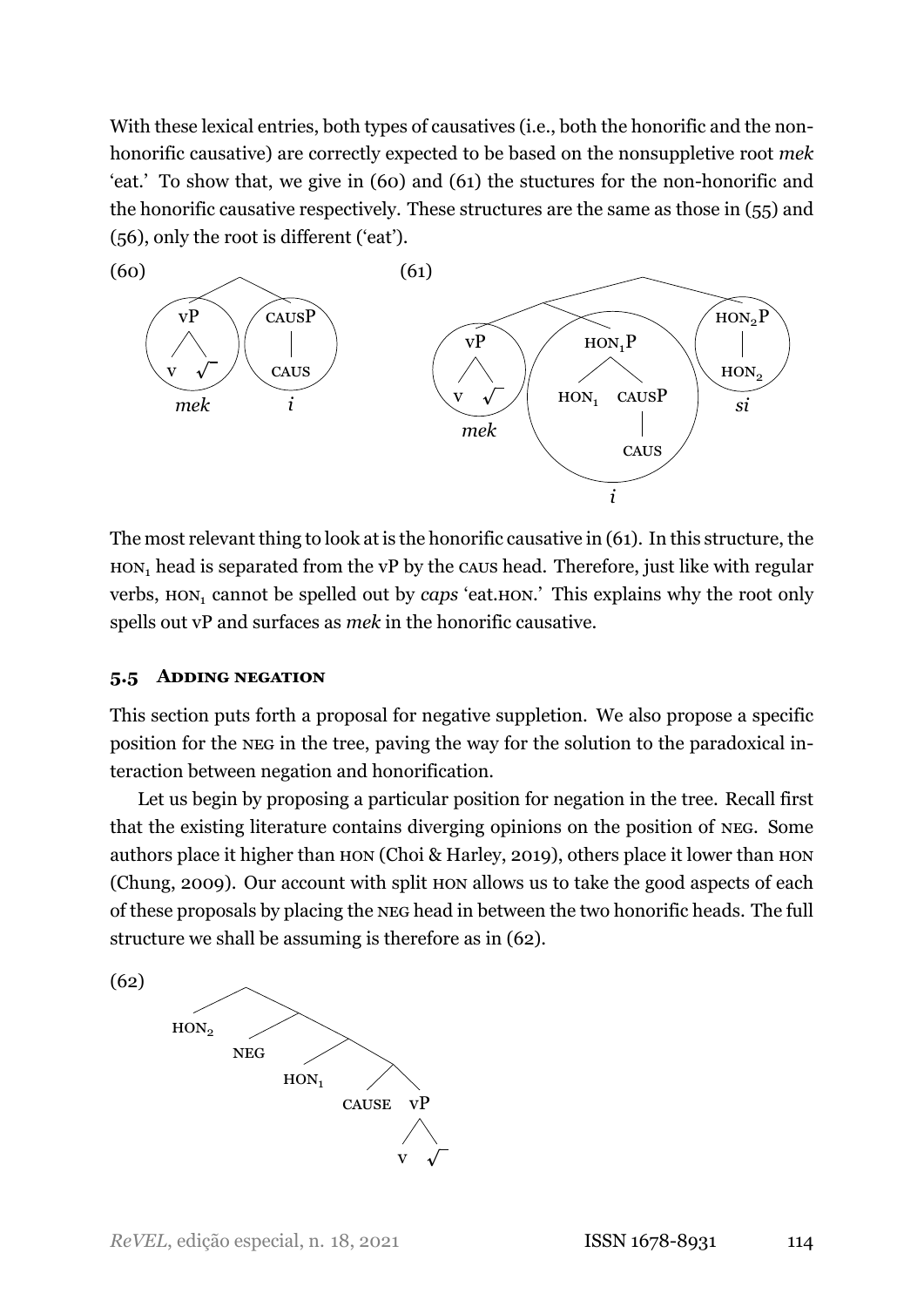All the heads above vP are assumed to be optional in the sense that they can be either present or absent. The only caveat applies to the two HON heads, which are either both present, or both absent.

As a default, the NEG head is spelled out by one of the two negative markers *ani* or *mos.* The tree (63) shows the negation of a simple verb root *ca* 'sleep.' The tree in (64) shows the negation of a causative.



<span id="page-34-1"></span>Let us now turn to the verb *al* 'know', which has a negative suppletive form *molu*. The pattern of this verb is repeated in (65) (repeated from [\(42\)](#page-28-1)). The most remarkable datapoint is on line (d), showing that the causative blocks the use of *molu*-despite the presence of NEG in the structure, and leading to an analytic marking of negation as *ani* or *mos*.

| (65)                                    | a. $\sqrt{\text{kNow}}$            | al $\text{know}$ |
|-----------------------------------------|------------------------------------|------------------|
| b. NEG $\sqrt{\text{kNow}}$             | molu $\text{not know}$             |                  |
| c. $\sqrt{\text{kNow}} \text{CAUS}$     | al-li $\text{let know, inform'}$   |                  |
| d. NEG $\sqrt{\text{kNow}} \text{CAUS}$ | ani/mos al-li $\text{not inform'}$ |                  |

To see how our system accounts for this, let us first provide the lexical entry for the suppletive negative form *molu* 'not know,' see (66). The entry contains a pointer to the non-negative verb *al* 'know.' That is, it realises the NEG head and whatever features are realised by *al* 'know.' The entry of *al* is repeated in (67) (recall [\(53\)](#page-31-1)).

<span id="page-34-0"></span>

<span id="page-34-2"></span>Our account correctly predicts that the lexical item in [\(66\)](#page-34-0) cannot be used in the causative structure as the spellout of NEG and the root *al*. The reason is that CAUS intervenes between NEG and the root. Instead, the vP, the CAUS head, and NEG have to be each spelled out by a distinct morpheme; the relevant structure is shown in [\(64\)](#page-34-1) above. It correctly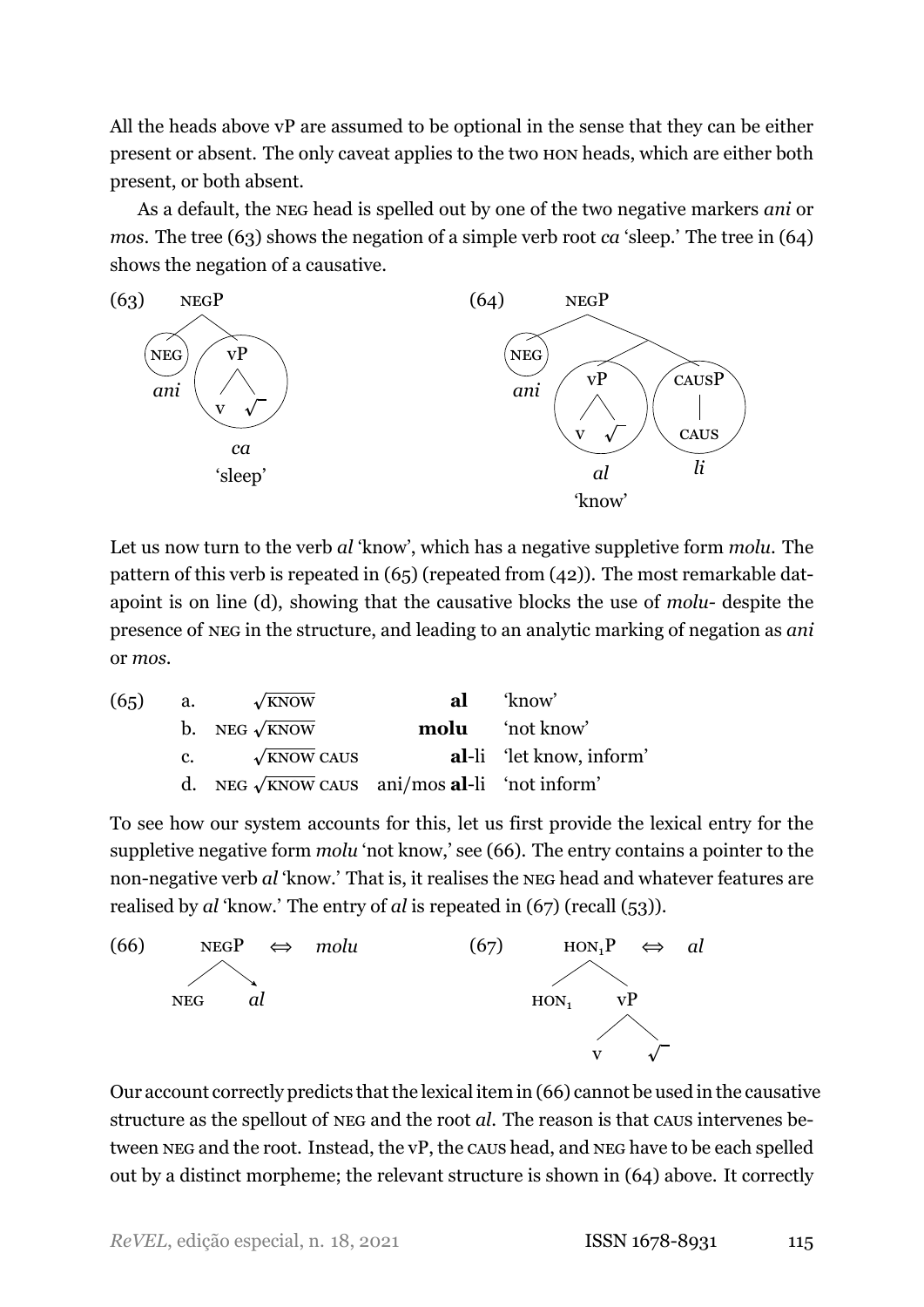predicts that even though NEG is present in the structure of the negated causative, the suppletive negative form *molu* 'not know' cannot not used.

In sum, the CAUS head is closest to the root. Like all the other functional heads in the above sequence, it is an optional element. When present, it triggers 'causative intervention' both for suppletive negative verbs (as discussed in this section) and suppletive honorific verbs (as discussed in the previous section). The reason for this is the the presence of caus blocks the lexicalisation of the the bottom-most vP along with  $HON<sub>1</sub>$ or NEG.

# <span id="page-35-0"></span>**5.6 EXPLAINING THE PARADOX**

So far, we discussed the interaction between causativisation and negation, and between causativisation and honorification. What we still have not discussed is the interaction between negation and honorification, which is precisely the domain where the paradox discussed in section [5.1](#page-25-1) arises. For convenience, we repeat the relevant data here.

 $(37)$ 

|             | regular pattern    | $\sqrt{\text{EXIST}}$   | $\sqrt{k}$ NOW |
|-------------|--------------------|-------------------------|----------------|
| a.          | $\sqrt{X}$         | iss                     | al             |
| b.          | NEG $\sqrt{X}$     | eps                     | molu           |
| c.          | $\sqrt{X}$ HON     | kyey-si                 | al-si          |
| $d_{\cdot}$ | NEG $\sqrt{X}$ HON | ani/mos kyey-si molu-si |                |

The paradox is that with the root  $\sqrt{\text{exisr}}$ , the presence of the honorific blocks negative suppletion, as shown on line (d). This suggests that HON is closer to the root than NEG. With  $\sqrt{\text{know}}$ , the honorific does not block negative suppletion, suggesting NEG is closer to the root.

The point of this section is to show that with the two HON heads in the structure, this paradox can be resolved. We first focus on deriving the regular pattern as given in the first column on the left. Recall that for such regular roots, we assume that they spell out HON<sub>1</sub>P.

As a starting point, let us draw the structures for a negated honorific and a negated non-honorific. The relevant structures are then as given in (68) (negated honorific) and  $(69)$  (negated non-honorific).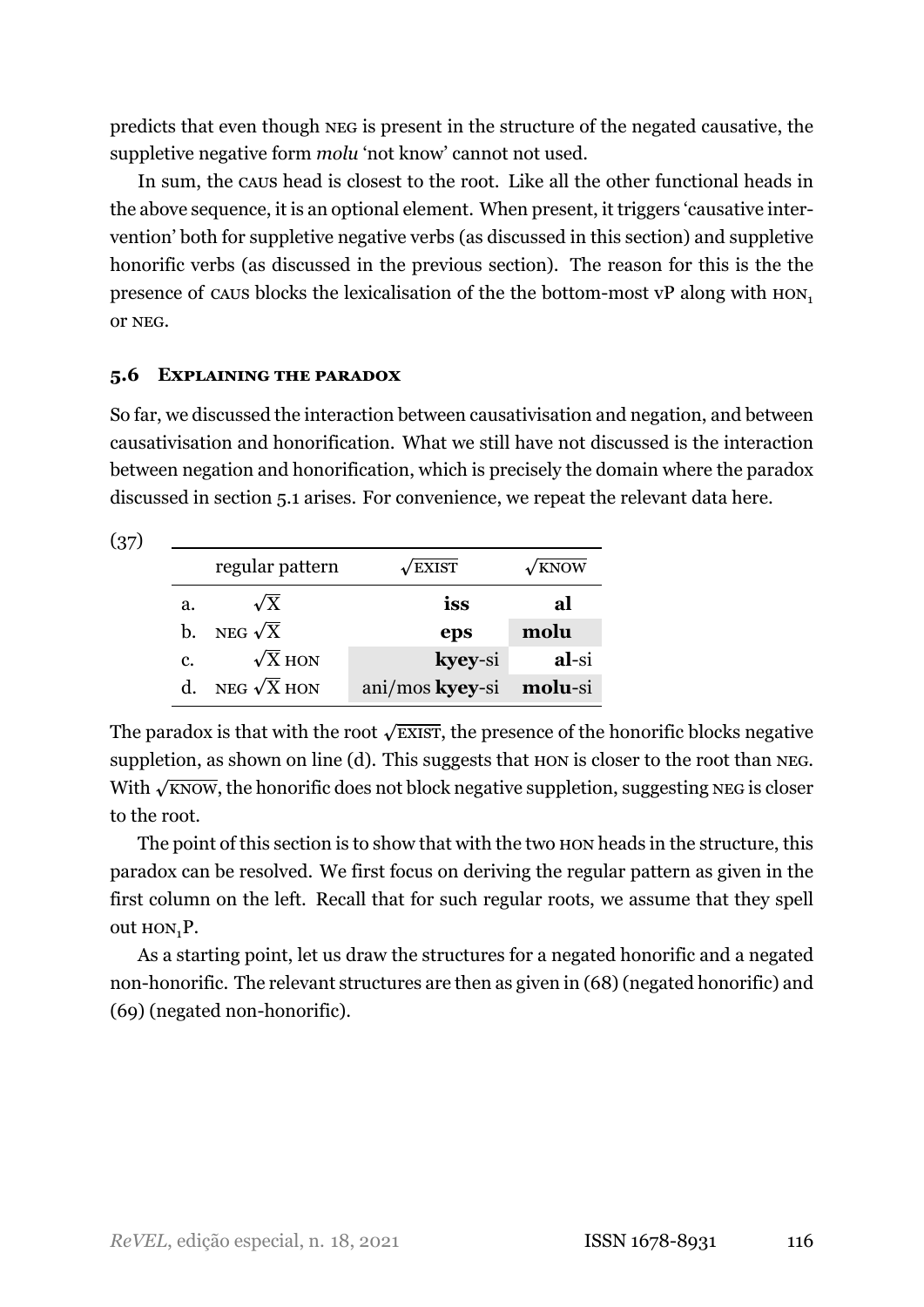

What do these structures predict for the negative suppletive form *molu* 'not know'? Recall that the lexical entry for *molu*, given in [\(66\)](#page-34-0) above, contains NEG and a pointer to *al*. First of all, they predict that *molu*-will be able to spell out the whole structure (69), provided vP is lexicalised by *al*.

The structures further predict that honorification will not block negative suppletion for *al* 'know.' The reason is that the root *al*- 'know' is associated to a constituent of the size HON1P, recall [\(67\)](#page-34-2) above. Therefore, *al* can spell out either the  $HON<sub>1</sub>P$  in (68), or just the vP in (69). Since *molu* 'not know' has a pointer to *al*, it will apply always when the NEGP contains NEG and *al*, regardless of the size of the structure spelled out by *al*. Therefore, whenever a NEG head is merged to a constituent that has been spelled out as *al* on the previous cycle, *molu* is going to be inserted. Therefore, we correctly predict that we find *molu* both in (68) and (69). The consequence is that with *molu* 'not know,' honorification does **not** block negative suppletion.

Next we turn to the verb *iss* 'be, exist.' This verb has three different suppletive allomorphs. It has a suppletive honorific form  $key$ , which spells out  $Hom_1P$  and contains a pointer to *iss*, see (70). The non-honorific form *iss* then spells out just vP, see (71).



Then, *iss* 'be, exist' also has a suppletive negative form *eps* 'not exist', whose lexical entry is as given in (72):



What do these entries predict about the interaction between honorification and nega-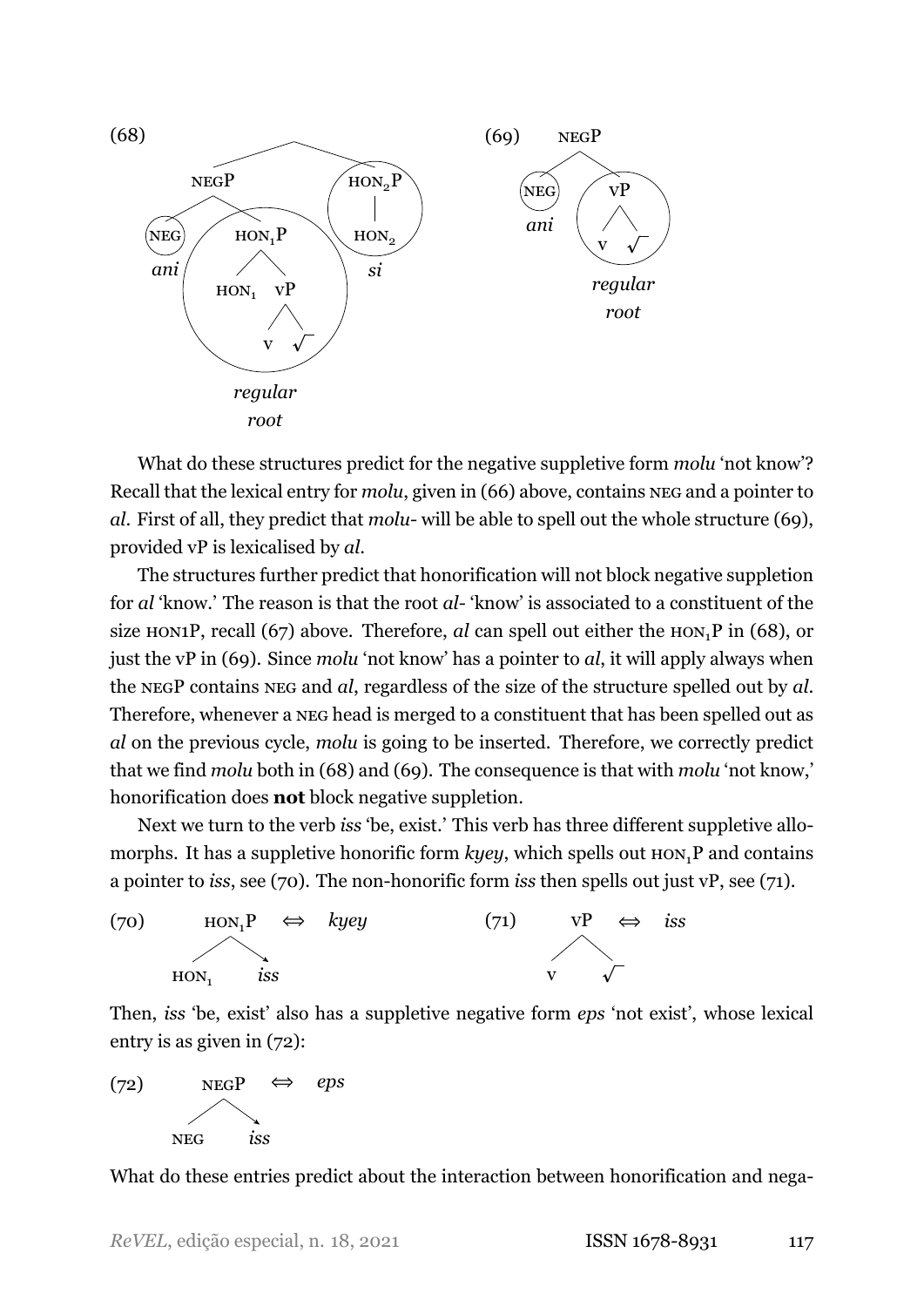tion? In order to see that, consider the fact that the applicability of a negative suppletive form is always evaluated at NEGP. The suppletive item applies when NEG has a sister that has been spelled out by a particular lexical item. Therefore, in order to determine the applicability of (72), we need to look at whether the sister to NEG is spelled out by *iss* 'be' or not. The examples in (73) and (74) show the relevant structures.



What we see here is that in the honorific structure  $(73)$ , the  $HON<sub>1</sub>P$  is spelled out by the honorific suppletive form *kyey*, not *iss*. Therefore, the negative suppletive *eps* does not match the NEGP in (73), and we correctly get the spellout *ani kyey* 'not be. HON.' The consequence is that in this case, the presence of HON does block negative suppletion. This is different from the non-honorific structure, where *iss* is the only candidate for spellout. Therefore, (74) is correctly predicted to be realised as *eps* 'not be'.

The solution to the paradox relies on the most basic essence of the pointer hypothesis: namely that suppletive lexical items point one to the other, and each spells out a structure of a different size. Since *al* is ambiguous between spelling out HON1P and vP, the form *molu* 'NEG.know' inherits this ambiguity and we find it both in the honorific and non-honorific environments. However, 'be, exist' is not ambiguous in the same way: we find *iss* in non-honorific environments, and *kyey* in honorific environments. The negative suppletive *eps* 'not be' has a pointer to *iss*, and it therefore inherits the distribution of *iss*, and both are only found in non-honorific contexts.

Importantly, this solution maintains the idea that suppletive roots spell out structures of different sizes, and therefore, they never compete with each other: there is no point in the derivation where both *eps* 'not be' and *iss* 'be' can be inserted. Since we do not need competition among suppletive lexical items, we can maintain the idea that whenever multiple roots match, the choice between them is free.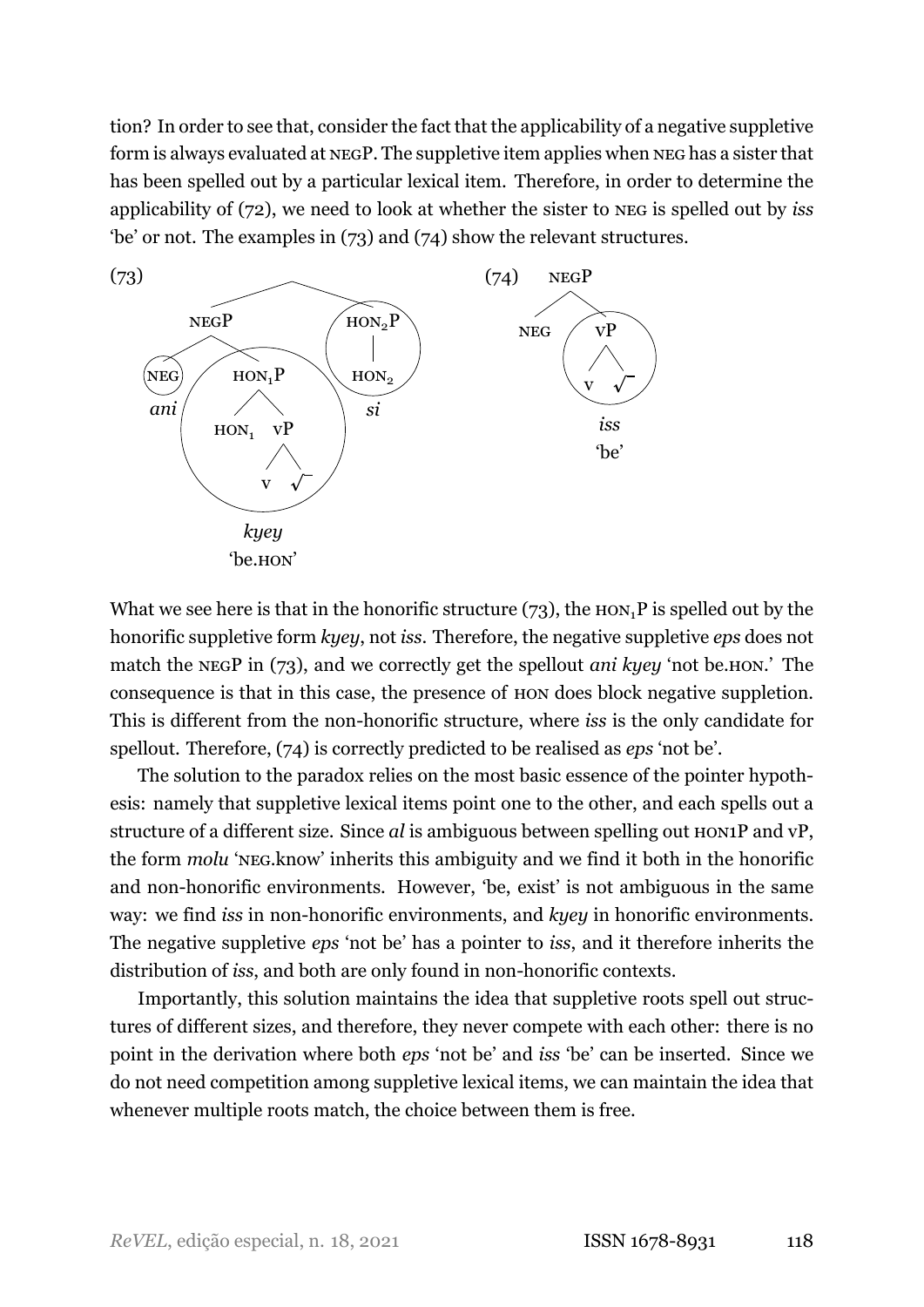### **CONCLUSION**

This paper has proposed an approach that reaches an important theoretical goal, namely to allow for root suppletion within a theory of narrow syntax that adopts the Strong Modularity Thesis, which holds that syntax is both phonology-free and concept-free. By dispensing with indexed  $\sqrt{\ }$ s, the theory is also compatible with approaches where  $\sqrt{s}$ are dispensed with altogether ([Ramchand](#page-41-6), [2008\)](#page-41-6). What makes this type of theory available is a bottom-up phrasal lexicalisation, where  $\sqrt{\ }$ s are kept distinct from morphological roots. The latter come in a variety of classes, each class associated with a particular amount of functional structure.

We have further explained why and how such a theory is compatible with the fact that suppletion often co-occurs with overt marking. In order to test the predictions, we looked at the details of comparative/superlative suppletion in English, Czech and Latin. What we found is that suppletion in these languages is inevitably correlated with the reduction of overt morphology, which supports the empirical predictions of the model.

We finally discussed a paradox involving suppletion in Korean involving the interaction of negation and honorification in suppletion. Depending on the verb, different patterns are observed, which lead [Choi and Harley](#page-39-14) ([2019\)](#page-39-14) to argue that allomorphy can be conditioned non-locally, across an intervening head. We discussed two cases which represent a similar type of configuration, but that does not give rise to allomorphy, and concluded that allomorphy must be conditioned strictly locally after all. Our solution to the Korean paradox consisted in a postulation of two different HON heads, one below and one above negation. The different behaviour of different verbs when negation and honorification interact could then simply be attributed to the different lexical entries for the relevant suppletive roots. Our theory of suppletive roots as involving pointers in lexical entries moreover ensured the correct distribution of suppletive roots, without having to take recourse to indexed  $\sqrt{\ }$  nodes. We could thus maintain the Strong Modularity Thesis, with a phonology- and concept-free syntax, and with free choice of the root at the first cycle of insertion.

## **REFERENCES**

<span id="page-38-0"></span>ARREGI, K.; NEVINS, A. A monoradical approach to some cases of disuppletion. *Theoretical Linguistics*, v. 40, n. 3-4, p. 311-330, 2014.

<span id="page-38-2"></span>BACHMANNOVÁ, J. Okrajové úseky severovýchodočeské nářeční oblasti z pohledu celočeského (Na materiálu korespondenční ankety ÚJČ). *Naše řeč*, v. 90, p. 7–19, 1 2007.

<span id="page-38-1"></span>BLIX, H. Spans in South Caucasian agreement: Revisiting the pieces of inflection. *Natural Language & Linguistic Theory*, Springer, v. 39, p. 1–55, 2021.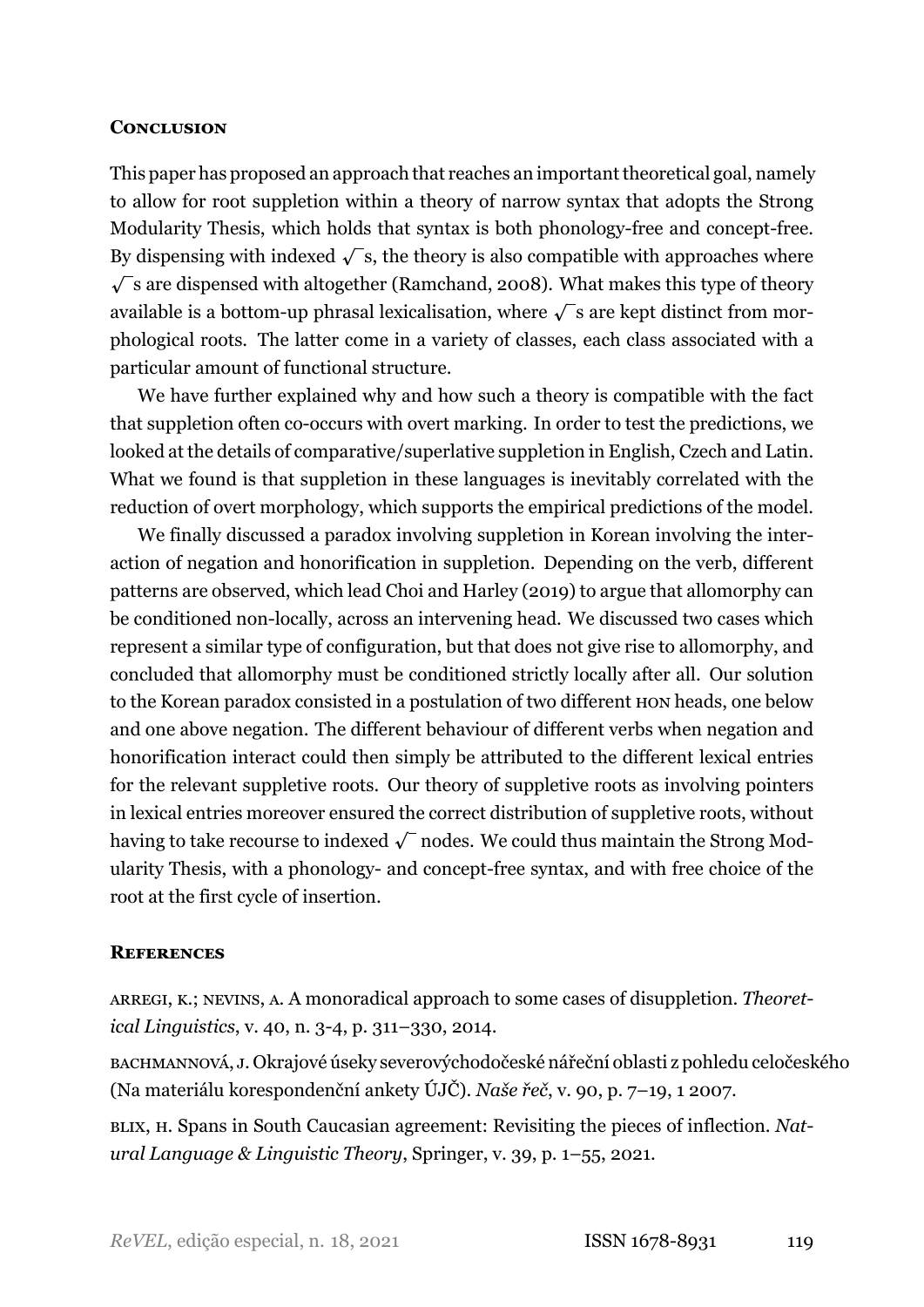<span id="page-39-15"></span>BOBALJIK, J. Distributed Morphology. In: LIEBER, R. et al. (Eds.). *The Oxford Encyclopedia of Morphology*. Oxford: Oxford University Press, 2017.

<span id="page-39-5"></span>. Syncretism without paradigms: Remarks on Williams 1981, 1994. In: BOOIJ, G.; MARLE, J. VAN (Eds.). *Yearbook of Morphology 2001*. Dordrecht: Kluwer, 2002. p. 53–85.

<span id="page-39-4"></span>. The ins and outs of contextual allomorphy. *University of Maryland Working Papers in Linguistics*, v. 10, p. 35–71, 2000.

<span id="page-39-7"></span><span id="page-39-2"></span>. *Universals In Comparative Morphology*. Cambridge, MA: MIT Press, 2012. CAHA, P.; DE CLERCQ, K.; VANDEN WYNGAERD, G. The Fine Structure of the Comparative. *Studia Linguistica*, v. 73, n. 3, p. 470–521, 2019. DOI: [https://doi.org/10.1111/](https://doi.org/https://doi.org/10.1111/stul.12107) [stul.12107](https://doi.org/https://doi.org/10.1111/stul.12107).

<span id="page-39-8"></span>CAHA, P.; PANTCHEVA, M. Contiguity beyond linearity. Talk at Decennium: The first 10 years of CASTL, Sept. 2012.

<span id="page-39-14"></span>CHOI, J.; HARLEY, H. Locality domains and morphological rules. Phases, heads, nodesprouting and suppletion in Korean honorification. *Natural Language & Linguistic Theory*, v. 37, p. 1319–1365, 2019.

<span id="page-39-16"></span>CHUNG, I. Suppletive negation in Korean and distributed morphology. *Lingua*, v. 117, p. 95–148, 2007.

<span id="page-39-13"></span>. Suppletive verbal morphology in Korean and the mechanism of vocabulary insertion. *Journal of Linguistics*, v. 45, n. 3, p. 533–567, 2009.

<span id="page-39-1"></span>DE BELDER, M.; VAN CRAENENBROECK, J. How to Merge a Root. *Linguistic Inquiry*, v. 46, p. 625–655, 2015.

<span id="page-39-3"></span>DE CLERCQ, K.; CAHA, P., et al. Degree morphology. In: ACKEMA, P. et al. (Eds.). *The Wiley Blackwell Companion to Morphology*. Oxford: Blackwell, to appear.

<span id="page-39-12"></span>DE CLERCQ, K.; VANDEN WYNGAERD, G. \*ABA revisited: evidence from Czech and Latin degree morphology. *Glossa*, v. 2, n. 1, 69: 1–32, 2017.

<span id="page-39-9"></span>. On the idiomatic nature of unproductive morphology. In: BERNS, J.; TRIBUSHIN-INA, E. (Eds.). *Linguistics in the Netherlands*. Amsterdam: Benjamins, 2019. p. 99–114.

<span id="page-39-11"></span><span id="page-39-10"></span>. Unmerging Analytic Comparatives. *Jezikoslovlje*, v. 19, n. 3, p. 341–363, 2018. DOKULIL, M. et al. *Mluvnice češtiny 1. Fonetika. Fonologie. Morfologie a morfemika. Tvoření slov*. Praha: Academia, 1986.

<span id="page-39-0"></span>EMBICK, D. Linearization and local dislocation: Derivational mechanics and interactions. *Linguistic analysis*, v. 33, n. 34, p. 303–336, 2007.

<span id="page-39-6"></span>. *Localism versus Globalism in Morphology and Phonology*. Cambridge, MA: MIT Press, 2010.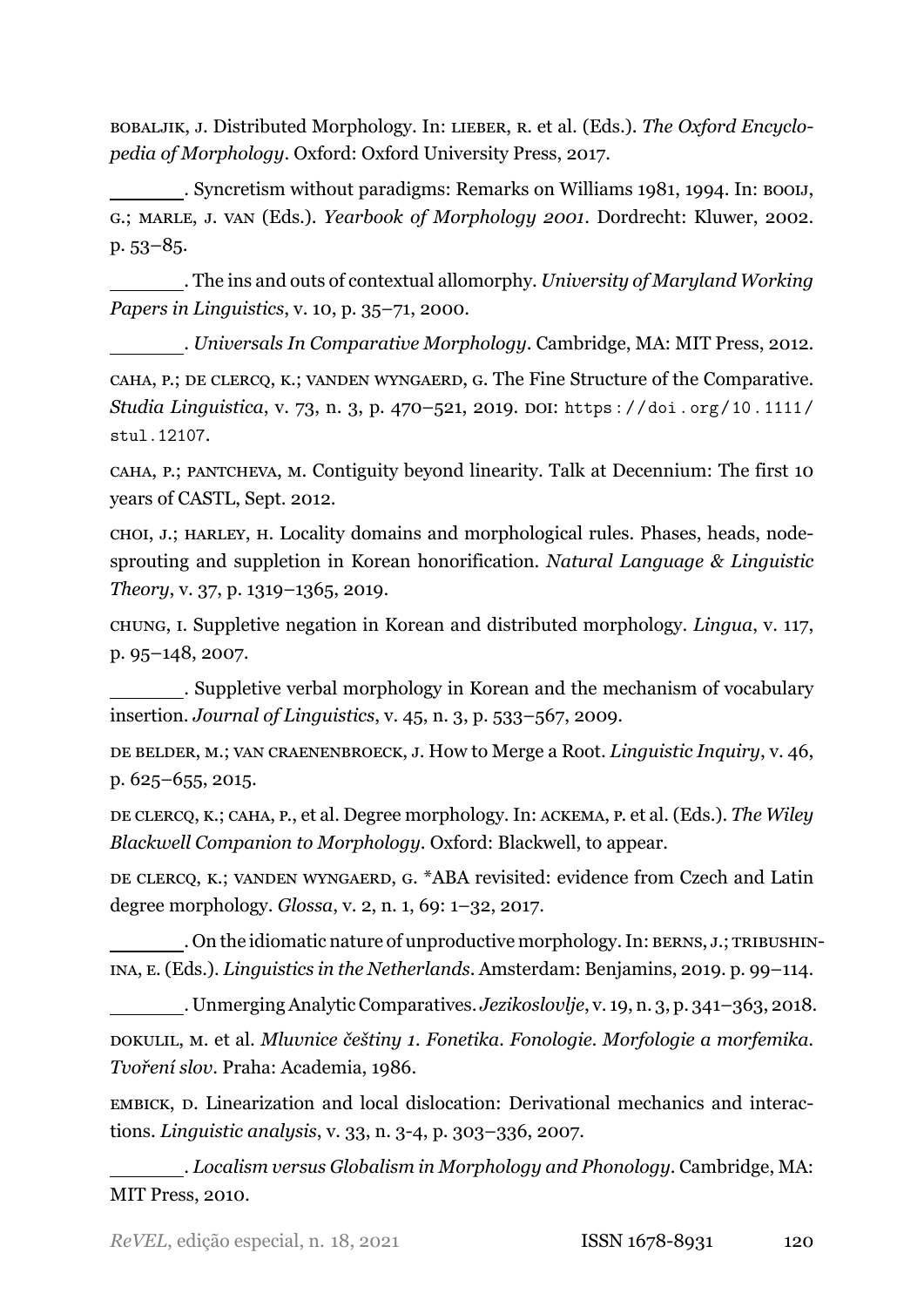<span id="page-40-12"></span>GILDERSLEEVE, B. L.; LODGE, G. *Latin Grammar*. London: MacMillan and Co., 1903.

<span id="page-40-7"></span>HALLE, M. Distributed morphology: impoverishment and fission. *MIT Working Papers in Linguistics*, v. 30, p. 425–449, 1997.

<span id="page-40-0"></span>HALLE, M.; MARANTZ, A. Distributed morphology and the pieces of inflection. In: HALE, K.; KEYSER, J. (Eds.). *The View from Building 20*. Cambridge, MA: MIT Press, 1993. p. 111–176.

<span id="page-40-5"></span>HARLEY, H. On the identity of roots. *Theoretical Linguistics*, v. 40, p. 225–276, 2014.

<span id="page-40-8"></span>HARLEY, H.; NOYER, R. Mixed Nominalizations, Short Verb Movement and Object Shift in English. In: . *Proceedings of the North East Linguistic Society*. University of Toronto: Graduate Linguistic Student Association, 1998. p. 143–158.

<span id="page-40-3"></span>. State-of-the-article: distributed morphology. *Glot International*, v. 4, p. 3–9, 1999.

<span id="page-40-4"></span>HAUGEN, J. D.; SIDDIQI, D. Roots and the Derivation. *Linguistic Inquiry*, v. 44, p. 493– 517, 2013.

<span id="page-40-9"></span>. Towards a Restricted Realization Theory: Multimorphemic Monolistemicity, Portmanteaux, and Post-linearization Spanning. In: SIDDIQI, D.; HARLEY, H. (Eds.). *Morphological metatheory*. Amsterdam: John Benjamins, 2016. p. 343–385.

<span id="page-40-10"></span>KARLÍK, P.; NEKULA, M.; RUSÍNOVÁ, Z. *Příruční mluvnice češtiny*. Praha: Nakladatelství Lidové noviny, 1995.

<span id="page-40-15"></span>KIM, J.B.; SELLS, P. Korean honorification: a kind of expressive meaning. *Journal of East Asian Linguistics*, v. 16, n. 4, p. 303–336, 2007.

<span id="page-40-6"></span>KIPARSKY, P. 'Elsewhere' in phonology. In: ANDERSON, S.; KIPARSKY, P. (Eds.).*A Festschrift for Morris Halle*. New York: Holt, Rinehart & Winston, 1973. p. 93–106.

<span id="page-40-11"></span>KŘIVAN, J. Komparativ v korpusu: explanace morfematické struktury českého stupňování na základě frekvence tvarů. *Slovo a slovesnost*, v. 73, p. 13–45, 2012.

<span id="page-40-1"></span>MARANTZ, A. A late note on late insertion. In: KIM, Y. S. et al. (Eds.). *Explorations in generative grammar: A festschrift for DongWhee Yang*. Seoul: Hankuk, 1994. p. 396– 413.

<span id="page-40-13"></span>. Case and Licensing. In: . *Eastern States Conference on Linguistics*. Cornell University, Ithaca, NY: Cornell Linguistics Club, 1991. p. 234–253.

<span id="page-40-2"></span>. Cat as a phrasal idiom: consequences of late insertion in Distributed Morphology. ms., MIT, 1996.

<span id="page-40-14"></span>. Implications of Asymmetries in Double Object Constructions. In: MCHOMBO, S. A. (Ed.). *Theoretical Aspects of Bantu Grammar 1*. Stanford University: CSLI Publications, 1993. p. 113–151.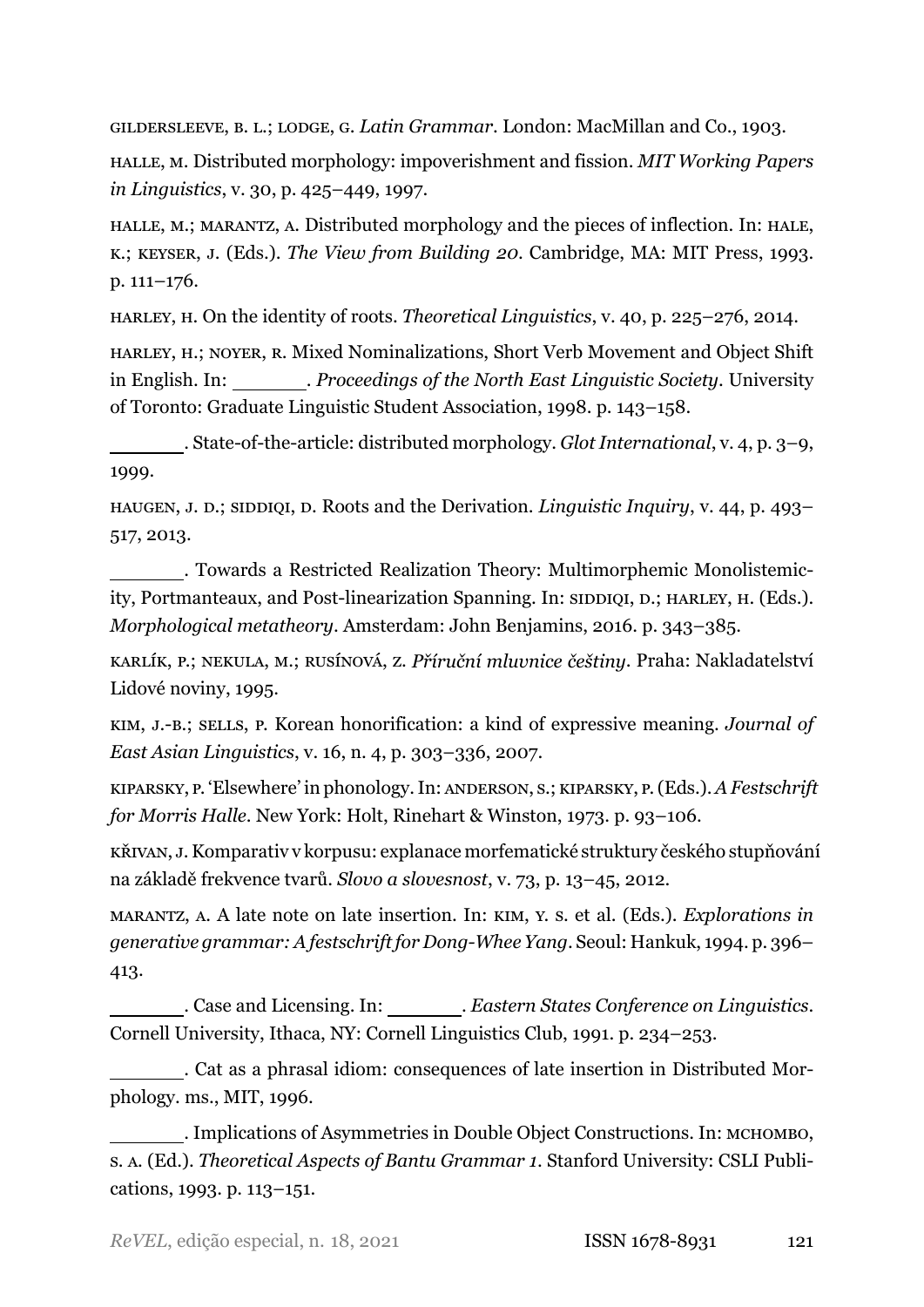<span id="page-41-5"></span>MARANTZ, A. No Escape from Syntax: Don't Try Morphological Analysis in the Privacy of your own Lexicon. In: DIMITRIADIS, A. et al. (Eds.). *University of Pennsylvania Working Papers in Linguistics*. University of Pennsylvania, 1997. v. 4. p. 201–225.

<span id="page-41-14"></span>MARTIN, S. E. *A reference grammar of Korean. A complete guide to the grammar and history of the Korean language*. Rutland, VT: Tuttle Publishing, 1992.

<span id="page-41-10"></span>MATUSHANSKY, O. More or better: On the derivation of synthetic comparatives and superlatives in English. In: MATUSHANSKY, O.; MARANTZ, A. (Eds.). *Distributed Morphology Today: Morphemes for Morris Halle*. Cambridge, MA: MIT Press, 2013. p. 59– 78.

<span id="page-41-8"></span>MERCHANT, J. How Much Context Is Enough? Two Cases of Span-Conditioned Stem Allomorphy. *Linguistic Inquiry*, v. 46, p. 273–303, 2015.

<span id="page-41-0"></span>MILLER, P.; PULLUM, G.; ZWICKY, A. The Principle of Phonology-Free Syntax: four apparent counterexamples in French. *Journal of Linguistics*, v. 33, p. 67–90, 1997.

<span id="page-41-13"></span>MOSKAL, B. *A Case Study in Nominal Suppletion*. 2013. dissertation – University of Connecticut, Storrs, CT.

<span id="page-41-9"></span>MOSKAL, B.; SMITH, P. W. Towards a theory without adjacency: hyper-contextual VI-rules. *Morphology*, v. 26, n. 3, p. 295-312, 2016. ISSN 1871-5656. DOI: [10.1007/s11525-015-](https://doi.org/10.1007/s11525-015-9275-y) [9275-y](https://doi.org/10.1007/s11525-015-9275-y).

<span id="page-41-11"></span>OSOLSOBĚ, K. Komparativ. In: KARLÍK, P.; NEKULA, M.; PLESKALOVÁ, J. (Eds.). *Nový encyklopedický slovník češtiny*. Praha: Nakladatelství Lidové noviny, 2016. p. 839. ISBN 978-80-7422-480-5.

<span id="page-41-1"></span>PFAU, R. *Features and categories in language production*. 2000. PhD thesis – Johann Wolfgang Goethe-Universität, Frankfurt am Main.

<span id="page-41-2"></span>. *Grammar as processor: a distributed morphology account of spontaneous speech errors*. Amsterdam: Benjamins, 2009.

<span id="page-41-12"></span>POMINO, N.; REMBERGER, E.-M. Verbal Suppletion in Romance Synchrony and Diachrony: The Perspective of Distributed Morphology. *Transactions of the Philological Society*, v. 117, n. 3, p. 471–497, 2019.

<span id="page-41-7"></span>RADKEVICH, N. *On Location: The structure of case and adpositions*. 2010. dissertation – University of Connecticut, Storrs, CT.

<span id="page-41-6"></span>RAMCHAND, G. *Verb Meaning and the Lexicon*. Cambridge: Cambridge University Press, 2008.

<span id="page-41-4"></span>STARKE, M. Complex Left Branches, Spellout, and Prefixes. In: BAUNAZ, L. et al. (Eds.). *Exploring Nanosyntax*. Oxford: Oxford University Press, 2018. p. 239–249.

<span id="page-41-3"></span>. Nanosyntax: A Short Primer to a New Approach to Language. *Nordlyd*, v. 36, p. 1–6, 2009.